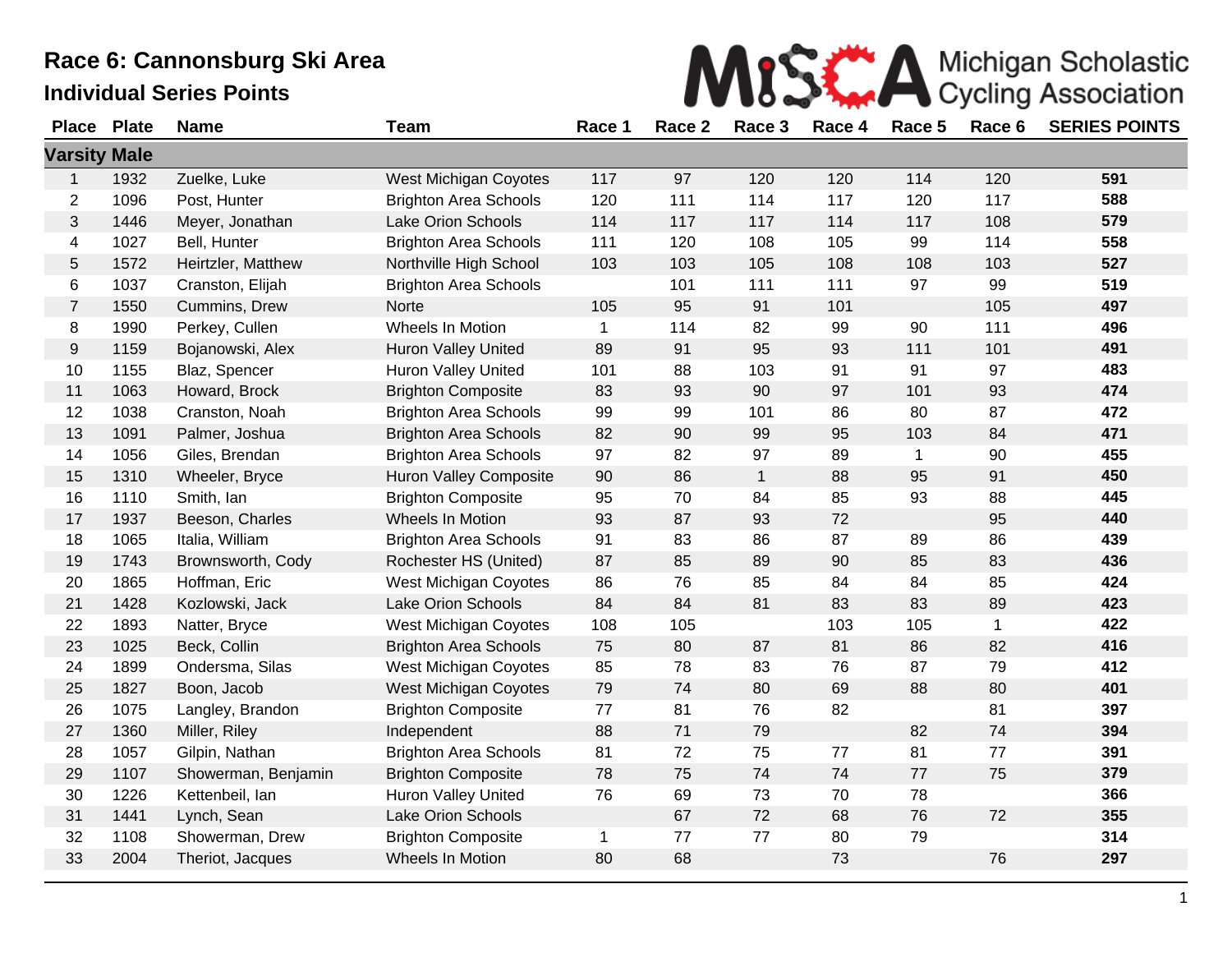

| <b>Place</b>   | <b>Plate</b>          | <b>Name</b>         | <b>Team</b>                  | Race 1       | Race 2 | Race 3       | Race 4 | Race 5 | Race 6       | <b>SERIES POINTS</b> |
|----------------|-----------------------|---------------------|------------------------------|--------------|--------|--------------|--------|--------|--------------|----------------------|
| 34             | 1982                  | Mabry, Hunter       | Wheels In Motion             | 74           | 65     | 78           | 71     |        |              | 288                  |
| 35             | 1399                  | Davis, Kyle         | Lake Orion Schools           | $\mathbf{1}$ | 79     | 88           | 78     |        | 1            | 247                  |
| 36             | 1368                  | Rivera, Christopher | Independent                  |              | 89     | 1            | 79     |        |              | 169                  |
| 37             | 5002                  | Brower, David       | Independent                  | $\mathbf{1}$ | 108    | $\mathbf{1}$ |        |        |              | 110                  |
| $\star$        | 1141                  | Redfield, Matt      | Detroit Country Day          |              | 73     |              | 75     |        |              | 148                  |
| $\star$        | 5074                  | Mosher, Evan        | <b>West Michigan Coyotes</b> |              |        |              |        |        | 78           | 78                   |
| $\star$        | 5072                  | Foster, Easton      | <b>West Michigan Coyotes</b> |              |        |              |        |        | 73           | 73                   |
| $\star$        | 5020                  | Cummins, Reese      | Norte                        |              | 66     |              |        |        |              | 66                   |
| $\star$        | 1834                  | Budden, Nicholas    | West Michigan Coyotes        |              |        |              |        |        |              | $\mathbf 0$          |
| $\star$        | 1901                  | Pomeroy, Mason      | <b>West Michigan Coyotes</b> |              |        |              |        |        |              | $\pmb{0}$            |
|                | <b>Varsity Female</b> |                     |                              |              |        |              |        |        |              |                      |
| 1              | 1046                  | Droese, Katherine   | <b>Brighton Area Schools</b> | 120          | 117    | 120          | 120    | 120    | 114          | 597                  |
| $\overline{c}$ | 1890                  | Miller, Anabel      | <b>West Michigan Coyotes</b> | 114          | 108    | 114          | 117    | 114    | 120          | 579                  |
| 3              | 1371                  | Schultz, Lauren     | Independent                  | 117          | 111    | 117          | 114    | 105    | 111          | 570                  |
| 4              | 1930                  | Whitmer, Madine     | <b>West Michigan Coyotes</b> | 105          | 114    | 105          | 111    | 111    | 108          | 549                  |
| 5              | 1856                  | Forrester, Addison  | West Michigan Coyotes        | 108          | 105    | 108          | 108    | 103    | 105          | 534                  |
| 6              | 1594                  | DeFauw, Elizabeth   | Orange Krush                 | 111          | 103    | 103          | 103    | 108    | 103          | 528                  |
| $\overline{7}$ | 1017                  | Abington, Liberty   | <b>Brighton Area Schools</b> | 103          | 101    | $\mathbf 1$  | 101    | 101    | 99           | 505                  |
| 8              | 1349                  | Jimenez Palos, Emma | Independent                  | $\mathbf{1}$ | 120    |              | 105    | 117    | 117          | 460                  |
| 9              | 1319                  | Woolhiser, Makayla  | Huron Valley United          |              | 99     | 101          | 99     | 99     |              | 398                  |
| $\star$        | 5041                  | Urbain, Gwen        | Norte                        |              |        | 111          |        |        | $\mathbf{1}$ | 112                  |
| $\star$        | 5073                  | Houlberg, Sienna    | Independent                  |              |        |              |        |        | 101          | 101                  |
| $\star$        | 1961                  | Jones, Campbell     | Wheels In Motion             |              |        |              |        |        |              | $\bf{0}$             |
|                | <b>Junior Varsity</b> | 11-12th Grade Male  |                              |              |        |              |        |        |              |                      |
| 1              | 1751                  | Dagg, Paul          | Rochester HS (United)        | 97           | 97     |              | 97     | 100    | 100          | 491                  |
| $\overline{2}$ | 1745                  | Cerget, Anthony     | Rochester HS (United)        | 100          | 94     | 97           | 94     | 83     | 91           | 476                  |
| 3              | 1378                  | Stephenson, Drake   | Independent                  | 75           | 100    | 100          | 100    | 88     | 83           | 471                  |
| 4              | 1079                  | Lutz, Andrew        | <b>Brighton Area Schools</b> | 91           | 85     | 94           | 79     | 91     | 85           | 446                  |
| 5              | 1800                  | Tapert, Bryce       | Rochester HS (United)        | 85           | 91     | 91           | 71     | 81     | 97           | 445                  |
| 6              | 1296                  | Thompson, John      | Huron Valley United          | 94           | 88     | 88           | 88     | 85     | 79           | 443                  |
| $\overline{7}$ | 1122                  | Witte, Zachary      | <b>Brighton Area Schools</b> | 73           | 81     |              | 91     | 97     | 94           | 436                  |
| 8              | 1316                  | Wolcott, Garrett    | Huron Valley United          | 81           | 79     | 85           | 85     | 79     |              | 409                  |
| 9              | 1312                  | Wilson, Evan        | Huron Valley United          | 88           | 77     | $\mathbf{1}$ | 77     | 77     | 88           | 407                  |
| 10             | 1322                  | Bixby, Carter       | Independent                  | 71           | 75     | 83           | 81     | 75     | 73           | 387                  |
|                |                       |                     |                              |              |        |              |        |        |              |                      |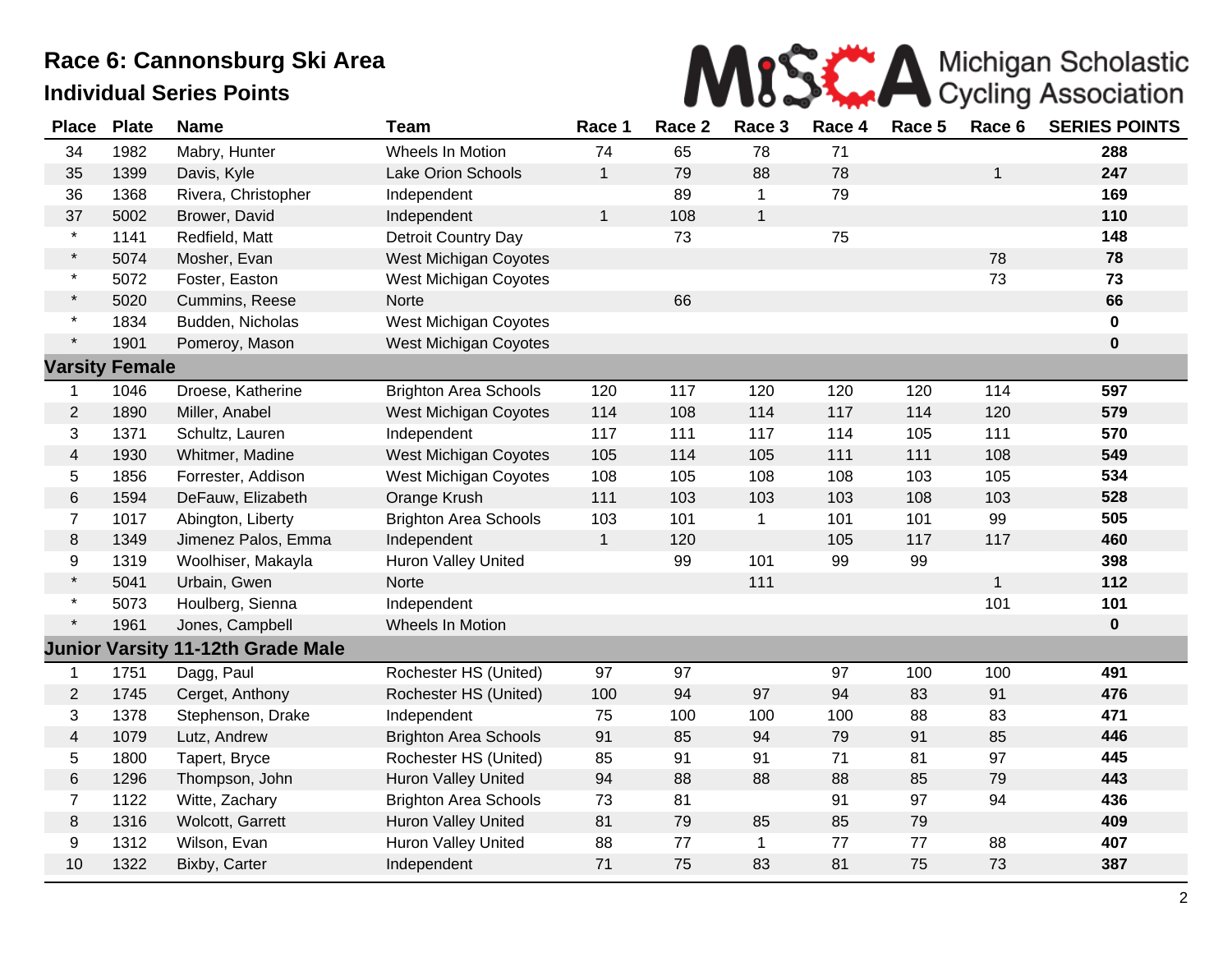

| <b>Place</b> | <b>Plate</b> | <b>Name</b>       | <b>Team</b>                  | Race 1       | Race 2      | Race 3       | Race 4 | Race 5 | Race 6       | <b>SERIES POINTS</b> |
|--------------|--------------|-------------------|------------------------------|--------------|-------------|--------------|--------|--------|--------------|----------------------|
| 11           | 1799         | Tapert, Bayden    | Rochester HS (United)        | 83           | $\mathbf 1$ | 71           | 67     | 73     | 81           | 375                  |
| 12           | 1815         | Schmid, Collin    | <b>Team Green</b>            | $\pmb{0}$    | 70          | 81           | 69     | 70     | 75           | 365                  |
| 13           | 1575         | Herger, Michael   | Northville High School       | 79           | 71          | 57           | 75     | 71     |              | 353                  |
| 14           | 1043         | Deetz, Nathan     | <b>Brighton Area Schools</b> | 77           | 68          | 69           | 61     | 65     | 66           | 345                  |
| 15           | 1175         | Carlsen, Nolan    | <b>Huron Valley United</b>   | 68           | 69          | 68           |        | 67     | 71           | 343                  |
| 16           | 1772         | Li, Rongbang      | Rochester HS (United)        | 66           | 67          | 62           | $70\,$ | 59     | 67           | 332                  |
| 17           | 1778         | Navetta, Nick     | Rochester HS (United)        | 70           | 83          |              | 83     | 94     |              | 330                  |
| 18           | 1802         | Weir, Harrison    | Rochester HS (United)        | 61           | 58          | 79           | 62     | 64     |              | 324                  |
| 19           | 1112         | St.Laurent, Reid  | <b>Brighton Composite</b>    | 64           | 61          | 65           | 66     | 63     | 65           | 323                  |
| 20           | 1039         | Dabrowski, Henry  | <b>Brighton Area Schools</b> | 60           | 59          | 66           | 65     | 61     | 68           | 320                  |
| 21           | 1877         | Loewen, Florenc   | <b>West Michigan Coyotes</b> | 65           | 62          | 67           | 63     | 56     | 62           | 319                  |
| 22           | 1552         | Albrecht, Matthew | NE Indiana Trailblazers      | 63           | 66          |              | 64     | 62     | 63           | 318                  |
| 23           | 1051         | Franks, Caleb     | <b>Brighton Area Schools</b> | 62           | 60          | 63           | 58     | 57     | 61           | 304                  |
| 24           | 1863         | Greene, Ezra      | West Michigan Coyotes        |              |             | 70           | 73     | 68     | 77           | 288                  |
| 25           | 1781         | Patyi, Ryan       | Rochester HS (United)        |              | 73          | 75           | 68     | 69     |              | 285                  |
| 26           | 1111         | Sobkow, Griffin   | <b>Brighton Area Schools</b> | 58           |             | 56           | 59     | 52     | 57           | 282                  |
| 27           | 1080         | Mack, Andrew      | <b>Brighton Area Schools</b> | $\mathbf{1}$ | 55          | 59           | 55     | 50     | 55           | 274                  |
| 28           | 1584         | Van Tiem, Luke    | Northville High School       | 55           | 54          | 54           |        | 55     | 51           | 269                  |
| 29           | 1023         | Banas, Chase      | <b>Brighton Area Schools</b> | 69           | 65          | 77           |        |        | 56           | 267                  |
| 30           | 1479         | Watts, Matthew    | Lake Orion Schools           | 54           | 52          | 58           | 56     | 47     |              | 267                  |
| 31           | 1500         | Davis II, Thomas  | <b>Midland MTB Crew</b>      | 56           | 51          | 53           | 54     | 49     | 53           | 267                  |
| 32           | 1384         | Abbott, Jacob     | <b>Lake Orion Schools</b>    | 53           | 49          | 55           | 53     | 51     | 54           | 266                  |
| 33           | 1521         | Parker, Ethan     | <b>Midland MTB Crew</b>      |              | 56          | 61           |        | 54     | 58           | 229                  |
| 34           | 1086         | Money, Daniel     | <b>Brighton Composite</b>    |              | 64          |              |        | 66     | 64           | 194                  |
| 35           | 1455         | Murray, Ryan      | <b>Lake Orion Schools</b>    | 57           | 63          |              |        | 60     | $\mathbf{1}$ | 181                  |
| 36           | 1098         | Psik, Shane       | <b>Brighton Area Schools</b> | 59           | 57          |              |        |        | 60           | 176                  |
| 37           | 1288         | Smith, Dylan      | Huron Valley Composite       |              | 50          | 60           |        | 53     |              | 163                  |
| $\star$      | 5032         | Schnepp, Samuel   | Independent                  |              |             | 73           |        |        | 69           | 142                  |
| $\star$      | 5023         | Sirken, Jonas     | Independent                  | 67           |             |              |        |        | 70           | 137                  |
| $\star$      | 5048         | Olney, Benjamin   | Independent                  |              |             | 64           |        |        | 59           | 123                  |
| $\star$      | 1777         | Mile, Colin       | Rochester HS (United)        |              |             |              | 60     | 58     |              | 118                  |
| $\star$      | 1782         | Plotzke, Thomas   | Rochester HS (United)        |              | 53          |              | 57     |        |              | 110                  |
| $\star$      | 1358         | Martin, Walker    | Independent                  |              |             | $\mathbf{1}$ |        |        | 52           | 53                   |
| $\star$      | 1903         | Porter, Dawson    | West Michigan Coyotes        |              |             | 52           |        |        |              | 52                   |
|              |              |                   |                              |              |             |              |        |        |              |                      |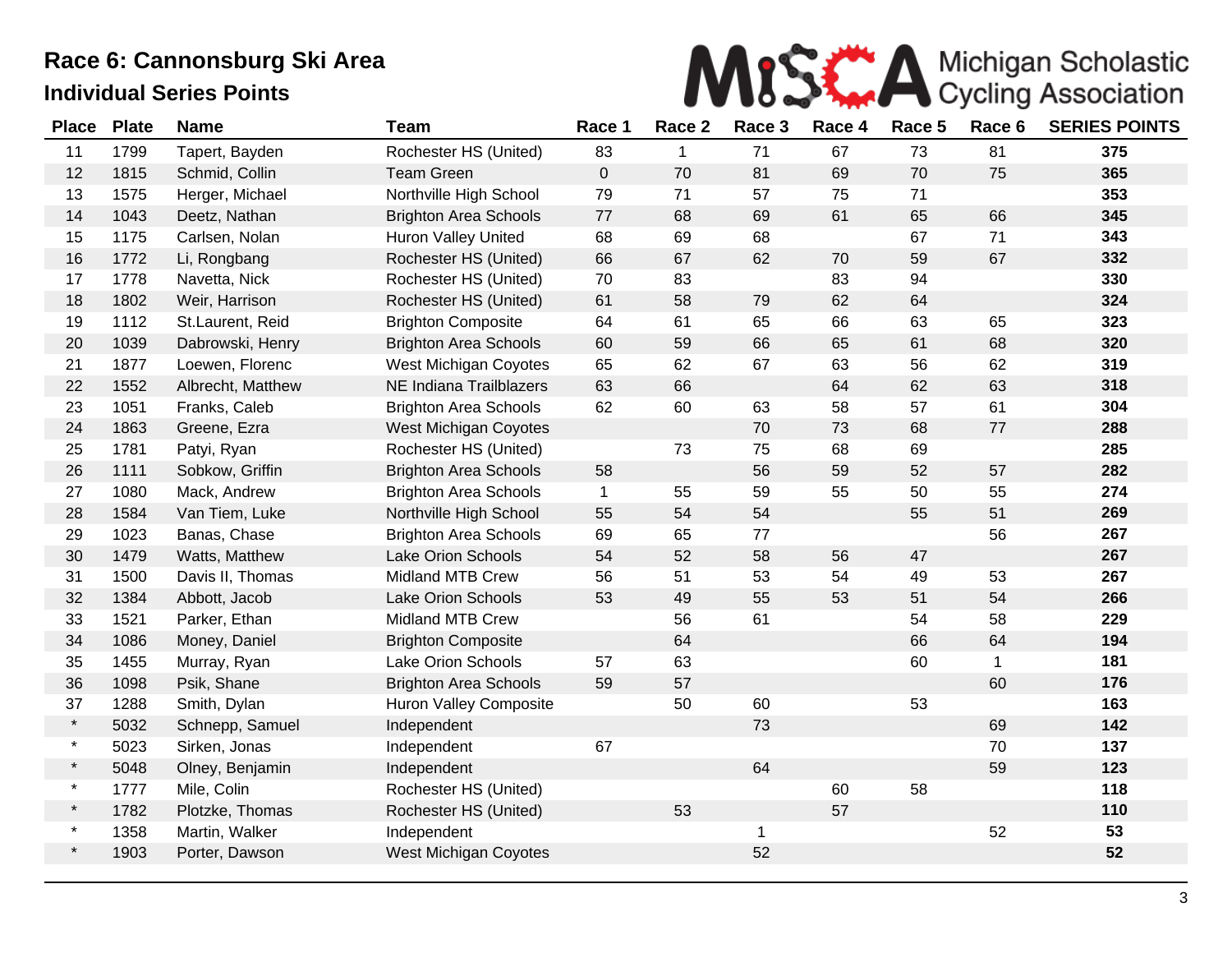

| <b>Place</b>             | <b>Plate</b> | <b>Name</b>                             | <b>Team</b>                   | Race 1 | Race 2 | Race 3 | Race 4 | Race 5 | Race 6 | <b>SERIES POINTS</b> |
|--------------------------|--------------|-----------------------------------------|-------------------------------|--------|--------|--------|--------|--------|--------|----------------------|
| $\star$                  | 1142         | Tuto, Anthony                           | Detroit Country Day           |        | 48     |        |        |        |        | 49                   |
| $\star$                  | 1134         | Alshab, Brandon                         | Detroit Country Day           |        |        |        |        | 48     |        | 48                   |
| $\star$                  | 1900         | Polmanteer, Adam                        | <b>West Michigan Coyotes</b>  |        |        | 1      |        |        |        | 1                    |
| $\star$                  | 1050         | Filipowski, Joshua                      | <b>Brighton Area Schools</b>  |        |        |        |        |        |        | $\pmb{0}$            |
| $\star$                  | 1089         | Olney III, Rolland                      | <b>Brighton Area Schools</b>  |        |        |        |        |        |        | 0                    |
| $\star$                  | 1140         | Nimmagadda, Tanmai                      | Detroit Country Day           |        |        |        |        |        |        | 0                    |
| $\star$                  | 1160         | Bothwell, Jeremy                        | Huron Valley United           |        |        |        |        |        |        | 0                    |
| $\star$                  | 1224         | Kennedy, Thomas                         | Huron Valley United           |        |        |        |        |        |        | $\mathbf 0$          |
| $\star$                  | 1234         | Kowalski, Hudson                        | Huron Valley United           |        |        |        |        |        |        | 0                    |
| $\star$                  | 1289         | Smith, Ethan                            | <b>Huron Valley Composite</b> |        |        |        |        |        |        | 0                    |
| $\star$                  | 1460         | Pasciak, Blake                          | <b>Lake Orion Schools</b>     |        |        |        |        |        |        | 0                    |
| $\star$                  | 1760         | Gordhamer, Alexander                    | Rochester HS (United)         |        |        |        |        |        |        | $\pmb{0}$            |
| $\star$                  | 1780         | Patritto, Connor                        | Rochester HS (United)         |        |        |        |        |        |        | 0                    |
| $\star$                  | 1786         | Rodman, Jack                            | Rochester HS (United)         |        |        |        |        |        |        | 0                    |
| $\star$                  | 1820         | Beane, Christopher                      | West Michigan Coyotes         |        |        |        |        |        |        | 0                    |
| $\star$                  | 2010         | York, Isaac                             | Wheels In Motion              |        |        |        |        |        |        | 0                    |
|                          |              | <b>Junior Varsity 9-10th Grade Male</b> |                               |        |        |        |        |        |        |                      |
| 1                        | 1445         | Meyer, James                            | Lake Orion Schools            | 88     | 100    | 100    | 100    | 100    | 94     | 494                  |
| $\overline{2}$           | 1588         | Bretzlaff, Joel                         | Orange Krush                  | 100    | 88     | 97     | 94     | 97     | 100    | 488                  |
| 3                        | 1825         | Boer, Gerrit                            | <b>West Michigan Coyotes</b>  | 91     | 97     | 94     | 97     | 94     | 83     | 473                  |
| $\overline{\mathcal{A}}$ | 1271         | Porter, Louis                           | Huron Valley United           | 94     | 91     | 81     | 91     | 91     | 88     | 455                  |
| 5                        | 1551         | Ellis, Grady                            | Norte                         | 85     | 94     | 91     | 88     | 88     |        | 446                  |
| $\,6$                    | 1984         | Mazak, Aidan                            | Wheels In Motion              | 73     | 85     | 88     | 75     | 85     | 97     | 430                  |
| $\overline{7}$           | 1561         | Loshe, Wesley                           | NE Indiana Trailblazers       | 97     | 68     | 83     | 83     | 81     | 77     | 421                  |
| 8                        | 1249         | McCormick, Aidan                        | <b>Huron Valley United</b>    | 83     | 79     | 85     | 81     | 83     | 81     | 413                  |
| 9                        | 1231         | Kowalski, Carson                        | <b>Huron Valley United</b>    | 79     | 77     | 79     | 77     | 77     | 85     | 397                  |
| 10                       | 1882         | Marine, Drake                           | <b>West Michigan Coyotes</b>  | 81     | 69     | 70     | 85     |        | 91     | 396                  |
| 11                       | 1272         | Rambo, Josh                             | Huron Valley United           | 69     | 75     | 73     | 73     | 79     | 75     | 375                  |
| 12                       | 1476         | Tait, Grady                             | Lake Orion Schools            | 75     | 83     | 71     | 71     | 75     | 67     | 375                  |
| 13                       | 1859         | Frehr, Haydon                           | <b>West Michigan Coyotes</b>  | 71     |        | 69     | 79     | 73     | 69     | 361                  |
| 14                       | 1191         | Culver, Evan                            | Huron Valley United           | 67     | 73     | 77     | 69     | 70     | 71     | 360                  |
| 15                       | 1328         | Clement, Owen                           | Independent                   | 63     | 71     | 65     | 70     | 69     | 79     | 354                  |
| 16                       | 1157         | Blazic, Lucas                           | Huron Valley Composite        | 70     | 65     | 62     | 67     | 71     | 70     | 343                  |
| 17                       | 1115         | Vereecke, Kevin                         | <b>Brighton Area Schools</b>  | 80     | 63     | 64     | 64     | 68     | 66     | 342                  |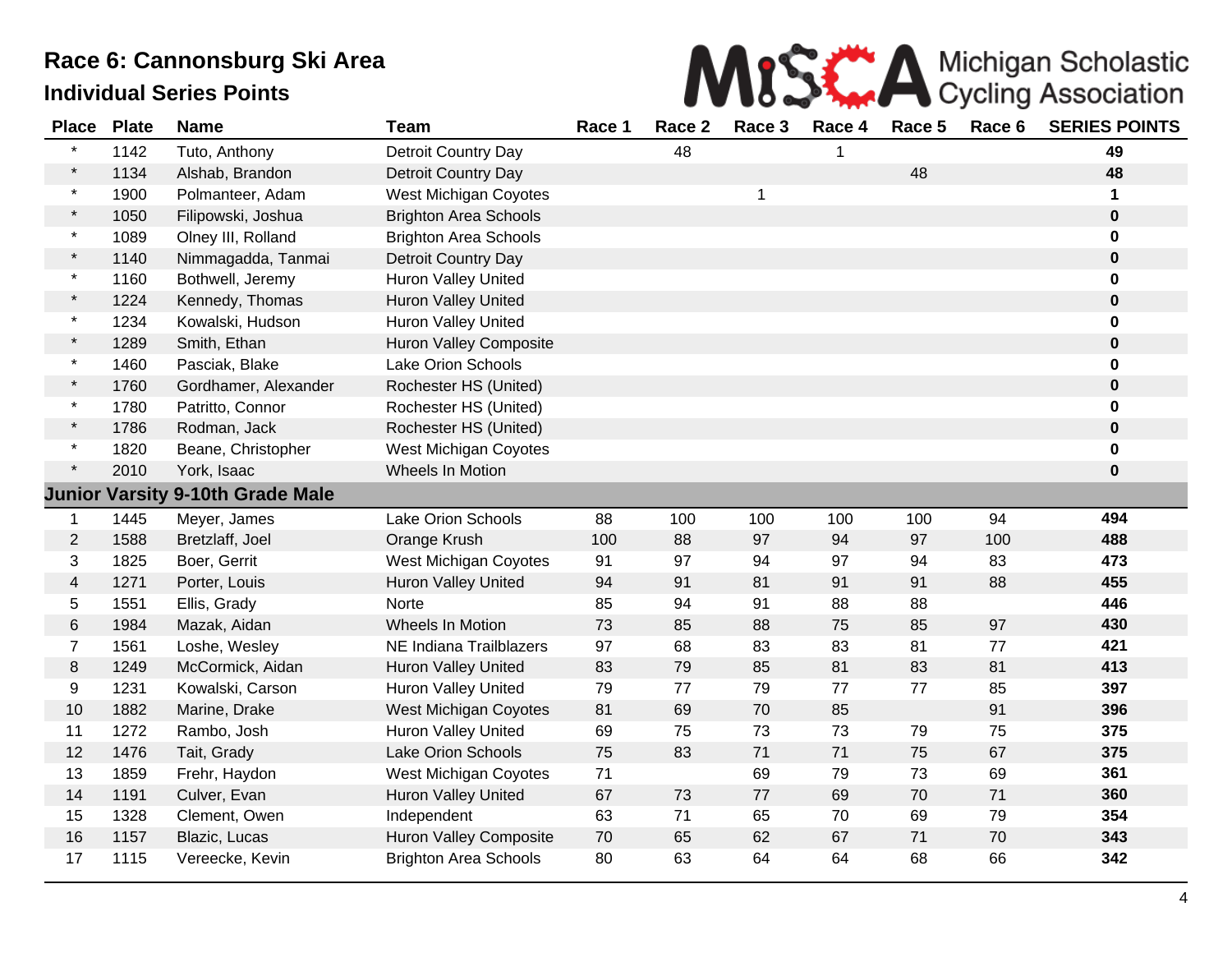

| <b>Place</b> | <b>Plate</b> | <b>Name</b>        | <b>Team</b>                  | Race 1       | Race 2       | Race 3       | Race 4 | Race 5 | Race 6 | <b>SERIES POINTS</b> |
|--------------|--------------|--------------------|------------------------------|--------------|--------------|--------------|--------|--------|--------|----------------------|
| 18           | 1977         | Landis, Gabriel    | Wheels In Motion             | 66           | 64           | 68           | 68     | 64     | 73     | 339                  |
| 19           | 1565         | Serrani, Jude      | NE Indiana Trailblazers      | 68           | 67           | 75           | 65     | 63     | 64     | 339                  |
| 20           | 1024         | Beach, Isaiah      | <b>Brighton Composite</b>    | 77           | 58           | 67           | 61     | 62     | 65     | 332                  |
| 21           | 1912         | Tesch, Owen        | West Michigan Coyotes        |              | 56           | 63           | 66     | 67     | 68     | 320                  |
| 22           | 1784         | Rodda, Trystan     | Rochester HS (United)        | 56           | 59           | 66           | 63     |        | 60     | 304                  |
| 23           | 1269         | Park, Thomas       | <b>Huron Valley United</b>   | 65           | 52           | 58           | 54     | 65     | 62     | 304                  |
| 24           | 1459         | Parsons, Cavan     | Lake Orion Composite         | 58           | 62           | 59           | 57     | 61     | 61     | 301                  |
| 25           | 1938         | Bertcher, Samuel   | Wheels In Motion             | 59           | 61           | 54           | 59     | 59     | 59     | 297                  |
| 26           | 1471         | Shirley, Isaac     | Lake Orion Composite         | 50           | 60           | 57           | 62     | 56     | 57     | 292                  |
| 27           | 1125         | Coffman, Finn      | Chelsea Youth MTB            | 43           | 57           | 60           | 58     | 60     | 56     | 291                  |
| 28           | 1020         | Asher, Ryan        | <b>Brighton Area Schools</b> |              | 74           | 80           | 60     |        | 63     | 277                  |
| 29           | 1891         | Minnerick, Levi    | West Michigan Coyotes        | 54           | 49           | 52           | 52     | 58     | 51     | 267                  |
| 30           | 1615         | Wagner, Gavin      | Orange Krush                 | 48           | 46           | 51           | 51     | 57     | 55     | 262                  |
| 31           | 1176         | Carlsen, Sawyer    | Huron Valley United          | $\mathbf{1}$ | 53           | 49           | 50     | 55     | 53     | 260                  |
| 32           | 1824         | Blocker, Jeremy    | <b>West Michigan Coyotes</b> | 52           | 48           | 56           | 49     | 53     | 43     | 258                  |
| 33           | 1481         | Wolski, Daniel     | Lake Orion Schools           | 47           |              | 47           | 47     | 52     | 54     | 247                  |
| 34           | 1761         | Grindem, Stuart    | Rochester HS (United)        | 42           | 45           | 44           | 46     | 51     | 52     | 238                  |
| 35           | 1071         | Kissel, Lucas      | <b>Brighton Area Schools</b> | 53           | 47           | 42           |        | 45     | 49     | 236                  |
| 36           | 1770         | Klippi, Ethan      | Rochester HS (United)        | 46           | 43           | 48           | 43     | 48     | 50     | 235                  |
| 37           | 1779         | Paradowski, Jacob  | Rochester HS (United)        | 49           | 50           | 45           | 45     |        | 44     | 233                  |
| 38           | 1866         | Hoogeveen, Bridger | <b>West Michigan Coyotes</b> | 44           |              | 43           | 48     | 49     | 45     | 229                  |
| 39           | 1763         | Hemingway, George  | Rochester HS (United)        | 40           | 40           |              | 44     | 47     | 48     | 219                  |
| 40           | 1010         | Jannette, Rider    | <b>Brandon Youth MTB</b>     | 41           | 44           | 39           | 40     | 44     | 42     | 211                  |
| 41           | 1146         | Webb, Noah         | Heritage Jackrabbits         | 55           | 54           | 40           | 56     |        |        | 205                  |
| 42           | 1074         | Lane, Andrew       | <b>Brighton Composite</b>    | 38           | 41           |              | 41     | 43     | 40     | 203                  |
| 43           | 5026         | Lemmon, Jeremiah   | NE Indiana Trailblazers      | 57           |              | 36           | 55     | 54     |        | 202                  |
| 44           | 1018         | Acree, Jason       | <b>Brighton Area Schools</b> | 39           | 39           | 37           | 42     |        | 41     | 198                  |
| 45           | 1144         | Shipman, Matthew   | Heritage Jackrabbits         | 62           | 70           | 53           |        |        |        | 185                  |
| 46           | 1227         | Koenig, Griffin    | <b>Huron Valley United</b>   | 60           | 55           | 55           |        |        |        | 170                  |
| 47           | 1872         | Knape, Timothy     | West Michigan Coyotes        |              | 42           | 50           |        |        | 47     | 139                  |
| 48           | 1077         | Lukasik, John      | <b>Brighton Composite</b>    | 61           | $\mathbf{1}$ |              |        |        | 58     | 120                  |
| 49           | 1007         | Janette, Braeden   | <b>Brandon Youth MTB</b>     | $\mathbf{1}$ | 38           |              |        | 42     | 39     | 120                  |
| 50           | 1102         | Rochon, Noah       | <b>Brighton Composite</b>    | 45           | $\mathbf{1}$ | $\mathbf{1}$ |        |        |        | 47                   |
| $\star$      | 1556         | Hall, Levi         | NE Indiana Trailblazers      | 77           | 81           |              |        |        |        | 158                  |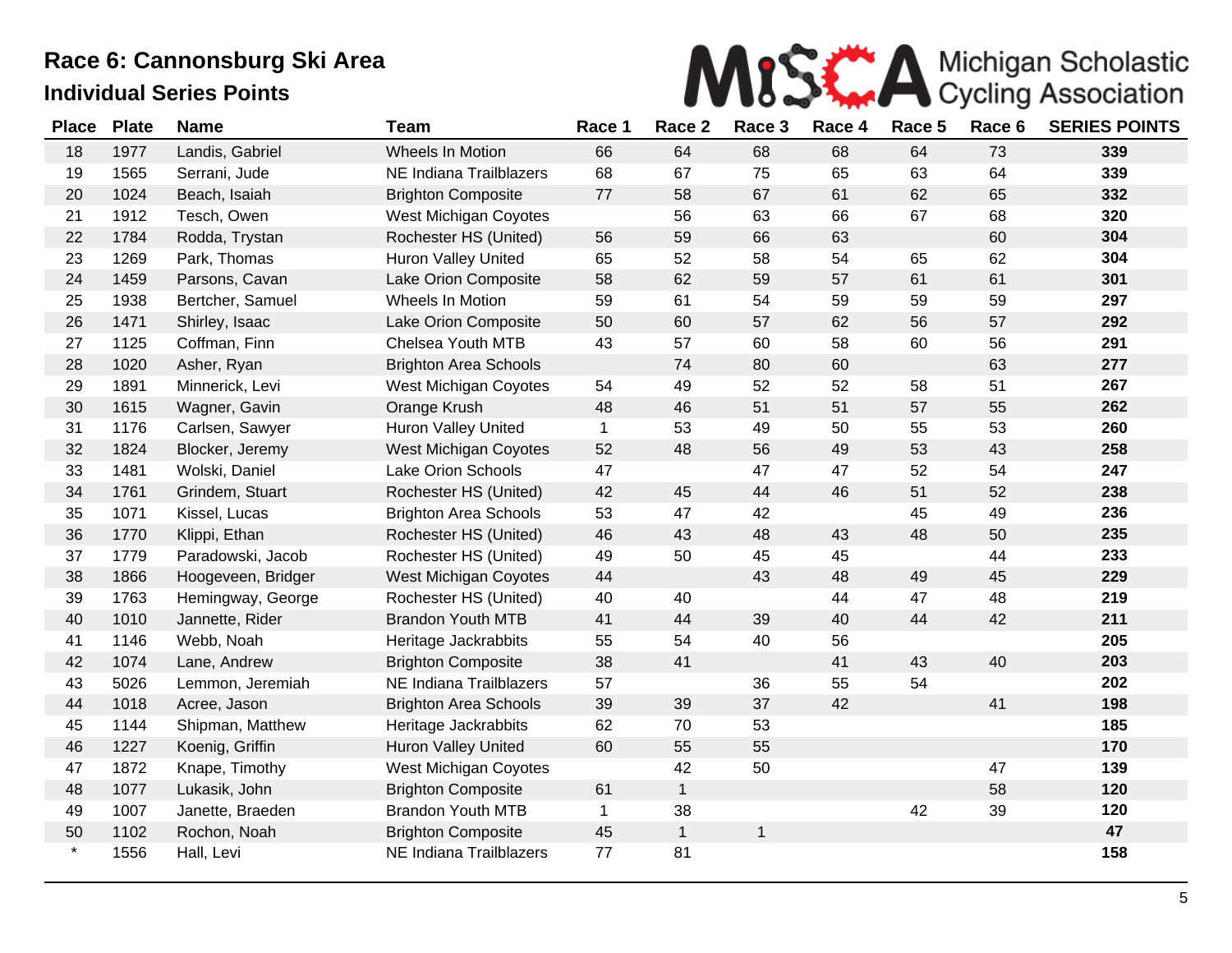

| <b>Place</b>   | <b>Plate</b> | <b>Name</b>                  | <b>Team</b>                  | Race 1 | Race 2 | Race 3 | Race 4 | Race 5      | Race 6 | <b>SERIES POINTS</b> |
|----------------|--------------|------------------------------|------------------------------|--------|--------|--------|--------|-------------|--------|----------------------|
| $\star$        | 1895         | Nykamp, Lucas                | <b>West Michigan Coyotes</b> | 64     | 66     |        |        |             |        | 130                  |
| $\star$        | 1567         | Biondo-Savin, Wyatt          | Northville High School       |        | 51     |        | 53     |             |        | 104                  |
| $\star$        | 5025         | Kalczynski, Max              | Detroit Country Day          |        |        |        | 39     | 50          |        | 89                   |
| $\star$        | 1897         | Odroski, Owen                | <b>West Michigan Coyotes</b> |        |        | 41     |        | 46          |        | 87                   |
| $\star$        | 1816         | Aerts, Marshall              | <b>West Michigan Coyotes</b> |        |        | 38     |        |             | 46     | 84                   |
| $\star$        | 5066         | Kennedy, Eamon               | Independent                  |        |        |        |        | 66          |        | 66                   |
| $\star$        | 5052         | Simon, Maxwell               | Independent                  |        |        | 61     |        |             |        | 61                   |
| $\star$        | 1087         | Morton, Riley                | <b>Brighton Area Schools</b> | 51     |        |        |        |             |        | 51                   |
| $\star$        | 5047         | Crozier, Joshua              | Independent                  |        |        | 46     |        |             |        | 46                   |
| $\star$        | 1135         | Aviles, Xavier               | <b>Detroit Country Day</b>   |        |        |        | 38     |             |        | 38                   |
| $\star$        | 1072         | Koppmann, Talon              | <b>Brighton Composite</b>    |        |        |        |        |             |        | 0                    |
| $\star$        | 1085         | McHugh, Ryan                 | <b>Brighton Area Schools</b> |        |        |        |        |             |        | 0                    |
| $\star$        | 1461         | Pasciak, Logan               | Lake Orion Schools           |        |        |        |        |             |        | 0                    |
| $\star$        | 1583         | Siddall, Joseph              | Northville High School       |        |        |        |        |             |        | 0                    |
| $\star$        | 1798         | Swartwood, Rick              | Rochester HS (United)        |        |        |        |        |             |        | $\mathbf 0$          |
| $\star$        | 1921         | VanBeynen, Miles             | West Michigan Coyotes        |        |        |        |        |             |        | 0                    |
| $\star$        | 5043         | Del Pup, Justin              | Independent                  |        |        |        |        |             |        | 0                    |
|                |              | <b>Junior Varsity Female</b> |                              |        |        |        |        |             |        |                      |
| $\mathbf 1$    | 1172         | Caldwell, Nya                | Huron Valley United          | 100    | 100    | 100    | 100    | 100         | 100    | 500                  |
| $\mathbf{2}$   | 1315         | Wittman, Cate                | Huron Valley United          | 97     | 97     | 97     | 97     | 97          | 97     | 485                  |
| 3              | 1264         | Osterhart, Laura             | <b>Huron Valley United</b>   | 94     | 91     | 94     | 91     | 91          | 94     | 464                  |
| $\overline{4}$ | 1013         | Royse, Bethany               | <b>Brandon Youth MTB</b>     | 91     | 94     | 88     | 88     | 88          | 91     | 452                  |
| 5              | 1424         | Jones, Sydnie                | Lake Orion Schools           | 83     | 88     | 83     | 77     | 77          | 79     | 410                  |
| $\,6$          | 5007         | Spearman, Bodelle            | <b>West Michigan Coyotes</b> | 88     | 75     |        | 79     | 81          | 85     | 408                  |
| $\overline{7}$ | 1758         | Fronek, Ava                  | Rochester HS (United)        |        | 81     | 81     | 81     | 75          | 88     | 406                  |
| 8              | 1759         | Gaudreau, Rachel             | Rochester HS (United)        | 71     | 77     | 79     | 75     | 73          | 81     | 385                  |
| 9              | 1756         | Feldkamp, Rowan              | Rochester HS (United)        | 85     | 71     | 73     | 71     | 70          | 73     | 373                  |
| 10             | 1566         | Vasquez, Kyra                | NE Indiana Trailblazers      | 79     | 70     | 75     | 70     | 71          | 69     | 365                  |
| 11             | 1318         | Woolhiser, Bella             | <b>Huron Valley United</b>   |        | 85     | 91     | 83     | 94          |        | 353                  |
| 12             | 1012         | Patnaude, Emily              | <b>Brandon Youth MTB</b>     | 75     | 69     | 71     | 69     | $\mathbf 1$ | 68     | 352                  |
| 13             | 1571         | Grabowski, Alexandra         | Northville High School       |        | 68     | 69     | 68     | 69          | 70     | 344                  |
| 14             | 1129         | Paddock, Lillian             | Chelsea Youth MTB            | 77     |        | 77     |        | 79          | 75     | 308                  |
| 15             | 1787         | Rossey, Isabella             | Rochester HS (United)        | 73     | 73     |        | 73     |             | 77     | 296                  |
| 16             | 1137         | Henderson, Tulia             | Detroit Country Day          | 81     |        |        | 85     | 83          |        | 249                  |
|                |              |                              |                              |        |        |        |        |             |        |                      |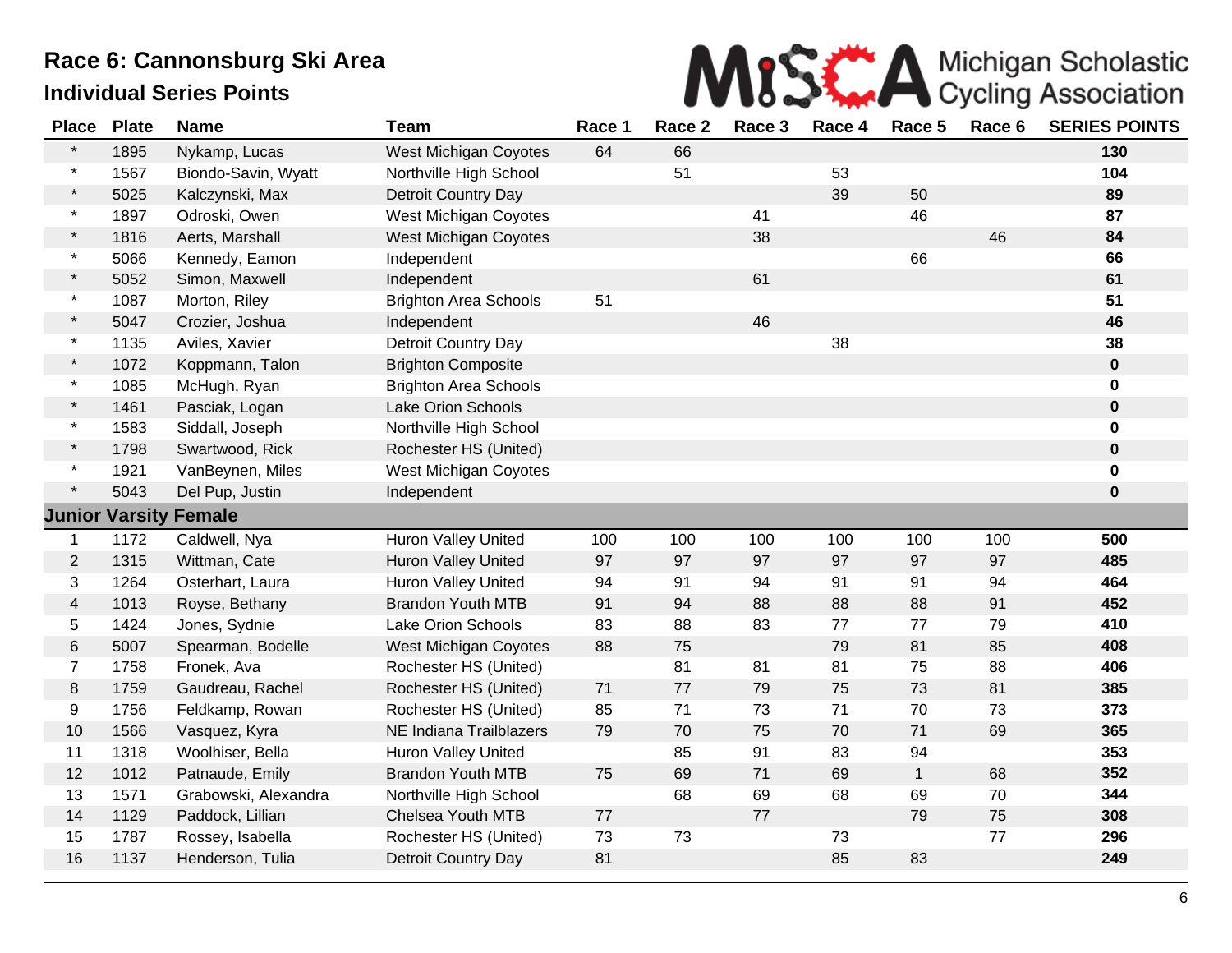

| <b>Place</b>   | <b>Plate</b> | <b>Name</b>                        | <b>Team</b>                  | Race 1       | Race 2 | Race 3       | Race 4       | Race 5 | Race 6 | <b>SERIES POINTS</b> |
|----------------|--------------|------------------------------------|------------------------------|--------------|--------|--------------|--------------|--------|--------|----------------------|
| $\star$        | 1139         | Negrut, Silvia                     | Detroit Country Day          |              | 83     |              | 94           |        |        | 177                  |
| $\star$        | 1871         | Kincaid, Freida                    | <b>West Michigan Coyotes</b> |              |        | 85           |              |        | 83     | 168                  |
| $\star$        | 1830         | Brewer, Sage                       | <b>West Michigan Coyotes</b> |              |        | 70           |              |        | 71     | 141                  |
| $\star$        | 1223         | Kennedy, Kerrigan                  | Huron Valley United          |              |        |              |              | 85     |        | 85                   |
| $\star$        | 1478         | Walch, Laura                       | Lake Orion Schools           | $\pmb{0}$    | 79     |              |              |        |        | 79                   |
| $\star$        | 1268         | Park, Elizabeth                    | Huron Valley United          |              |        |              |              |        |        | $\bf{0}$             |
|                |              | <b>Advanced Middle School Male</b> |                              |              |        |              |              |        |        |                      |
| $\mathbf 1$    | 1417         | Heist, Ethan                       | Lake Orion Schools           | $\mathbf{1}$ | 82     | 85           | 85           | 82     | 85     | 419                  |
| $\overline{c}$ | 1200         | Garris, Elijah                     | Huron Valley United          | 85           | 85     | 82           | 82           | 85     | 82     | 419                  |
| 3              | 1320         | Adamski, Kash                      | Independent                  | 82           | 79     | 79           | 76           | 79     | 79     | 398                  |
| $\overline{4}$ | 1573         | Hentnik, Alexander                 | Northville High School       | 70           | 70     | 76           | 79           | 60     | 76     | 371                  |
| 5              | 1605         | Marchese, Kristian                 | Orange Krush                 | 79           |        | 73           | 73           | 76     | 64     | 365                  |
| 6              | 1321         | Beaubien, Bastien                  | Orange Krush                 | 73           | 73     | 68           | 64           | 73     | 70     | 357                  |
| $\overline{7}$ | 1885         | Martin, Brevin                     | <b>West Michigan Coyotes</b> | 68           | 76     |              | 70           | 66     | 73     | 353                  |
| 8              | 1299         | Tobiczyk, Oswald                   | <b>Huron Valley United</b>   | 70           | 70     | 70           | 66           | 68     |        | 344                  |
| 9              | 1752         | Dagg, Samuel                       | Rochester HS (United)        | 76           | 64     |              | 68           | 64     | 68     | 340                  |
| 10             | 1166         | Brzuchanski, Emery                 | Huron Valley United          | 66           | 66     | 64           | $\mathbf{1}$ | 70     | 58     | 324                  |
| 11             | 1618         | Werth, Jayden                      | Orange Krush                 | 62           | 68     | 54           | 58           | 62     | 60     | 310                  |
| 12             | 1600         | James, Evan                        | Orange Krush                 | 60           | 60     | 58           | 56           | 56     | 66     | 300                  |
| 13             | 2001         | Smith, Donald                      | Wheels In Motion             | 64           | 62     | 55           | 55           | 52     | 53     | 289                  |
| 14             | 1762         | Hawes, Benjamin                    | Rochester HS (United)        | 58           | 58     |              | 54           | 58     | 54     | 282                  |
| 15             | 1482         | Wolski, Jakub                      | Lake Orion Schools           | 56           | 54     | 52           | 60           | 50     | 52     | 274                  |
| 16             | 1928         | Wert, Henry                        | <b>West Michigan Coyotes</b> | 55           | 51     | 56           | 52           | 53     | 49     | 267                  |
| 17             | 1259         | Murphy, Trevor                     | <b>Huron Valley United</b>   | 51           | 53     |              | 53           | 55     | 48     | 260                  |
| 18             | 1297         | Tidbury, Grayson                   | Huron Valley United          | 50           | 52     |              | 50           | 51     | 47     | 250                  |
| 19             | 1103         | Rochowiak, Maxwell                 | <b>Brighton Area Schools</b> | 52           | 56     |              | 51           | 54     |        | 213                  |
| 20             | 1910         | Segerlind, Indio                   | <b>West Michigan Coyotes</b> |              |        | 62           | 62           |        | 62     | 186                  |
| 21             | 2003         | Tall, Braden                       | Wheels In Motion             | 53           | 55     | $\mathbf{1}$ |              |        |        | 109                  |
| $\star$        | 5040         | Sikkema, Grayson                   | Independent                  |              |        | 66           |              |        | 56     | 122                  |
| $\star$        | 1862         | Grant, William                     | <b>West Michigan Coyotes</b> |              |        | 60           |              |        | 55     | 115                  |
| $\star$        | 1878         | Louisell, Grant                    | <b>West Michigan Coyotes</b> |              |        | 53           |              |        | 50     | 103                  |
| $\star$        | 1817         | Andrews, Carson                    | West Michigan Coyotes        | 54           |        | 48           |              |        |        | 102                  |
| $\star$        | 1887         | McLean, Caleb                      | <b>West Michigan Coyotes</b> | $\mathbf{1}$ |        | 51           |              |        |        | 52                   |
| $\star$        | 1553         | Cella, Stefano                     | NE Indiana Trailblazers      |              |        |              |              |        | 51     | 51                   |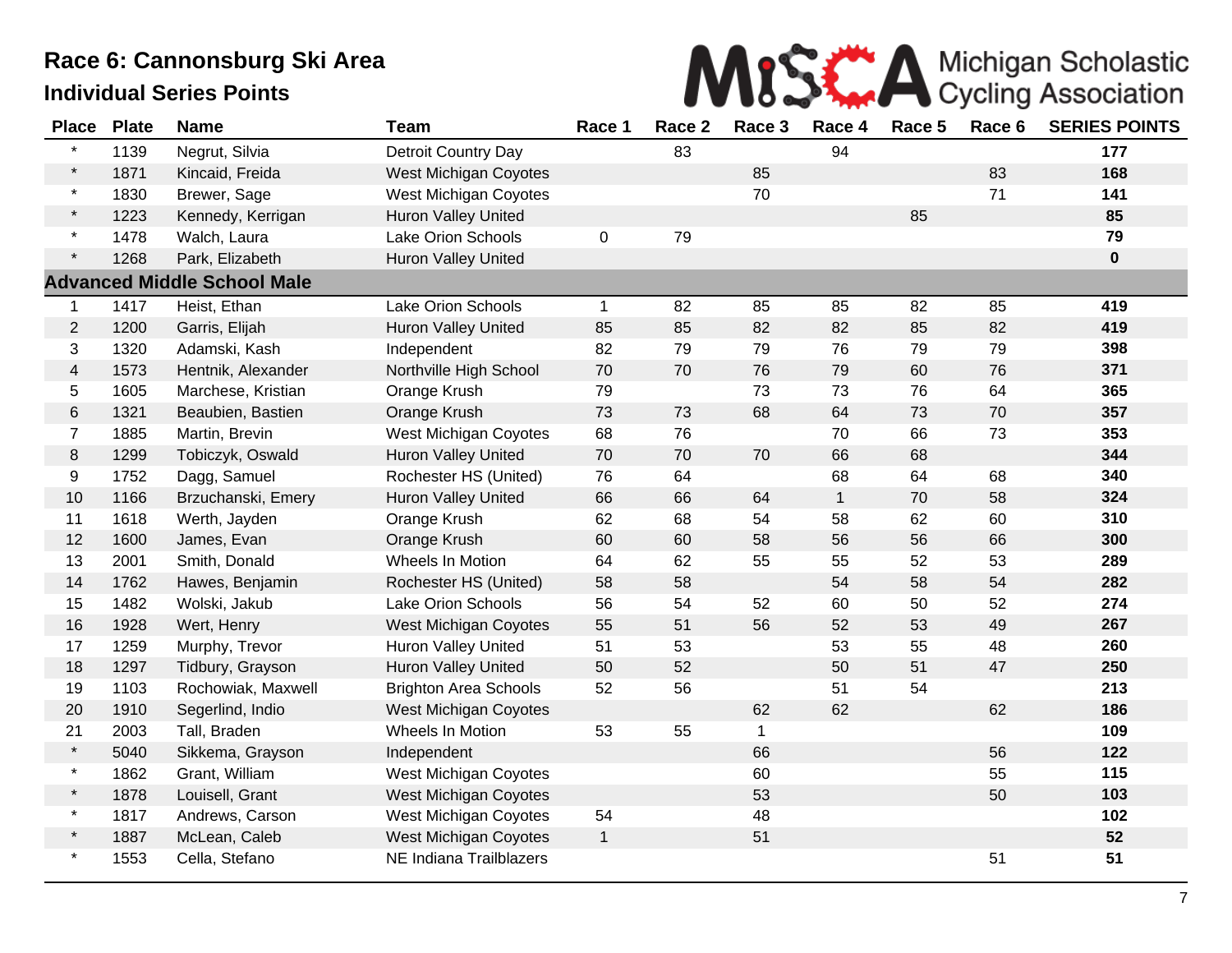

| <b>Place</b>     | <b>Plate</b> | <b>Name</b>                          | <b>Team</b>                  | Race 1       | Race 2 | Race 3      | Race 4 | Race 5 | Race 6 | <b>SERIES POINTS</b> |
|------------------|--------------|--------------------------------------|------------------------------|--------------|--------|-------------|--------|--------|--------|----------------------|
| $\star$          | 1864         | Hargrave, Zachary                    | <b>West Michigan Coyotes</b> |              |        | 50          |        |        |        | 50                   |
| $\star$          | 1858         | Franciscotty, Gideon                 | <b>West Michigan Coyotes</b> |              |        | 49          |        |        |        | 49                   |
| $\star$          | 1014         | Royse, Parker                        | <b>Brandon Youth MTB</b>     |              |        |             |        |        |        | $\mathbf 0$          |
|                  |              | <b>Advanced Middle School Female</b> |                              |              |        |             |        |        |        |                      |
| 1                | 1276         | Rosinski, Charlotte                  | Huron Valley United          | 85           | 85     | 85          | 85     | 85     | 85     | 425                  |
| $\overline{2}$   | 1593         | DeCubber, Finley                     | Orange Krush                 | 82           | 76     | 76          | 82     | 82     |        | 398                  |
| 3                | 1589         | Bretzlaff, Miriam                    | Orange Krush                 | 79           | 73     | 70          | 76     | 76     | 82     | 386                  |
| $\overline{4}$   | 1028         | Bell, Sophia                         | <b>Brighton Area Schools</b> | 76           | 82     | 79          | 79     |        | 66     | 382                  |
| 5                | 1055         | Giles, Anna                          | <b>Brighton Area Schools</b> | $\mathbf{1}$ | 70     | 82          | 62     | 79     | 76     | 369                  |
| 6                | 1036         | Cranston, Ashley                     | <b>Brighton Area Schools</b> | 73           | 66     | 73          | 73     | 70     | 79     | 368                  |
| $\overline{7}$   | 1470         | Shaskos, Lauren                      | Lake Orion Schools           | 70           | 79     | 66          | 70     | 73     | 73     | 365                  |
| 8                | 1232         | Kowalski, Dalia                      | <b>Huron Valley United</b>   | 68           | 64     | 64          | 68     | 68     | 70     | 338                  |
| 9                | 1837         | Cavner, Emma                         | <b>West Michigan Coyotes</b> |              | 62     | 62          | 66     | 64     | 68     | 322                  |
| 10               | 1883         | Marine, Marley                       | West Michigan Coyotes        | 66           | 60     | 60          | 64     |        | 64     | 314                  |
| 11               | 1602         | Keyes, Janelle                       | Orange Krush                 |              | 68     | 68          |        | 66     |        | 202                  |
| $\star$          | 1879         | Louisell, Madison                    | <b>West Michigan Coyotes</b> |              |        | 58          |        |        |        | 58                   |
| $\star$          | 1962         | Jones, Emerson                       | Wheels In Motion             |              |        |             |        |        |        | 0                    |
|                  |              | <b>Novice 10-12th Grade Male</b>     |                              |              |        |             |        |        |        |                      |
| $\mathbf{1}$     | 1393         | Blackman, Joshua                     | <b>Lake Orion Schools</b>    | 55           | 80     | 77          | 77     | 71     | 68     | 373                  |
| $\overline{c}$   | 1976         | Laman, Charles                       | Wheels In Motion             | 68           | 74     | 71          | 80     |        | 71     | 364                  |
| $\sqrt{3}$       | 1330         | Cyrul, Michael                       | Independent                  | 71           | $77$   | 74          | 74     |        | 65     | 361                  |
| 4                | 1260         | Nunneley, David                      | Huron Valley United          | 63           | 71     | 65          |        | 80     | 77     | 356                  |
| 5                | 1560         | Joseph, Samuel                       | NE Indiana Trailblazers      | 74           | 57     | 80          | 68     | 77     | 55     | 356                  |
| 6                | 1574         | Hentnik, Michael                     | Northville High School       | 59           | 68     | 61          | 61     | 74     | 80     | 344                  |
| $\overline{7}$   | 1033         | Claar, Austin                        | <b>Brighton Area Schools</b> | 65           | 55     | 68          | 71     | 65     |        | 324                  |
| 8                | 1204         | Haskell, Daniel                      | <b>Huron Valley United</b>   | 57           | 61     | 63          | 63     | 68     | 57     | 312                  |
| $\boldsymbol{9}$ | 1127         | Krause-Bean, Curtis                  | Chelsea Youth MTB            | 50           | 59     | 59          | 57     | 61     | 61     | 297                  |
| 10               | 1581         | Reineke, Jackson                     | Northville High School       | 51           | 53     | 57          | 59     | 57     | 63     | 289                  |
| 11               | 1607         | McKee, Matthew                       | Orange Krush                 | 46           | 63     | 55          |        | 59     | 50     | 273                  |
| 12               | 1606         | McKee, Jacob                         | Orange Krush                 | 49           | 51     | 51          |        | 55     | 48     | 254                  |
| 13               | 1040         | Dabrowski, Walter                    | <b>Brighton Area Schools</b> | 39           | 46     | 47          | 53     | 48     | 45     | 239                  |
| 14               | 1064         | Howard, Jackson                      | <b>Brighton Area Schools</b> | 48           | 49     | 45          | 46     | 50     | 42     | 238                  |
| 15               | 1081         | McAllister, John                     | <b>Brighton Area Schools</b> | 47           | 43     | 43          | 50     | 47     | 46     | 233                  |
| 16               | 1031         | Campbell, Caleb                      | <b>Brighton Area Schools</b> | 45           | 50     | $\mathbf 1$ | 49     | 43     | 40     | 227                  |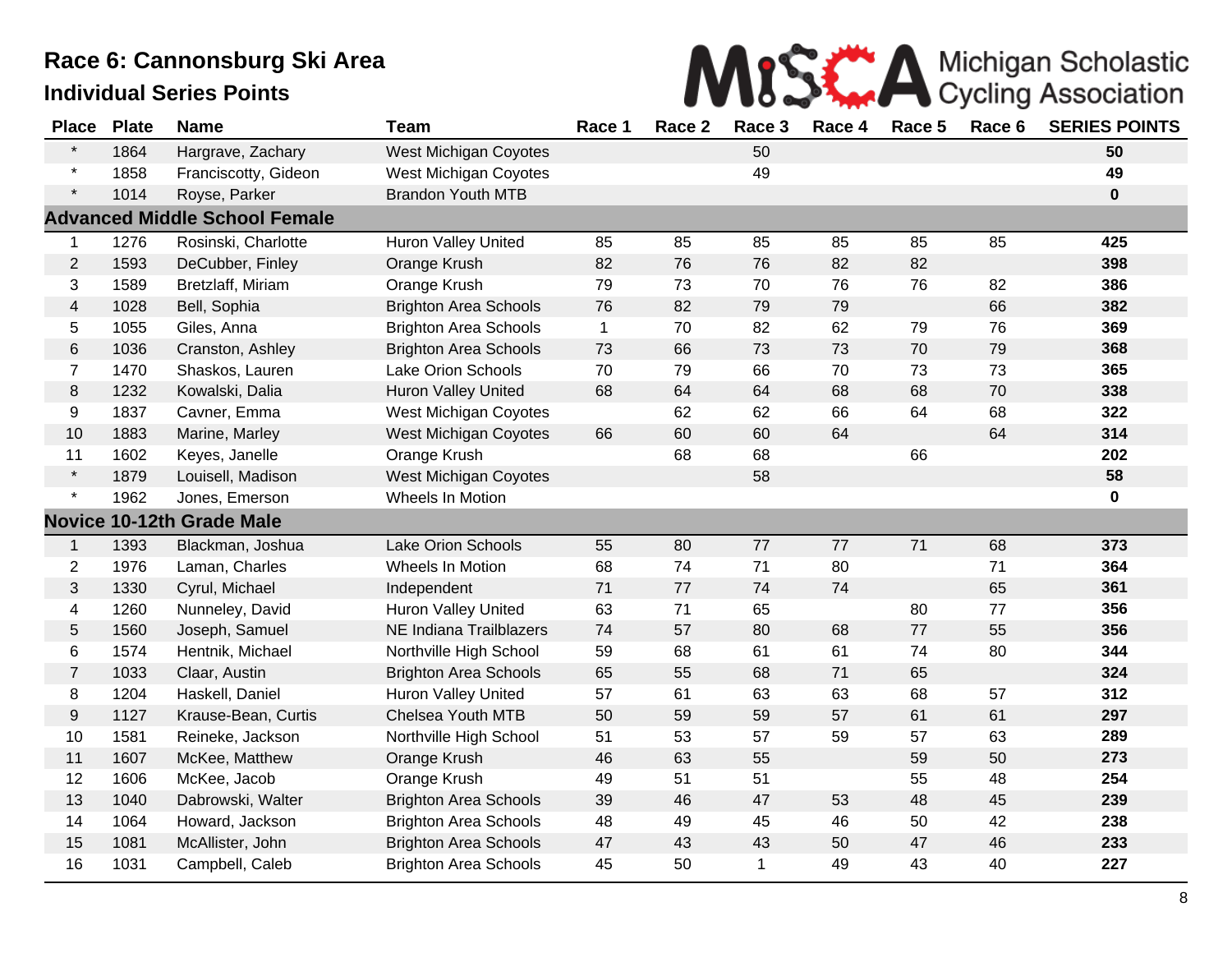

| <b>Place</b> | <b>Plate</b> | <b>Name</b>        | <b>Team</b>                  | Race 1       | Race 2      | Race 3 | Race 4 | Race 5       | Race 6 | <b>SERIES POINTS</b> |
|--------------|--------------|--------------------|------------------------------|--------------|-------------|--------|--------|--------------|--------|----------------------|
| 17           | 1118         | Voss, Cullen       | <b>Brighton Composite</b>    | 38           | 41          | 46     | 48     | 44           | 39     | 218                  |
| 18           | 1128         | Martz, Ethan       | Chelsea Youth MTB            | 42           | 42          | 40     | 44     | 46           | 43     | 217                  |
| 19           | 1032         | Chaka, Liam        | <b>Brighton Area Schools</b> | 53           |             | 53     |        | 63           | 47     | 216                  |
| 20           | 1801         | Weaver, Andrew     | Rochester HS (United)        | 43           | 48          | 39     | 45     |              | 41     | 216                  |
| 21           | 1792         | Schell, Quinten    | Rochester HS (United)        | 41           |             | 37     | 43     | 39           | 37     | 197                  |
| 22           | 1247         | Mathie, Josh       | <b>Huron Valley United</b>   |              |             | 48     | 47     | 53           | 44     | 192                  |
| 23           | 1766         | Ignaczak, Thomas   | Rochester HS (United)        | 44           | 45          | 49     |        | 45           |        | 183                  |
| 24           | 1019         | Adams, Holden      | <b>Brighton Area Schools</b> |              | 36          | 33     | 39     | 40           | 35     | 183                  |
| 25           | 1569         | Borashko, Daniel   | Northville High School       |              | 38          | 42     | 42     | 51           |        | 173                  |
| 26           | 1577         | Ketvirtis, Matthew | Northville High School       |              | 44          | 38     |        | 41           | 38     | 161                  |
| 27           | 1099         | Reid, Gordon       | <b>Brighton Area Schools</b> |              | 40          |        | 41     | 42           | 36     | 159                  |
| 28           | 1948         | Fifer, Gordon      | Wheels In Motion             |              |             | 41     | 55     |              | 51     | 147                  |
| 29           | 1327         | Buchwitz, Bennett  | Independent                  |              | 47          |        | 51     | 49           |        | 147                  |
| 30           | 1121         | Welter, Lucas      | <b>Brighton Area Schools</b> | $\mathbf{1}$ | 39          | 35     |        |              |        | 75                   |
| 31           | 1088         | Nabozny, Landen    | <b>Brighton Area Schools</b> |              | 35          |        | 38     | $\mathbf{1}$ |        | 75                   |
| 32           | 1048         | Evans, James       | <b>Brighton Area Schools</b> | 37           | $\mathbf 1$ | 34     | 1      | $\mathbf{1}$ |        | 74                   |
| $\star$      | 1747         | Clements, Zachary  | Rochester HS (United)        |              | 65          |        | 65     |              |        | 130                  |
| $\star$      | 1073         | Kuzner, Matthew    | <b>Brighton Area Schools</b> | 61           |             | 50     |        |              |        | 111                  |
| $\star$      | 5046         | Crandall, Brody    | Independent                  |              |             | 44     |        |              | 53     | 97                   |
| $\star$      | 1429         | Kozlowski, James   | <b>Lake Orion Schools</b>    |              | 37          |        | 40     |              |        | 77                   |
| $\star$      | 1914         | Todd, Brayden      | West Michigan Coyotes        | 40           |             | 36     |        |              |        | 76                   |
| $\star$      | 1850         | DiLaura, Samuel    | West Michigan Coyotes        |              |             |        |        |              | 74     | 74                   |
| $\star$      | 5076         | Shea, Patrick      | Independent                  |              |             |        |        |              | 59     | 59                   |
| $\star$      | 5069         | Jonker, Thomas     | Independent                  |              |             |        |        |              | 49     | 49                   |
| $\star$      | 1138         | Muskovin, Marik    | Detroit Country Day          |              | 34          |        |        | $\mathbf{1}$ |        | 35                   |
| $\star$      | 5033         | Stenger, Gage      | Independent                  |              |             | 32     |        |              |        | 32                   |
| $\star$      | 1902         | Porter, Brayden    | West Michigan Coyotes        |              |             | 31     |        |              |        | 31                   |
| $\star$      | 1068         | Kato, Ryan         | <b>Brighton Area Schools</b> |              |             |        |        |              |        | $\mathbf 0$          |
| $\star$      | 1069         | Kinney, Liam       | <b>Brighton Area Schools</b> |              |             |        |        |              |        | $\mathbf 0$          |
| $\star$      | 1100         | Reusze, Karl       | <b>Brighton Area Schools</b> |              |             |        |        |              |        | $\mathbf 0$          |
| $\star$      | 1131         | Proos, Cameron     | Chelsea Youth MTB            |              |             |        |        |              |        | $\mathbf 0$          |
| $\star$      | 1133         | Woodard, Samuel    | Chelsea Youth MTB            |              |             |        |        |              |        | $\mathbf 0$          |
| $\star$      | 1257         | Moser, Alexander   | Huron Valley United          |              |             |        |        |              |        | $\bf{0}$             |
| $\star$      | 1350         | Kelly, Andrew      | Independent                  |              |             |        |        |              |        | 0                    |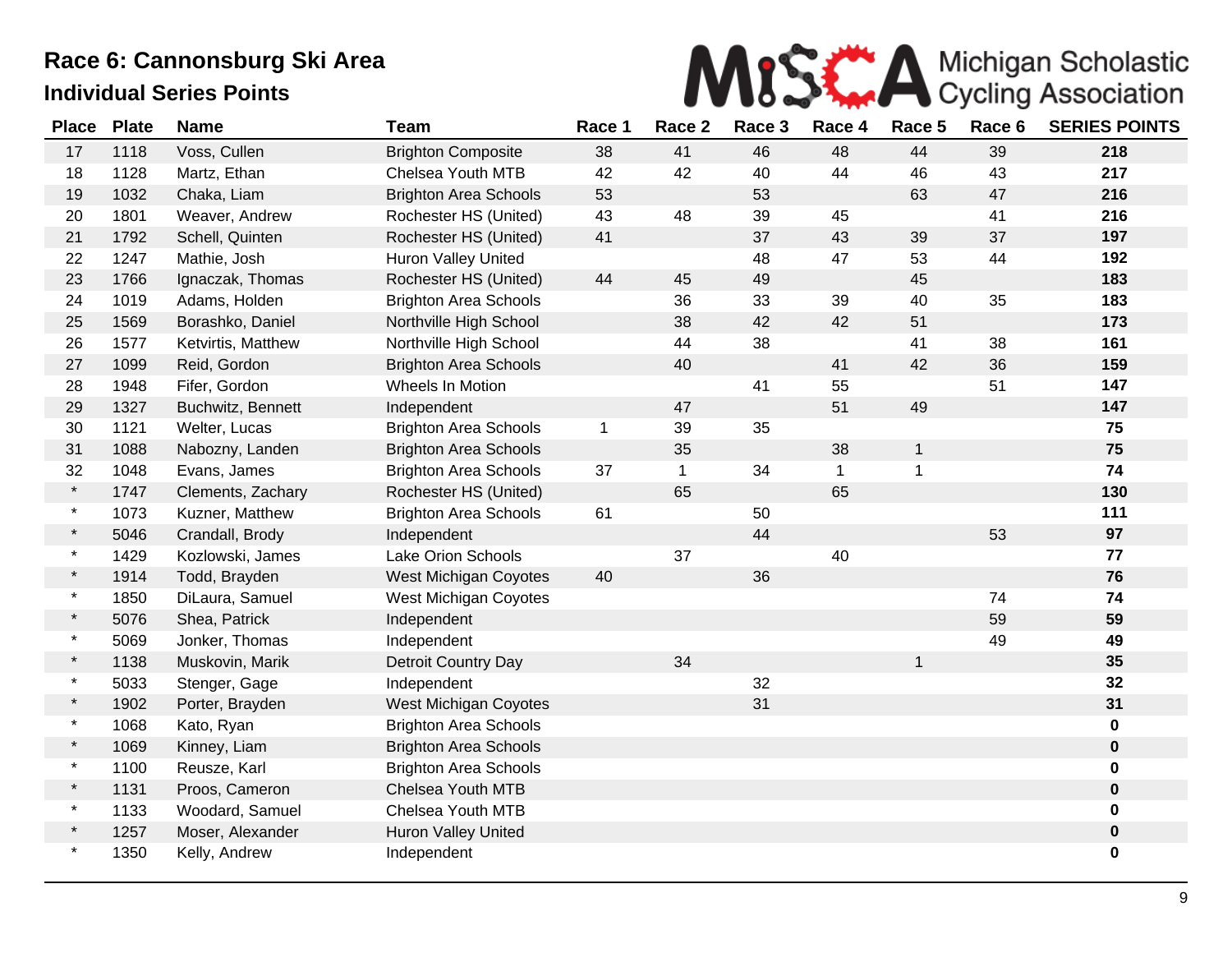|      |  |  | MISS A Michigan Scholastic                              |  |
|------|--|--|---------------------------------------------------------|--|
| no 1 |  |  | <b>Dace 2 Dace 3 Dace 4 Dace 5 Dace 6 SEDIES DOINTS</b> |  |

| <b>Place</b>   | <b>Plate</b> | <b>Name</b>                  | <b>Team</b>                | Race 1 | Race 2 | Race 3 | Race 4 | Race 5       | Race 6 | <b>SERIES POINTS</b> |
|----------------|--------------|------------------------------|----------------------------|--------|--------|--------|--------|--------------|--------|----------------------|
|                | 1492         | Bonnette, Christian          | <b>Midland MTB Crew</b>    |        |        |        |        |              |        | 0                    |
|                | 1579         | Que, Vincent                 | Northville High School     |        |        |        |        |              |        | 0                    |
| $\star$        | 1582         | Schildt, Torben              | Northville High School     |        |        |        |        |              |        | $\mathbf 0$          |
| $\star$        | 1713         | Sharma, Avi                  | Rochester Area (RARA)      |        |        |        |        |              |        | 0                    |
| $\star$        | 1720         | Tradii, Aidan                | Rochester Area (RARA)      |        |        |        |        |              |        | $\bf{0}$             |
| $\ast$         | 1732         | Walch, Alexander             | Rochester Area (RARA)      |        |        |        |        |              |        | 0                    |
| $\star$        | 1742         | Bond, Jacob                  | Rochester HS (United)      |        |        |        |        |              |        | 0                    |
| $\star$        | 1748         | Clevenger, Jack              | Rochester HS (United)      |        |        |        |        |              |        | 0                    |
| $\star$        | 1749         | Collins III, Richard         | Rochester HS (United)      |        |        |        |        |              |        | $\mathbf 0$          |
| $\star$        | 1753         | Delavan, Jack                | Rochester HS (United)      |        |        |        |        |              |        | 0                    |
| $\star$        | 1755         | Fashho, Lucas                | Rochester HS (United)      |        |        |        |        |              |        | 0                    |
| *              | 1757         | Fleury, Mael                 | Rochester HS (United)      |        |        |        |        |              |        | 0                    |
| $\ast$         | 1764         | Hoffman, Nate                | Rochester HS (United)      |        |        |        |        |              |        | $\mathbf 0$          |
| $\star$        | 1767         | Ingram, Noah                 | Rochester HS (United)      |        |        |        |        |              |        | 0                    |
| $\star$        | 1768         | Jin, Ryan                    | Rochester HS (United)      |        |        |        |        |              |        | $\bf{0}$             |
| $\star$        | 1771         | Lamphear, Cameron            | Rochester HS (United)      |        |        |        |        |              |        | 0                    |
| $\star$        | 1776         | Michalak, Nolan              | Rochester HS (United)      |        |        |        |        |              |        | 0                    |
| $\star$        | 1783         | Rauner, Aiden                | Rochester HS (United)      |        |        |        |        |              |        | 0                    |
| $\star$        | 1788         | Sam Jr., Todd                | Rochester HS (United)      |        |        |        |        |              |        | $\bf{0}$             |
| $\star$        | 1789         | Sanchez, Joshua              | Rochester HS (United)      |        |        |        |        |              |        | 0                    |
| $\star$        | 1790         | Santonocito, Owen            | Rochester HS (United)      |        |        |        |        |              |        | $\mathbf 0$          |
|                | 1791         | Sarkozi, Nicholas            | Rochester HS (United)      |        |        |        |        |              |        | 0                    |
| $\star$        | 1795         | Smith, Alexander             | Rochester HS (United)      |        |        |        |        |              |        | $\pmb{0}$            |
| $\ast$         | 1796         | Smith, Leo                   | Rochester HS (United)      |        |        |        |        |              |        | $\bf{0}$             |
| $\star$        | 1803         | Zielonka, Parker             | Rochester HS (United)      |        |        |        |        |              |        | $\mathbf 0$          |
| $\star$        | 1985         | McCaslin, Declan             | Wheels In Motion           |        |        |        |        |              |        | 0                    |
| $\star$        | 5003         | Staley, Nicholas             | Rochester HS (United)      |        |        |        |        |              |        | $\pmb{0}$            |
| $\star$        | 5010         | Adair, Luke                  | Rochester HS (United)      |        |        |        |        |              |        | 0                    |
|                |              | <b>Novice 9th Grade Male</b> |                            |        |        |        |        |              |        |                      |
| $\mathbf{1}$   | 1280         | Sanchez, Noah                | <b>Huron Valley United</b> | 80     | 80     |        | 80     | 80           | 80     | 400                  |
| $\overline{2}$ | 1119         | Voss, Sawyer                 | <b>Brighton Composite</b>  | 71     | 68     | 77     | 77     | 77           | 74     | 376                  |
| $\mathfrak{S}$ | 1576         | Holm, Brody                  | Northville High School     | 77     | $77\,$ | 74     | 68     | 74           | 71     | 373                  |
| 4              | 1277         | Rossetti, Austin             | Huron Valley Composite     | 68     | 63     | 71     | 74     | $\mathbf{1}$ | 77     | 353                  |
| 5              | 1578         | Matsumoto, Naoki             | Northville High School     | 74     | 71     |        | 65     | 71           | 65     | 346                  |
|                |              |                              |                            |        |        |        |        |              |        |                      |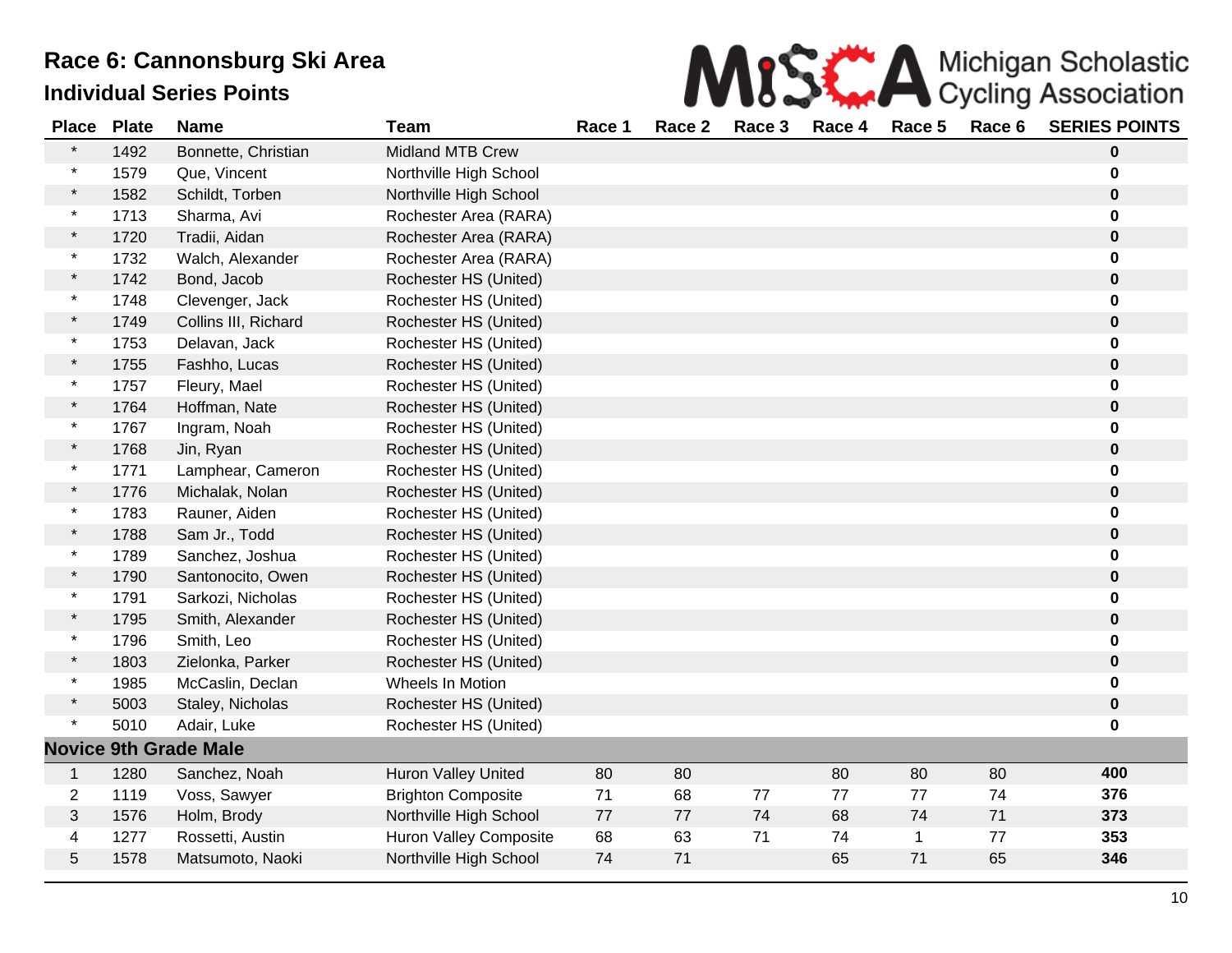

| <b>Place</b>   | <b>Plate</b> | <b>Name</b>        | <b>Team</b>                  | Race 1       | Race 2      | Race 3       | Race 4 | Race 5 | Race 6       | <b>SERIES POINTS</b> |
|----------------|--------------|--------------------|------------------------------|--------------|-------------|--------------|--------|--------|--------------|----------------------|
| 6              | 1421         | Houston, Tyler     | Lake Orion Schools           | 46           | 43          | 51           | 71     | 65     | 68           | 301                  |
| $\overline{7}$ | 1379         | Taylor, Blake      | Independent                  | 63           | 53          | 65           | 57     | 55     | 57           | 297                  |
| 8              | 1238         | Lisabeth, Leo      | Huron Valley United          | 65           | 61          | 55           | 55     | 61     | 53           | 297                  |
| $9\,$          | 1090         | Osterman, Jude     | <b>Brighton Area Schools</b> | 59           | 59          | 63           | 39     | 68     | 44           | 293                  |
| 10             | 1049         | Farmer, William    | <b>Brighton Area Schools</b> | 61           | 50          |              | 51     | 63     | 63           | 288                  |
| 11             | 1416         | Gross, Devon       | Lake Orion Schools           | $\mathbf{1}$ | 49          | 59           | 53     | 59     | 55           | 275                  |
| 12             | 1933         | Anderson, Frank    | Wheels In Motion             | 42           | 65          | $\mathbf{1}$ | 50     | 49     | 59           | 265                  |
| 13             | 1608         | Paik, Tyler        | Orange Krush                 | 53           | 47          | 50           | 49     | 47     | 48           | 247                  |
| 14             | 1773         | Luna, Diego        | Rochester HS (United)        | 49           | 48          | 49           | 44     | 53     | 46           | 245                  |
| 15             | 1570         | Denby, Colin       | Northville High School       | 44           | 45          | 46           | 45     | 51     | 49           | 236                  |
| 16             | 1042         | deChavez, Joseph   | <b>Brighton Area Schools</b> | 45           | 46          | 48           | 41     | 50     | 47           | 236                  |
| 17             | 5013         | McClure, Matthew   | Northville High School       | 48           | 44          | 44           | 43     | 48     | 51           | 235                  |
| 18             | 1546         | Wolohan, Matthew   | Midland MTB Crew             |              | 51          | 61           | 63     | 57     |              | 232                  |
| 19             | 1741         | Bloom, Conner      | Rochester HS (United)        | 51           | 41          | 45           | 42     | 44     | 45           | 227                  |
| 20             | 1613         | Timm, Evan         | Orange Krush                 | 55           | 57          | 57           | 46     |        |              | 215                  |
| 21             | 1889         | Mears, Henry       | <b>West Michigan Coyotes</b> | 47           | 39          | 41           | 38     | 40     | 43           | 210                  |
| 22             | 1113         | Tarnacki, Joseph   | <b>Brighton Area Schools</b> | 41           |             | 39           | 37     | 42     | 42           | 201                  |
| 23             | 1972         | Knight, Stuart     | Wheels In Motion             |              |             | 68           | 61     |        | 61           | 190                  |
| 24             | 1400         | Dhruvan, Orin      | Lake Orion Schools           | 57           |             | 47           |        | 46     | $\mathbf{1}$ | 151                  |
| 25             | 1765         | Holt, Mitchell     | Rochester HS (United)        | $\pmb{0}$    |             | 53           | 47     |        | 50           | 150                  |
| 26             | 1044         | Dezarov, Derek     | <b>Brighton Area Schools</b> | 43           |             | 43           |        | 45     |              | 131                  |
| $\star$        | 1630         | Brimm, Riley       | Rochester Area (RARA)        |              | 55          |              | 59     |        |              | 114                  |
| $\star$        | 1240         | Luttenbacher, Evan | <b>Huron Valley United</b>   | 50           |             |              |        | 43     |              | 93                   |
| $\star$        | 1668         | Laporte, Grant     | Rochester Area (RARA)        |              | 42          |              | 48     |        |              | 90                   |
| $\star$        | 1513         | King, Mason        | <b>Midland MTB Crew</b>      |              |             | 42           |        |        |              | 42                   |
| $\star$        | 1047         | Esser, Nathan      | <b>Brighton Area Schools</b> |              |             |              |        | 41     |              | 41                   |
| $\star$        | 1508         | Holliday, Jarod    | Midland MTB Crew             | $\mathbf 1$  |             | 40           |        |        |              | 41                   |
| $\star$        | 1462         | Perez, Aiden       | <b>Lake Orion Schools</b>    |              |             |              | 40     |        |              | 40                   |
| $\star$        | 1673         | Loyd, Caleb        | Rochester Area (RARA)        |              | 40          |              |        |        |              | 40                   |
| $\star$        | 1181         | Chambers, Tyler    | Huron Valley United          |              |             |              |        | 39     |              | 39                   |
| $\star$        | 1442         | McGowan, Ethan     | Lake Orion Schools           |              | $\mathbf 1$ | 38           |        |        |              | 39                   |
| $\star$        | 1831         | Briggs, Cole       | West Michigan Coyotes        |              |             | $\mathbf{1}$ |        |        |              | $\mathbf{1}$         |
| $\star$        | 1058         | Govan, Adam        | <b>Brighton Composite</b>    |              |             |              |        |        |              | $\mathbf 0$          |
| $\star$        | 1066         | Jude, Alexander    | <b>Brighton Area Schools</b> |              |             |              |        |        |              | $\pmb{0}$            |
|                |              |                    |                              |              |             |              |        |        |              |                      |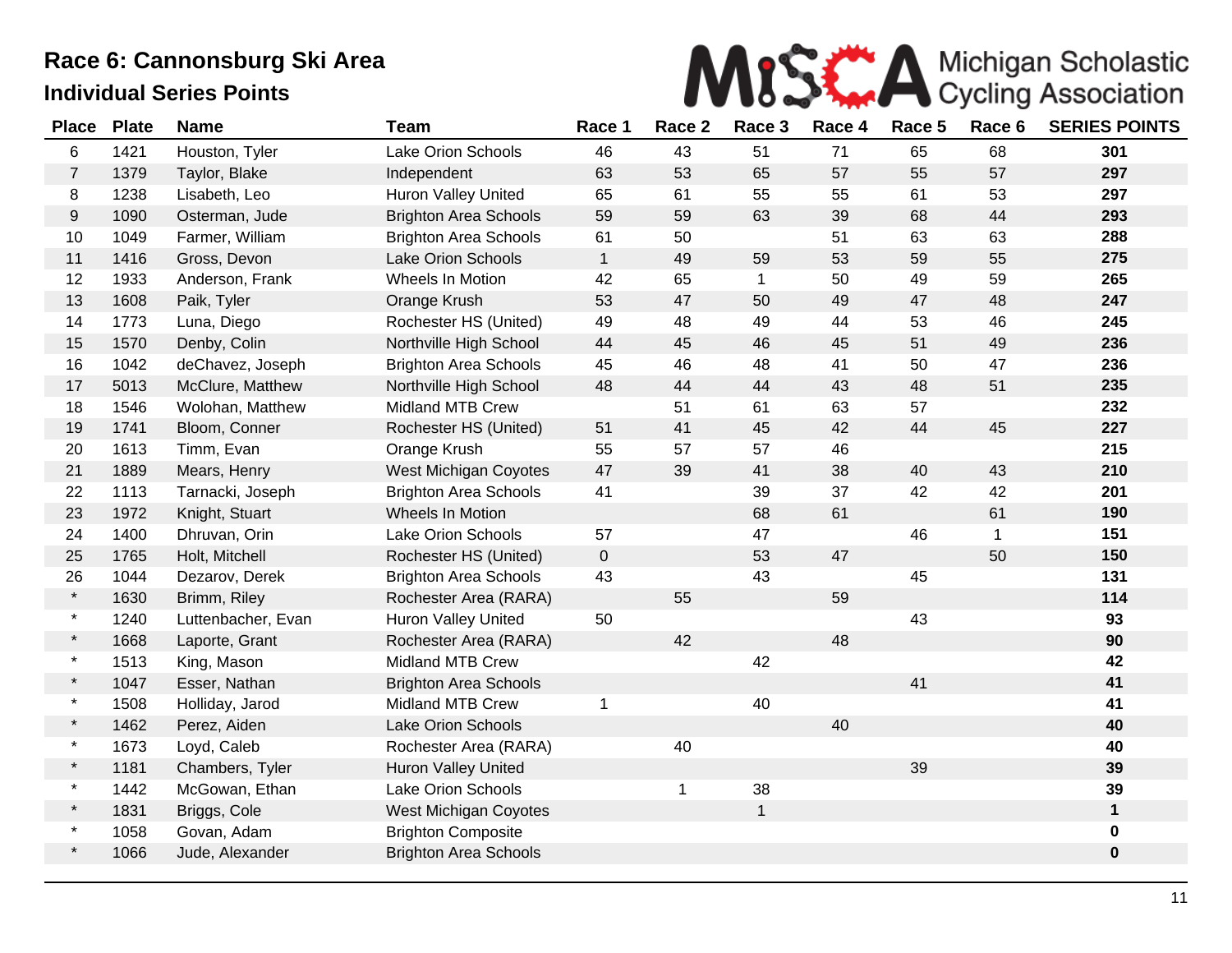| Race 6: Cannonsburg Ski Area<br>ndividual Series Points |  |  |  |        |  | MISK A Michigan Scholastic |                                                  |  |
|---------------------------------------------------------|--|--|--|--------|--|----------------------------|--------------------------------------------------|--|
| Place Plate Name<br>Team                                |  |  |  | Race 1 |  |                            | Race 2 Race 3 Race 4 Race 5 Race 6 SERIES POINTS |  |
|                                                         |  |  |  |        |  |                            |                                                  |  |

| טשו            | י וטנע |                                   |                              |              |    |    |    |              |    |             |
|----------------|--------|-----------------------------------|------------------------------|--------------|----|----|----|--------------|----|-------------|
| $\star$        | 1067   | Kashima, Joshua                   | <b>Brighton Composite</b>    |              |    |    |    |              |    | 0           |
| $\star$        | 1095   | Popov, John                       | <b>Brighton Area Schools</b> |              |    |    |    |              |    | $\pmb{0}$   |
| $\ast$         | 1101   | Reynolds, Nathan                  | <b>Brighton Area Schools</b> |              |    |    |    |              |    | 0           |
| $\star$        | 1114   | Verbison, Curtis                  | <b>Brighton Area Schools</b> |              |    |    |    |              |    | $\pmb{0}$   |
| $\star$        | 1199   | Gaisser, Grant                    | <b>Huron Valley United</b>   |              |    |    |    |              |    | 0           |
| $\star$        | 1281   | Sanderson, Jamey                  | Huron Valley United          |              |    |    |    |              |    | 0           |
| $\star$        | 1389   | Azarovitz, Austin                 | <b>Lake Orion Schools</b>    |              |    |    |    |              |    | 0           |
|                | 1392   | Beaver, Christian                 | <b>Lake Orion Schools</b>    |              |    |    |    |              |    | $\bf{0}$    |
|                | 1407   | Fokken, Henry                     | <b>Lake Orion Schools</b>    |              |    |    |    |              |    | 0           |
|                | 1426   | Keller, Crew                      | <b>Lake Orion Schools</b>    |              |    |    |    |              |    | $\pmb{0}$   |
| $\star$        | 1509   | Hudack, Andrew                    | <b>Midland MTB Crew</b>      |              |    |    |    |              |    | $\bf{0}$    |
|                | 1694   | Peralta, Julio                    | Rochester Area (RARA)        |              |    |    |    |              |    | $\pmb{0}$   |
|                | 1714   | Sievers, Skylar                   | Rochester Area (RARA)        |              |    |    |    |              |    | 0           |
| $\star$        | 1736   | Wencley, Finn                     | Rochester Area (RARA)        |              |    |    |    |              |    | $\pmb{0}$   |
| $\star$        | 1744   | Bubnikovich, Jack                 | Rochester HS (United)        |              |    |    |    |              |    | 0           |
| $\star$        | 1750   | Czerkis, Scott                    | Rochester HS (United)        |              |    |    |    |              |    | $\mathbf 0$ |
|                | 1774   | Marceau, Jackson                  | Rochester HS (United)        |              |    |    |    |              |    | 0           |
|                | 1775   | Marfatia, Ishaan                  | Rochester HS (United)        |              |    |    |    |              |    | $\pmb{0}$   |
| $\star$        | 1793   | Silva, Samuel                     | Rochester HS (United)        |              |    |    |    |              |    | 0           |
| $\star$        | 1797   | Super, Luka                       | Rochester HS (United)        |              |    |    |    |              |    | $\mathbf 0$ |
| $\star$        | 1936   | Beekman, Oliver                   | Wheels In Motion             |              |    |    |    |              |    | 0           |
| $\star$        | 1957   | Hill, Bekan                       | Wheels In Motion             |              |    |    |    |              |    | $\pmb{0}$   |
|                | 5016   | Cantu, Oscar                      | Rochester HS (United)        |              |    |    |    |              |    | 0           |
|                | 5019   | Campbell, Vaughn                  | Rochester HS (United)        |              |    |    |    |              |    | $\bf{0}$    |
|                | 5021   | Aiello, Gioacchino                | <b>Brighton Area Schools</b> |              |    |    |    |              |    | 0           |
|                |        | <b>Novice 9-12th Grade Female</b> |                              |              |    |    |    |              |    |             |
| $\mathbf{1}$   | 1894   | Natter, Camille                   | West Michigan Coyotes        |              | 77 | 80 | 80 | 80           | 80 | 397         |
| $\overline{2}$ | 1734   | Weaver, Abigail                   | Rochester Area (RARA)        | 80           | 74 | 77 | 77 | 71           | 71 | 379         |
| 3              | 1467   | Ruggirello, Izabella              | <b>Lake Orion Schools</b>    | 71           | 57 | 74 | 74 | 68           | 77 | 364         |
| 4              | 1179   | Carnaghi, Savannah                | Huron Valley United          | 74           | 68 | 68 | 71 | 74           | 74 | 361         |
| 5              | 1053   | Fribley, Olivia                   | <b>Brighton Area Schools</b> | 61           | 65 | 71 | 68 | 57           | 65 | 330         |
| 6              | 1672   | Longo, Sofia                      | Rochester Area (RARA)        | $\mathbf{1}$ | 71 | 63 | 65 | 59           | 68 | 326         |
| 7              | 1278   | Russell, Kennedy                  | Huron Valley United          | 65           | 59 | 61 | 59 | 65           | 61 | 311         |
| 8              | 1916   | Tuohy, Desiree                    | West Michigan Coyotes        | 63           | 55 | 57 | 61 | $\mathbf{1}$ | 55 | 291         |
|                |        |                                   |                              |              |    |    |    |              |    |             |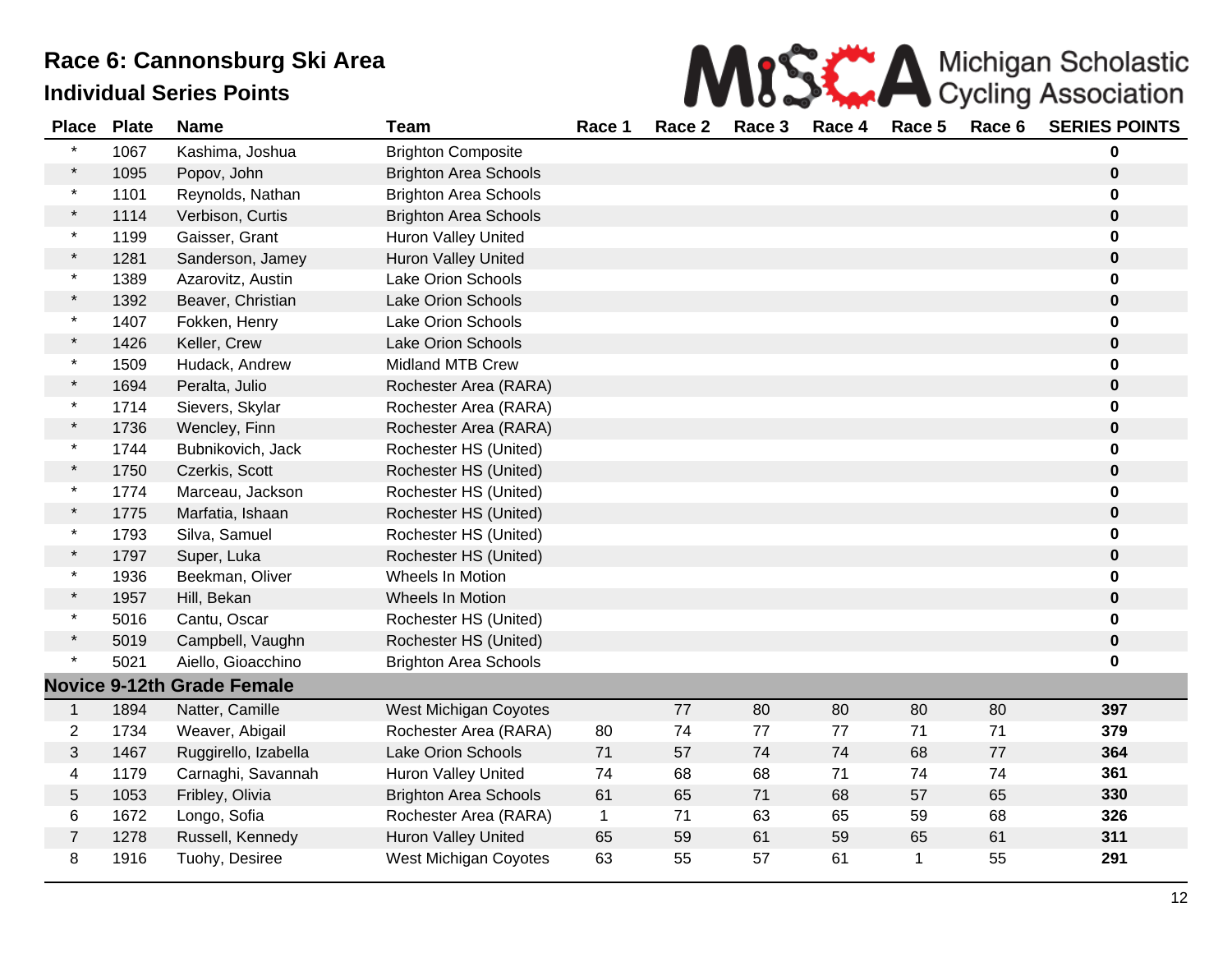

| <b>Place</b> | <b>Plate</b> | <b>Name</b>                  | <b>Team</b>                   | Race 1  | Race 2 | Race 3 | Race 4       | Race 5 | Race 6 | <b>SERIES POINTS</b> |
|--------------|--------------|------------------------------|-------------------------------|---------|--------|--------|--------------|--------|--------|----------------------|
| 9            | 1563         | Potsander, Selah             | NE Indiana Trailblazers       |         |        | 59     | 63           | 63     | 59     | 244                  |
| 10           | 1454         | Murray, Lauren               | <b>Lake Orion Schools</b>     | $\,0\,$ | 63     |        | 57           | 61     | 63     | 244                  |
| 11           | 1396         | Clelland, Samantha           | <b>Lake Orion Schools</b>     |         | 51     | 55     | 53           |        |        | 159                  |
| 12           | 1813         | Oliver, Daisy                | Independent                   |         | 61     | 65     | $\mathbf{1}$ |        |        | 127                  |
| $\star$      | 1307         | Warner, Ava                  | Huron Valley United           |         | 80     |        |              | 77     |        | 157                  |
| $\star$      | 1061         | Hinds, Liberty               | <b>Brighton Area Schools</b>  | 68      | 53     |        |              |        |        | 121                  |
| $\star$      | 1357         | Martin, Chloe                | Independent                   |         | 50     |        | 55           |        |        | 105                  |
| $\ast$       | 1675         | Malone, Abigail              | Rochester Area (RARA)         | 77      |        |        |              |        |        | 77                   |
| $\star$      | 5075         | Serrano, Danna               | Wheels In Motion              |         |        |        |              |        | 57     | 57                   |
| $\star$      | 1814         | Oliver, Gracie               | Independent                   |         | 49     |        |              |        |        | 49                   |
| $\star$      | 1436         | Lebert, Melody               | Lake Orion Composite          |         | 48     |        |              |        |        | 48                   |
| $\star$      | 1435         | Lebert, Isabella             | Lake Orion Composite          |         | 47     |        |              |        |        | 47                   |
| $\star$      | 1029         | Buckenberger, Gabrielle      | <b>Brighton Area Schools</b>  |         |        |        |              |        |        | $\bf{0}$             |
| $\star$      | 1030         | Campbell, Anna               | <b>Brighton Area Schools</b>  |         |        |        |              |        |        | 0                    |
| $\star$      | 1168         | Bubb, Mackenzie              | Huron Valley United           |         |        |        |              |        |        | $\mathbf 0$          |
| $\star$      | 1182         | Christensen, Keira           | <b>Huron Valley Composite</b> |         |        |        |              |        |        | 0                    |
| $\star$      | 1218         | Joiner, Kelsey               | Huron Valley United           |         |        |        |              |        |        | $\mathbf 0$          |
| $\ast$       | 1219         | Joiner, Natalie              | Huron Valley United           |         |        |        |              |        |        | 0                    |
| $\star$      | 1261         | Olszewski, Alexandrina       | <b>Huron Valley United</b>    |         |        |        |              |        |        | $\bf{0}$             |
| $\star$      | 1340         | Gibson, Sofia                | Independent                   |         |        |        |              |        |        | 0                    |
| $\star$      | 1355         | Leukhardt, Daphne            | Independent                   |         |        |        |              |        |        | $\bf{0}$             |
|              | 1522         | Pendleton, Helen             | <b>Midland MTB Crew</b>       |         |        |        |              |        |        | 0                    |
| $\star$      | 1526         | Remacle, Jenna               | <b>Midland MTB Crew</b>       |         |        |        |              |        |        | $\bf{0}$             |
|              | 1530         | Roberts, Sydney              | <b>Midland MTB Crew</b>       |         |        |        |              |        |        | 0                    |
|              | 1568         | Blyashev, Elizabeth          | Northville High School        |         |        |        |              |        |        | $\mathbf 0$          |
| $\star$      | 1580         | Reberg, Ashley               | Northville High School        |         |        |        |              |        |        | 0                    |
|              | 1653         | Gallagher, Alyssa            | Rochester Area (RARA)         |         |        |        |              |        |        | $\pmb{0}$            |
| $\star$      | 1704         | Reinhardt, Alaina            | Rochester Area (RARA)         |         |        |        |              |        |        | 0                    |
| $\star$      | 1709         | Scheda, Gwendolyn            | Rochester Area (RARA)         |         |        |        |              |        |        | $\bf{0}$             |
| $\star$      | 1754         | Elmore, Bridget              | Rochester HS (United)         |         |        |        |              |        |        | 0                    |
| $\star$      | 1794         | Sloat, Brielle               | Rochester HS (United)         |         |        |        |              |        |        | $\bf{0}$             |
|              | 1822         | Beeck, Valerie               | West Michigan Coyotes         |         |        |        |              |        |        | 0                    |
|              |              | <b>Novice 8th Grade Male</b> |                               |         |        |        |              |        |        |                      |
| $\mathbf{1}$ | 1117         | Vogt, Carmen                 | <b>Brighton Area Schools</b>  | 61      | 64     | 70     | 64           | 70     | 67     | 335                  |
|              |              |                              |                               |         |        |        |              |        |        |                      |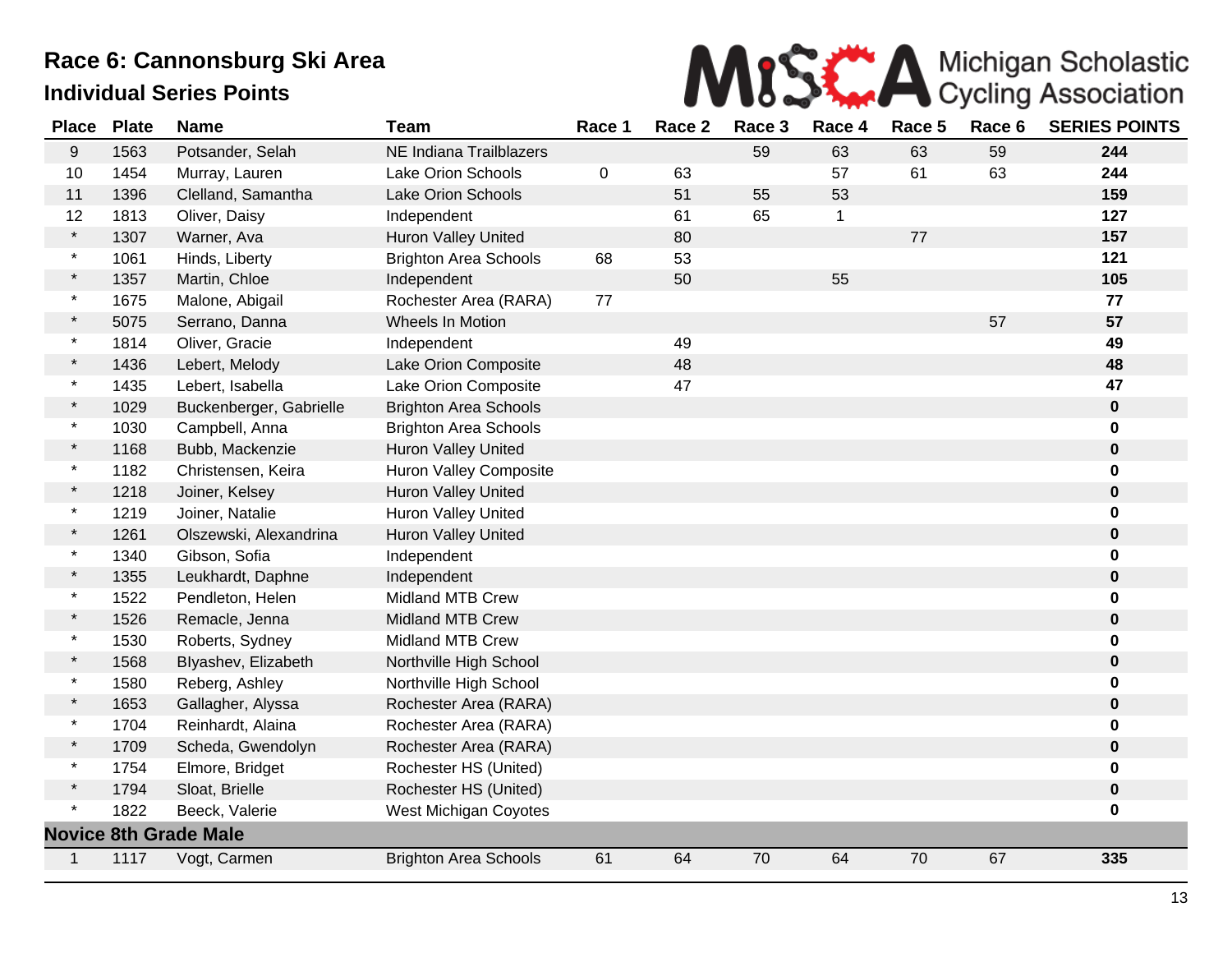

| <b>Place</b>   | <b>Plate</b> | <b>Name</b>           | <b>Team</b>                  | Race 1       | Race 2 | Race 3       | Race 4 | Race 5 | Race 6 | <b>SERIES POINTS</b> |
|----------------|--------------|-----------------------|------------------------------|--------------|--------|--------------|--------|--------|--------|----------------------|
| $\overline{2}$ | 1935         | Beck, Henry           | Wheels In Motion             | 64           | 67     | 53           | 70     | 58     | 70     | 329                  |
| 3              | 1596         | Dell, Zeke            | Orange Krush                 | 67           | 61     | 64           | 67     | 67     | 64     | 329                  |
| 4              | 1466         | Rheault, Drew         | Lake Orion Schools           | 55           | 58     | 67           | 58     | 51     | 61     | 299                  |
| 5              | 1739         | Williams, Brayden     | Rochester Area (RARA)        | 58           | 55     | 61           | 61     | 55     | 53     | 290                  |
| 6              | 1595         | Dell, Edward          | Orange Krush                 | $\mathbf{1}$ | 53     | 43           | 55     | 64     | 58     | 273                  |
| $\overline{7}$ | 1991         | Picinotti, Van        | Wheels In Motion             | 41           | 51     | 55           | 53     | 53     | 51     | 263                  |
| 8              | 1683         | Morales-Zozaya, Gorka | Rochester Area (RARA)        | 51           | 41     | 58           | 45     | 47     | 49     | 250                  |
| 9              | 1311         | Wilson, Brady         | Huron Valley United          | 45           | 43     | 47           | 49     | 61     | 45     | 247                  |
| 10             | 1947         | Ellis, Henry          | Wheels In Motion             | 35           | 45     | 49           | 47     | 41     | 55     | 237                  |
| 11             | 1035         | Cory, Mitchell        | <b>Brighton Area Schools</b> | 47           | 49     | 41           | 51     | 39     | 43     | 231                  |
| 12             | 1041         | Day, Brett            | <b>Brighton Area Schools</b> | 43           | 47     | 51           | 41     | 43     | 39     | 225                  |
| 13             | 1598         | Greene, Eagan         | Orange Krush                 | 40           | 36     | 45           | 43     | 49     | 38     | 215                  |
| 14             | 1448         | Morgan, Kevin         | Lake Orion Schools           | 36           | 34     | 37           | 39     | 45     | 36     | 193                  |
| 15             | 1215         | Jackson, Calvin       | Huron Valley United          | 32           | 31     |              | 33     | 38     | 33     | 167                  |
| 16             | 1106         | Schandevel, Kyle      | <b>Brighton Area Schools</b> | 53           | 39     |              | 35     | 35     |        | 162                  |
| 17             | 2005         | Whitacre, Kai         | Wheels In Motion             | 34           | 29     | 35           |        | 31     | 32     | 161                  |
| 18             | 1956         | Helms, Hayden         | Wheels In Motion             | 33           |        | 36           | 36     |        | 47     | 152                  |
| 19             | 1161         | Boyd, Aiden           | Huron Valley United          | $\mathbf{1}$ | 32     | 39           | 38     | 40     |        | 150                  |
| 20             | 1123         | Anderson, Cash        | Chelsea Youth MTB            | 26           | 23     | 34           | 29     | 26     | 31     | 146                  |
| 21             | 5012         | Nelson, Bodie         | Independent                  | 19           | 20     | 32           | 26     | 25     | 30     | 133                  |
| 22             | 1054         | Galloway, Logan       | <b>Brighton Area Schools</b> | 23           | 18     | 30           | 25     | 29     | 26     | 133                  |
| 23             | 1006         | Hylton, Jacob         | <b>Brandon Youth MTB</b>     | 28           | 35     |              |        | 33     | 34     | 130                  |
| 24             | 1045         | Diamond, Brayden      | <b>Brighton Area Schools</b> | 20           | 21     | 31           | 27     | 22     | 24     | 125                  |
| 25             | 1662         | Kotenko, Kenneth      | Rochester Area (RARA)        | 29           | 30     |              | 32     |        | 29     | 120                  |
| 26             | 1612         | Thompson, Jacob       | Orange Krush                 | 30           | 25     |              | 30     | 34     |        | 119                  |
| 27             | 1329         | Cook, Aiden           | Chelsea Youth MTB            | 24           |        | 27           | 24     | 24     | 19     | 118                  |
| 28             | 1450         | Mucci, Anthony        | Lake Orion Schools           |              | 40     |              | 40     | 36     |        | 116                  |
| 29             | 1388         | Aquilina, Ryan        | <b>Lake Orion Schools</b>    | 18           | 19     | 26           | 23     | 23     | 20     | 111                  |
| 30             | 1988         | Nazario, Dominic      | Wheels In Motion             | 22           | 27     |              | 28     | 27     |        | 104                  |
| 31             | 1008         | Janette, Connor       | <b>Brandon Youth MTB</b>     | 21           | 24     |              |        | 30     | 25     | 100                  |
| 32             | 1145         | Warner, Carson        | Heritage Jackrabbits         | 31           |        |              |        | 28     | 35     | 94                   |
| 33             | 1385         | Accardo, Gavin        | <b>Lake Orion Schools</b>    |              | 28     |              | 31     | 32     |        | 91                   |
| 34             | 1480         | West, Owen            | Lake Orion Schools           |              | 1      |              | 22     | 20     |        | 43                   |
| 35             | 1447         | Morgan, Jacob         | <b>Lake Orion Schools</b>    |              | 17     | $\mathbf{1}$ | 20     |        |        | 38                   |
|                |              |                       |                              |              |        |              |        |        |        |                      |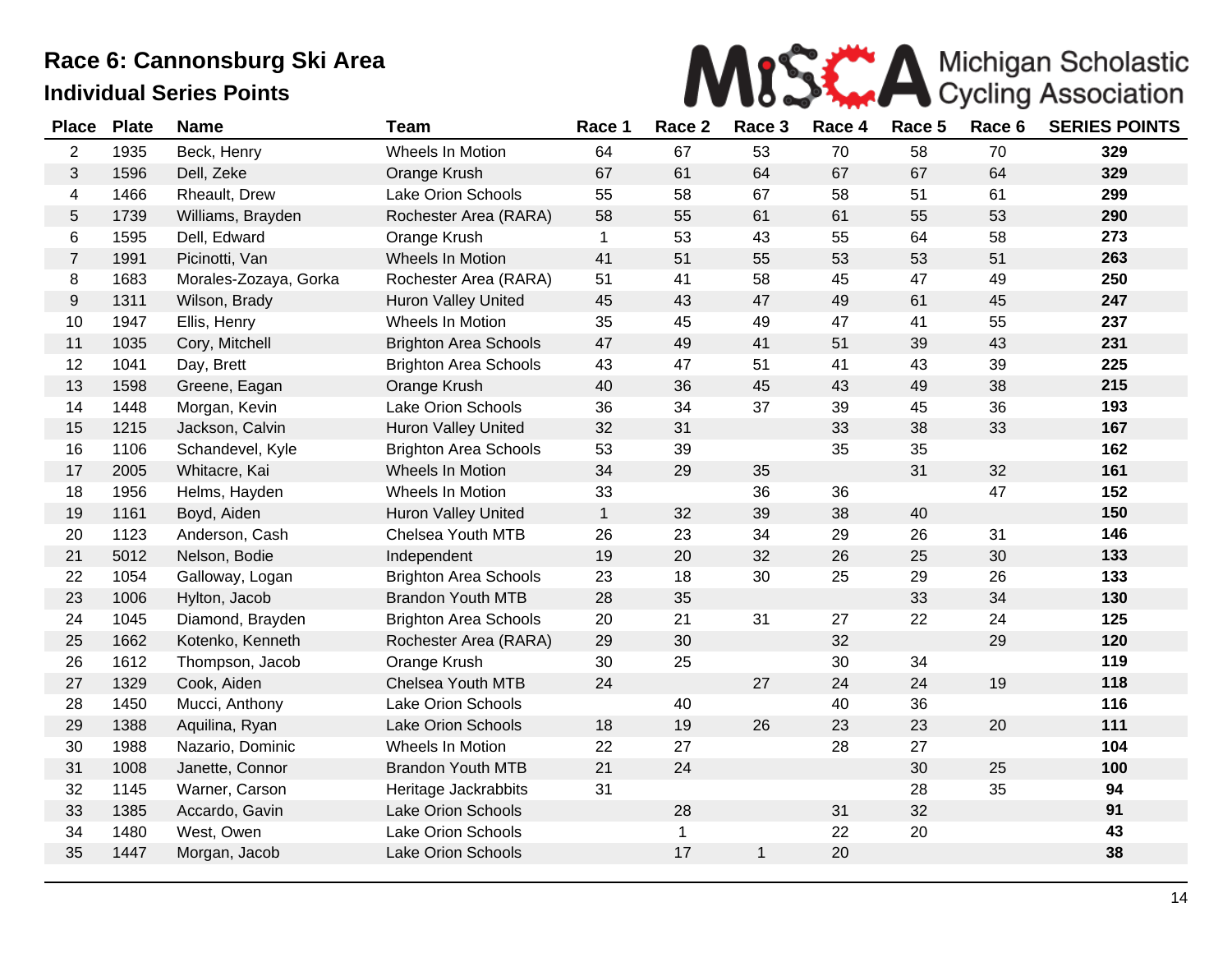

| <b>Place</b> | <b>Plate</b> | <b>Name</b>        | <b>Team</b>                | Race 1 | Race 2       | Race 3 | Race 4 | Race 5 | Race 6 | <b>SERIES POINTS</b> |
|--------------|--------------|--------------------|----------------------------|--------|--------------|--------|--------|--------|--------|----------------------|
|              | 1931         | Williams, Lucas    | West Michigan Coyotes      |        |              | 40     |        |        | 41     | 81                   |
| $\star$      | 1852         | Elms, Jack         | West Michigan Coyotes      | 39     | 37           |        |        |        |        | 76                   |
| $\star$      | 1143         | Koebbe, Zackery    | Heritage Jackrabbits       | 38     |              |        |        | 37     |        | 75                   |
| $\star$      | 1746         | Chen, Johnson      | Rochester HS (United)      |        | 38           |        | 37     |        |        | 75                   |
| $\star$      | 1376         | Sirrine, Nolan     | Independent                |        | 26           | 33     |        |        |        | 59                   |
| $\star$      | 1861         | Gjorgjievski, Niko | West Michigan Coyotes      |        |              | 28     |        |        | 27     | 55                   |
| $\star$      | 1124         | Berent, Samuel     | Chelsea Youth MTB          |        |              | 29     |        |        | 21     | 50                   |
| $\star$      | 1592         | Cornwell, Charles  | Orange Krush               | 27     | 22           |        |        |        |        | 49                   |
| $\star$      | 5005         | Helzerman, Linus   | Independent                | 49     |              |        |        |        |        | 49                   |
| $\star$      | 1737         | Widlicka, Jonathan | Rochester Area (RARA)      | 25     |              |        |        |        | 23     | 48                   |
| $\star$      | 5083         | Ruiter, Rex        | Independent                |        |              |        |        |        | 40     | 40                   |
| $\star$      | 1491         | Bellinger, Logan   | <b>Midland MTB Crew</b>    |        |              | 38     |        |        |        | 38                   |
| $\star$      | 1769         | Kandage, Aditya    | Rochester HS (United)      | 37     |              |        |        |        |        | 37                   |
| $\star$      | 5070         | Bordine, Travis    | Orange Krush               |        |              |        |        |        | 37     | 37                   |
| $\star$      | 5061         | Farlee, Matthew    | NE Indiana Trailblazers    |        |              |        | 34     |        |        | 34                   |
| $\star$      | 1558         | Hyde, Jonathan     | NE Indiana Trailblazers    |        | 33           |        |        |        |        | 33                   |
| $\star$      | 5050         | Boosamra, Ocean    | West Michigan Coyotes      |        |              |        |        |        | 28     | 28                   |
| $\star$      | 1408         | Fox, Berkley       | <b>Lake Orion Schools</b>  |        | $\mathbf{1}$ |        | 21     |        |        | 22                   |
|              | 5080         | Brunner, Samuel    | Independent                |        |              |        |        |        | 22     | 22                   |
| $\star$      | 1153         | Biskner, Andrew    | Huron Valley United        |        |              |        |        | 21     |        | 21                   |
| $\star$      | 1904         | Porter, Hudson     | West Michigan Coyotes      |        |              | 1      |        |        |        | 1                    |
| $\star$      | 1913         | Thompson, Evan     | West Michigan Coyotes      |        | $\mathbf{1}$ |        |        |        |        | $\mathbf 1$          |
| $\star$      | 1016         | Tersigni, Nicolas  | <b>Brandon Youth MTB</b>   |        |              |        |        |        |        | $\mathbf 0$          |
| $\star$      | 1210         | Hogle, Noah        | Huron Valley United        |        |              |        |        |        |        | $\pmb{0}$            |
| $\star$      | 1228         | Koenig, Gunnar     | Huron Valley United        |        |              |        |        |        |        | $\mathbf 0$          |
| $\star$      | 1239         | Loemker, Kristian  | Huron Valley United        |        |              |        |        |        |        | $\bf{0}$             |
| $\star$      | 1273         | Ray, Atticus       | <b>Huron Valley United</b> |        |              |        |        |        |        | 0                    |
| $\star$      | 1373         | Scroggins, Braden  | Independent                |        |              |        |        |        |        | $\bf{0}$             |
| $\star$      | 1374         | Scroggins, Camden  | Independent                |        |              |        |        |        |        | $\mathbf 0$          |
| $\star$      | 1377         | Skym, Logan        | Independent                |        |              |        |        |        |        | $\boldsymbol{0}$     |
| $\star$      | 1401         | Doherty, Braxton   | Lake Orion Schools         |        |              |        |        |        |        | 0                    |
| $\star$      | 1422         | Jarema, Carsten    | <b>Lake Orion Schools</b>  |        |              |        |        |        |        | $\bf{0}$             |
|              | 1533         | Seymour, Cajetan   | <b>Midland MTB Crew</b>    |        |              |        |        |        |        | 0                    |
|              | 1597         | Duty, Evan         | Orange Krush               |        |              |        |        |        |        | $\mathbf 0$          |
|              |              |                    |                            |        |              |        |        |        |        |                      |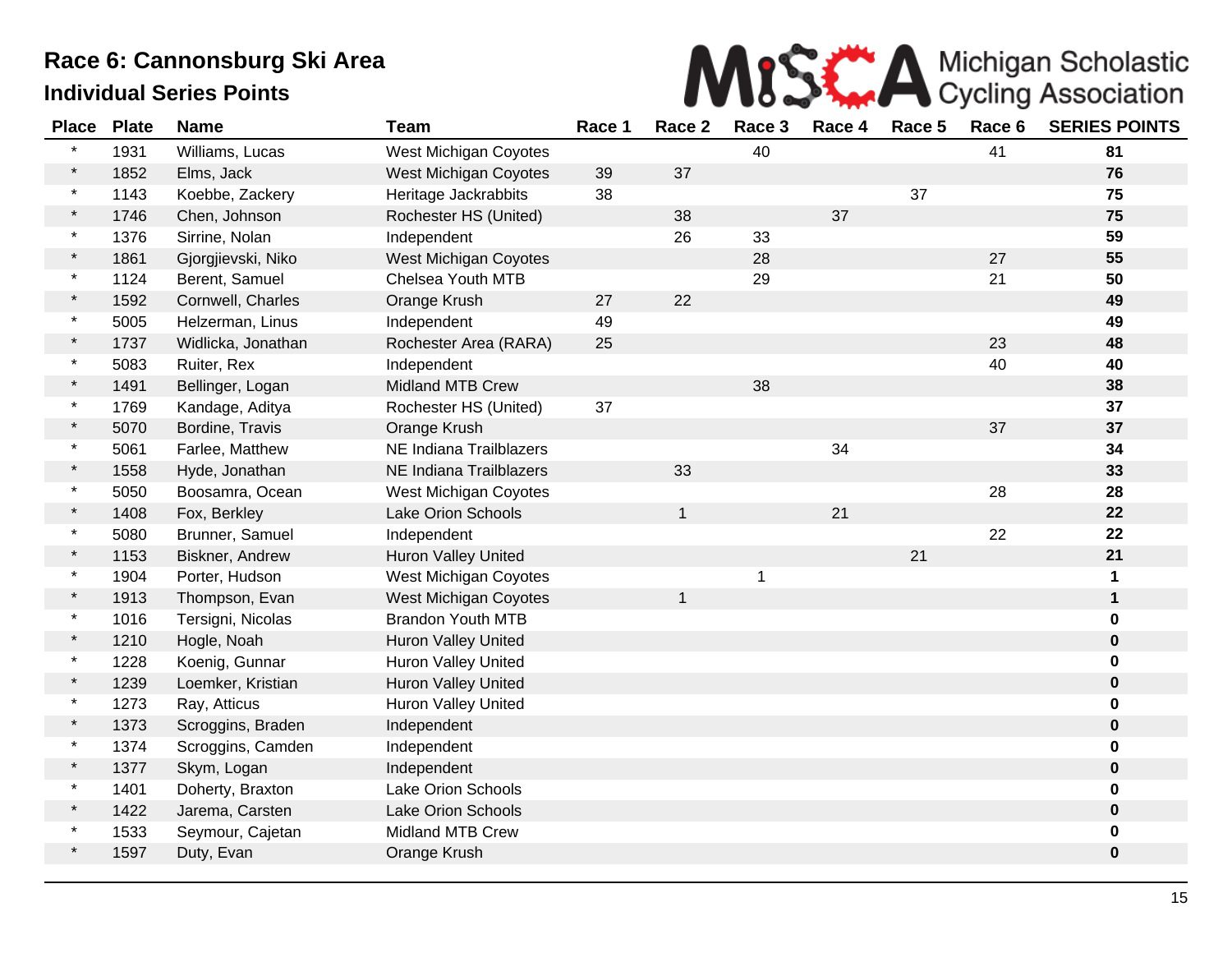

| <b>Place</b>   | <b>Plate</b> | <b>Name</b>                  | <b>Team</b>                  | Race 1       | Race 2 | Race 3 | Race 4 | Race 5 | Race 6 | <b>SERIES POINTS</b> |
|----------------|--------------|------------------------------|------------------------------|--------------|--------|--------|--------|--------|--------|----------------------|
| $\star$        | 1640         | Dahl, Stefan                 | Rochester Area (RARA)        |              |        |        |        |        |        | 0                    |
| $\star$        | 1655         | Galli, Drew                  | Rochester Area (RARA)        |              |        |        |        |        |        | 0                    |
| $\star$        | 1658         | Hilliker, Emerson            | Rochester Area (RARA)        |              |        |        |        |        |        | 0                    |
| $\star$        | 1708         | Sananikone, Leo              | Rochester Area (RARA)        |              |        |        |        |        |        | $\pmb{0}$            |
| $\star$        | 1806         | Daniel, Taylor               | South Lyon Youth MTB         |              |        |        |        |        |        | 0                    |
| $\star$        | 1828         | Braidwood, Cameron           | <b>West Michigan Coyotes</b> |              |        |        |        |        |        | $\mathbf 0$          |
| $\star$        | 1939         | Bhabhrawala, Zoren           | Wheels In Motion             |              |        |        |        |        |        | 0                    |
|                |              | <b>Novice 7th Grade Male</b> |                              |              |        |        |        |        |        |                      |
| $\mathbf{1}$   | 1190         | Crane, Parker                | <b>Huron Valley United</b>   | 70           | 70     | 70     | 70     | 70     | 70     | 350                  |
| $\overline{c}$ | 1614         | Villemure, Garrett           | Orange Krush                 | 55           | 67     | 61     | 67     | 67     | 67     | 329                  |
| 3              | 1183         | Christensen, Soren           | <b>Huron Valley United</b>   | 67           | 64     | 67     | 64     | 64     | 61     | 326                  |
| 4              | 1715         | Smith, Logan                 | Rochester Area (RARA)        | 64           | 58     | 64     | 58     | 58     | 64     | 308                  |
| 5              | 1632         | Carnwath, Caleb              | Rochester Area (RARA)        | 53           | 61     | 55     | 61     | 53     | 58     | 288                  |
| 6              | 1907         | Roberts, Easton              | West Michigan Coyotes        | 61           | 51     | 58     | 55     | 55     | 49     | 280                  |
| $\overline{7}$ | 1433         | LaGest, Nathan               | Lake Orion Schools           | 49           | 53     | 53     | 47     | 61     | 55     | 271                  |
| 8              | 1002         | Brinker, Nathan              | <b>Brandon Youth MTB</b>     |              | 40     | 51     | 51     | 49     | 41     | 232                  |
| 9              | 1721         | Truelove III, Ralph          | Rochester Area (RARA)        | 47           | 32     | 41     | 53     | 37     | 53     | 231                  |
| 10             | 1587         | Bordine, Jaxson              | Orange Krush                 | 40           | 49     | 39     | 39     | 47     | 51     | 226                  |
| 11             | 1387         | Ahn, Cameron                 | Lake Orion Schools           |              | 45     | 43     | 38     | 51     | 47     | 224                  |
| 12             | 1001         | Blackmer, Colton             | <b>Brandon Youth MTB</b>     | 37           | 39     | 49     | 49     | 45     | 38     | 220                  |
| 13             | 1109         | Smith, Garrett               | <b>Brighton Area Schools</b> | $\mathbf{1}$ | 35     | 47     | 45     | 40     | 37     | 204                  |
| 14             | 1503         | Gessford, Logan              | <b>Midland MTB Crew</b>      | 51           | 33     | 35     | 41     | 39     | 36     | 202                  |
| 15             | 1857         | Fournier, Braedon            | <b>West Michigan Coyotes</b> | 45           |        | 38     | 37     | 38     | 40     | 198                  |
| 16             | 1194         | Donohue, Griffin             | <b>Huron Valley United</b>   | 43           | 47     | 45     |        | 43     |        | 178                  |
| 17             | 1686         | Muenk, Cullen                | Rochester Area (RARA)        | 41           | 34     | 30     | 31     | 32     | 31     | 169                  |
| 18             | 1623         | Barker, Owen                 | Rochester Area (RARA)        | 33           | 27     | 29     | 32     | 35     | 32     | 161                  |
| 19             | 1700         | Pugno-Mailey, Obadiah        | Rochester Area (RARA)        | $\mathbf{1}$ | 37     |        | 36     | 41     | 45     | 160                  |
| 20             | 1627         | Beros, Carter                | Rochester Area (RARA)        | 34           | 23     |        | 28     | 26     | 28     | 139                  |
| 21             | 1785         | Rodda, Tyler                 | Rochester HS (United)        | 39           | 43     |        | 43     |        |        | 125                  |
| 22             | 1473         | Stabenow, Walter             | Lake Orion Schools           | 32           | 21     | 23     | 22     |        | 26     | 124                  |
| 23             | 1404         | Florence, Landon             | Lake Orion Schools           | 31           | 30     |        | 29     | 29     |        | 119                  |
| 24             | 1255         | Miller, Chase                | Huron Valley United          |              | 26     |        | 27     | 34     | 30     | 117                  |
| 25             | 1609         | Schiffman, Eamon             | Orange Krush                 | 35           | 25     |        | 26     | 30     |        | 116                  |
| 26             | 1279         | Sanborn, Brady               | <b>Huron Valley United</b>   |              |        | 40     | 40     |        | 34     | 114                  |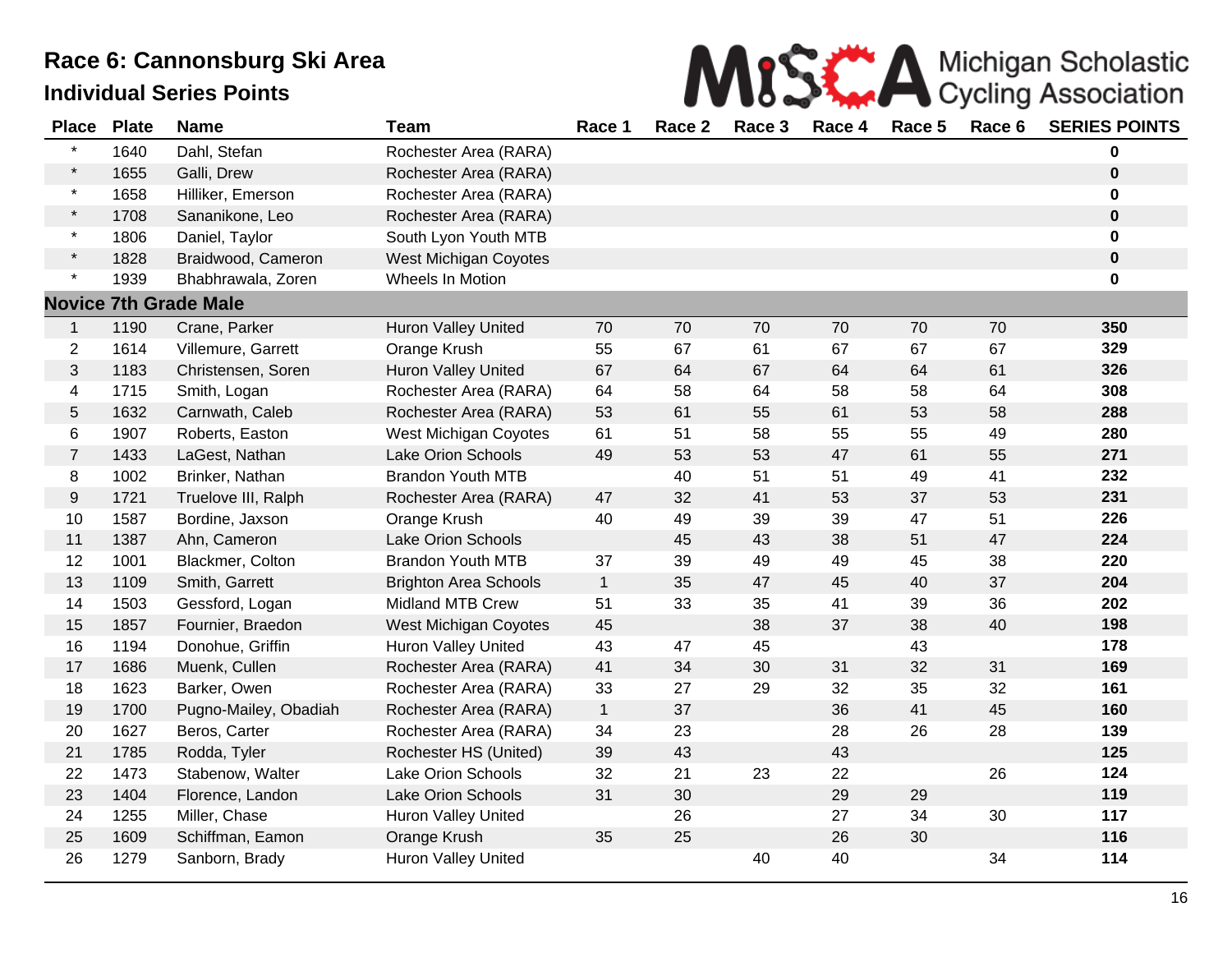

| <b>Place</b> | <b>Plate</b> | <b>Name</b>          | <b>Team</b>                  | Race 1       | Race 2 | Race 3 | Race 4 | Race 5       | Race 6 | <b>SERIES POINTS</b> |
|--------------|--------------|----------------------|------------------------------|--------------|--------|--------|--------|--------------|--------|----------------------|
| 27           | 1706         | Rentrop, Luis        | Rochester Area (RARA)        | $\mathbf{1}$ | 29     | 28     | 25     |              | 29     | 112                  |
| 28           | 1451         | Mucci, Joseph        | <b>Lake Orion Schools</b>    |              | 36     |        | 34     | 36           |        | 106                  |
| 29           | 1915         | Todd, Landen         | West Michigan Coyotes        | 38           |        | 34     |        |              | 33     | 105                  |
| 30           | 1395         | Clelland, Colten     | <b>Lake Orion Schools</b>    |              | 31     | 31     | 35     | $\mathbf{1}$ |        | 98                   |
| 31           | 1518         | Myers, Jackson       | <b>Midland MTB Crew</b>      | 36           |        |        | 30     | 31           |        | 97                   |
| 32           | 1731         | Vollmayer, Vincent   | Rochester Area (RARA)        |              | 28     |        | 33     | 33           |        | 94                   |
| 33           | 1205         | Haupt, Jonah         | Huron Valley United          |              |        | 25     | 23     | 28           |        | 76                   |
| 34           | 1291         | Stewart, Lucas       | Huron Valley United          |              | 22     | 27     |        | 27           |        | 76                   |
| $\star$      | 5024         | Wise, Benjamin       | NE Indiana Trailblazers      | 58           |        |        |        |              | 43     | 101                  |
| $\star$      | 5030         | Brewer, Tyson        | NE Indiana Trailblazers      |              | 41     | 37     |        |              |        | 78                   |
| $\star$      | 5006         | Remtema, Bram        | West Michigan Coyotes        |              |        | 33     |        |              | 39     | 72                   |
| $\star$      | 1591         | Caudill, Owen        | Orange Krush                 |              | 55     |        |        |              |        | 55                   |
| $\star$      | 1375         | Sirrine, Caelan      | Independent                  |              | 24     | 24     |        |              |        | 48                   |
| $\star$      | 1557         | Hyde, Daniel         | NE Indiana Trailblazers      |              | 38     |        |        |              |        | 38                   |
| $\star$      | 1324         | Boone, Roscoe        | Independent                  |              |        | 36     |        |              |        | 36                   |
| $\ast$       | 1818         | Battjes, Baker       | West Michigan Coyotes        |              |        |        |        |              | 35     | 35                   |
| $\star$      | 1832         | Briggs, Dane         | <b>West Michigan Coyotes</b> |              |        | 32     |        |              |        | 32                   |
| $\star$      | 5071         | Bricker, Jacob       | Independent                  |              |        |        |        |              | 27     | 27                   |
| $\star$      | 5049         | Knight, Grayson      | Independent                  |              |        | 26     |        |              |        | 26                   |
| $\star$      | 1130         | Poma, Casmer         | Chelsea Youth MTB            |              |        |        |        | 25           |        | 25                   |
| $\star$      | 1406         | Flores, Lennon       | <b>Lake Orion Schools</b>    |              |        |        | 24     |              |        | 24                   |
| $\star$      | 1092         | Peart, Kaerigan      | <b>Brighton Area Schools</b> |              |        |        |        |              |        | $\mathbf 0$          |
| $\star$      | 1132         | Proos, Joseph        | Chelsea Youth MTB            |              |        |        |        |              |        | $\mathbf 0$          |
| $\star$      | 1165         | Brown, Nolan         | <b>Huron Valley United</b>   |              |        |        |        |              |        | 0                    |
| $\star$      | 1220         | Kaschyk, Alexander   | Huron Valley United          |              |        |        |        |              |        | $\mathbf 0$          |
| $\star$      | 1474         | Stevenson, Cash      | <b>Lake Orion Schools</b>    |              |        |        |        |              |        | $\mathbf 0$          |
| $\star$      | 1488         | Bandemer, Brock      | <b>Midland MTB Crew</b>      |              |        |        |        |              |        | $\mathbf 0$          |
| $\star$      | 1504         | Giacalone, Sebastian | <b>Midland MTB Crew</b>      |              |        |        |        |              |        | $\mathbf 0$          |
| $\star$      | 1516         | Mann, Peter          | <b>Midland MTB Crew</b>      |              |        |        |        |              |        | $\mathbf 0$          |
| $\star$      | 1517         | Markey, Theodore     | <b>Midland MTB Crew</b>      |              |        |        |        |              |        | $\mathbf 0$          |
| $\star$      | 1622         | Alt, Jake            | Rochester Area (RARA)        |              |        |        |        |              |        | $\mathbf 0$          |
| $\star$      | 1639         | Dahl, Jensen         | Rochester Area (RARA)        |              |        |        |        |              |        | $\mathbf 0$          |
| $\ast$       | 1650         | Durham, Ethan        | Rochester Area (RARA)        |              |        |        |        |              |        | $\mathbf 0$          |
| $\star$      | 1654         | Gallagher, Liam      | Rochester Area (RARA)        |              |        |        |        |              |        | 0                    |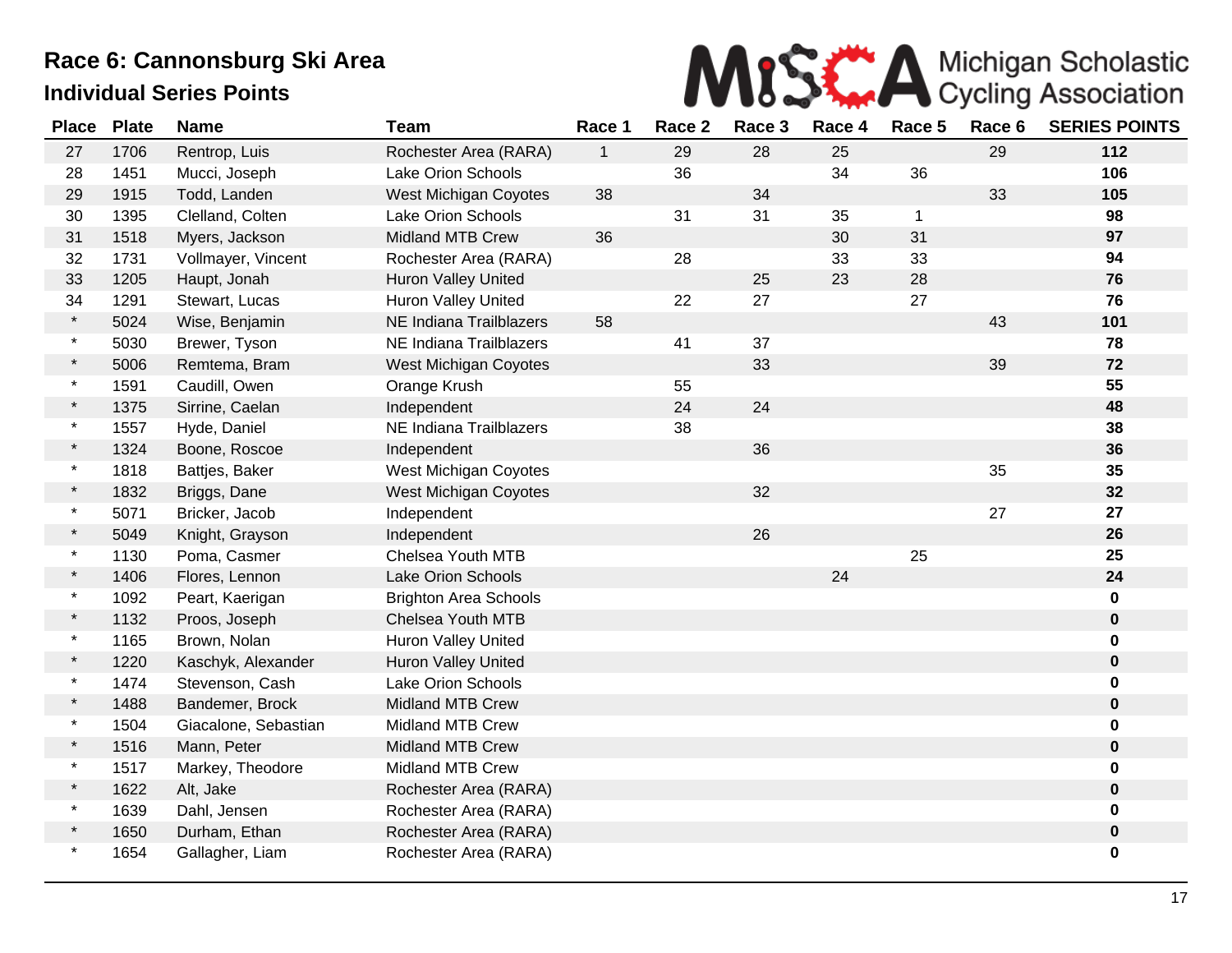

| <b>Place</b>            | <b>Plate</b> | <b>Name</b>                  | <b>Team</b>                  | Race 1         | Race 2       | Race 3       | Race 4 | Race 5       | Race 6 | <b>SERIES POINTS</b> |
|-------------------------|--------------|------------------------------|------------------------------|----------------|--------------|--------------|--------|--------------|--------|----------------------|
| $\star$                 | 1678         | Manninen, Brendan            | Rochester Area (RARA)        |                |              |              |        |              |        | $\mathbf 0$          |
| $\star$                 | 1699         | Porwal, Milen                | Rochester Area (RARA)        |                |              |              |        |              |        | $\mathbf 0$          |
| $\star$                 | 1701         | Pulliam, Pryce               | Rochester Area (RARA)        |                |              |              |        |              |        | $\mathbf 0$          |
| $\star$                 | 1710         | Schulz, Luke                 | Rochester Area (RARA)        |                |              |              |        |              |        | $\mathbf 0$          |
| $\star$                 | 1716         | Sowter, Gavin                | Rochester Area (RARA)        |                |              |              |        |              |        | $\pmb{0}$            |
| $\star$                 | 1812         | Schuyler, Graham             | South Lyon Youth MTB         |                |              |              |        |              |        | 0                    |
| $\star$                 | 1843         | Darnell, Remy                | <b>West Michigan Coyotes</b> |                |              |              |        |              |        | 0                    |
| $\star$                 | 1920         | VanBeynen, Levi              | <b>West Michigan Coyotes</b> |                |              |              |        |              |        | 0                    |
| $\star$                 | 1950         | Hadley, Andrew               | Wheels In Motion             |                |              |              |        |              |        | $\pmb{0}$            |
| $\star$                 | 1975         | Laman, Benjamin              | Wheels In Motion             |                |              |              |        |              |        | $\mathbf 0$          |
| $\star$                 | 5011         | D'Agostini, Luigi            | Independent                  |                |              |              |        |              |        | $\mathbf 0$          |
|                         |              | <b>Novice 6th Grade Male</b> |                              |                |              |              |        |              |        |                      |
| 1                       | 1674         | Mahoney, Gabriel             | Rochester Area (RARA)        | 70             | 70           | 67           | 67     | 67           | 70     | 344                  |
| $\mathbf{2}$            | 1554         | Cordes, Levi                 | NE Indiana Trailblazers      | 67             | 67           | 70           | 70     | 70           | 67     | 344                  |
| 3                       | 1295         | Thielen, Nicholas            | Huron Valley United          | 64             | 55           | $\mathbf{1}$ | 64     | 64           | 64     | 311                  |
| $\overline{\mathbf{4}}$ | 1317         | Wolcott, Nolan               | <b>Huron Valley United</b>   | 61             | 61           | 64           | 61     | 55           |        | 302                  |
| 5                       | 1585         | Adkins, Cole                 | Orange Krush                 | 58             | 58           | 58           | 55     | 61           | 61     | 296                  |
| 6                       | 1394         | Cervin, Gannon               | <b>Lake Orion Schools</b>    |                | 64           | 53           | 58     | 58           | 53     | 286                  |
| $\overline{7}$          | 1684         | Morales-Zozaya, Matteo       | Rochester Area (RARA)        | 55             | 53           | 61           | 53     | 51           | 45     | 273                  |
| 8                       | 1705         | Rentrop, Lennox              | Rochester Area (RARA)        | $\overline{1}$ | $\mathbf{1}$ | 51           | 51     | 53           | 51     | 207                  |
| 9                       | 1015         | Savoie, Ryan                 | <b>Brandon Youth MTB</b>     | 41             | 39           | 38           | 37     | 43           | 40     | 201                  |
| 10                      | 1348         | Hyde, Liam                   | Independent                  | 49             | 51           |              | 49     |              | 47     | 196                  |
| 11                      | 1693         | Patyi, Roman                 | Rochester Area (RARA)        |                | 49           | 43           | 47     | 49           |        | 188                  |
| 12                      | 1434         | Lawless, Britton             | <b>Lake Orion Schools</b>    | 39             | 33           | 36           | 36     | 39           | 38     | 188                  |
| 13                      | 1808         | Martz, Aiden                 | South Lyon Youth MTB         | $\mathbf{1}$   | 34           | 37           | 35     | 40           | 39     | 185                  |
| 14                      | 1163         | Boyd, Brock                  | Huron Valley United          | 47             | 47           | 45           | 39     | $\mathbf{1}$ |        | 179                  |
| 15                      | 1472         | Soule, Charlie               | Lake Orion Schools           | 45             | 40           |              | 43     | 47           |        | 175                  |
| 16                      | 1116         | Vince, Parker                | <b>Brighton Area Schools</b> | $\mathbf 0$    | 45           | $\mathbf{1}$ |        | 41           | 43     | 130                  |
| 17                      | 1875         | Leitow, Owen                 | <b>West Michigan Coyotes</b> | 40             |              | 40           |        |              | 41     | 121                  |
| 18                      | 1052         | Frey, Jack                   | <b>Brighton Area Schools</b> |                | 38           | 41           | 40     |              |        | 119                  |
| 19                      | 1485         | Zsenyuk, Landon              | Lake Orion Schools           |                | 37           |              | 34     | 38           |        | 109                  |
| 20                      | 1838         | Chastain, Ashton             | <b>West Michigan Coyotes</b> |                |              | 34           |        | 37           | 36     | 107                  |
| $\star$                 | 1849         | DiLaura, Nicholas            | <b>West Michigan Coyotes</b> |                |              | 55           |        |              | 58     | 113                  |
| $\star$                 | 1352         | Korte, Jason                 | Independent                  |                |              | 49           |        |              | 49     | 98                   |
|                         |              |                              |                              |                |              |              |        |              |        |                      |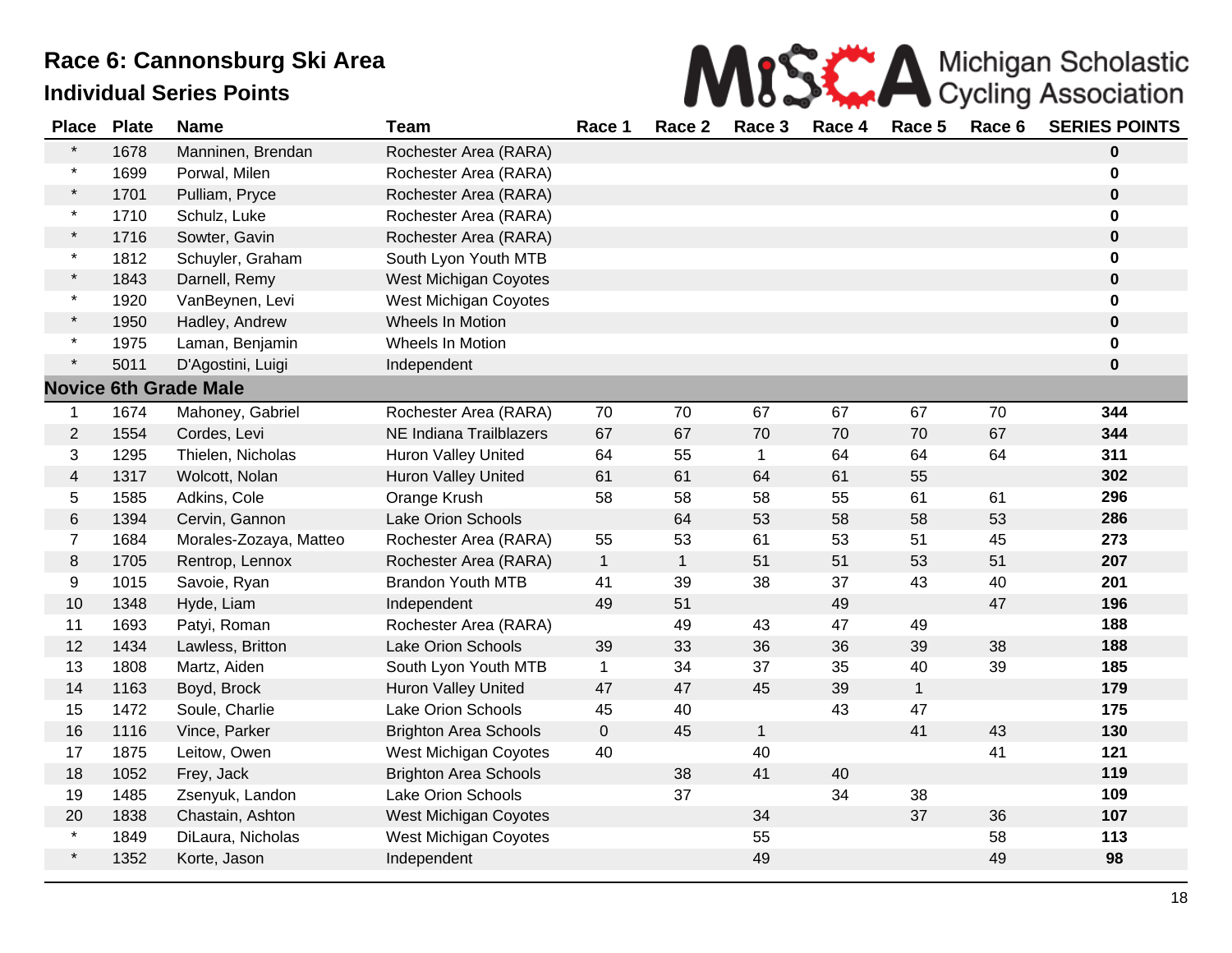

| <b>Place</b> | <b>Plate</b> | <b>Name</b>          | <b>Team</b>                  | Race 1      | Race 2 | Race 3       | Race 4 | Race 5 | Race 6 | <b>SERIES POINTS</b> |
|--------------|--------------|----------------------|------------------------------|-------------|--------|--------------|--------|--------|--------|----------------------|
| $\star$      | 1345         | Horan, Xander        | Independent                  | 51          | 41     |              |        |        |        | 92                   |
| $\star$      | 1690         | Novak, Kyle          | Rochester Area (RARA)        |             | 43     |              | 45     |        |        | 88                   |
| $\star$      | 1201         | Hamlin, Caiden       | <b>Huron Valley United</b>   | 43          |        | 39           |        |        |        | 82                   |
| $\star$      | 1667         | LaFever, Wesley      | Rochester Area (RARA)        |             | 35     |              | 41     |        |        | 76                   |
| $\star$      | 1707         | Roberts, Kane        | Rochester Area (RARA)        |             | 36     |              | 38     |        |        | 74                   |
| $\star$      | 1855         | Flanders, Jackson    | <b>West Michigan Coyotes</b> |             |        | 35           |        |        | 37     | 72                   |
| $\star$      | 1925         | VerHage, Felix       | West Michigan Coyotes        |             |        |              |        |        | 55     | 55                   |
| $\star$      | 1105         | Schandevel, Kevin    | <b>Brighton Area Schools</b> | 53          |        |              |        |        |        | 53                   |
| $\star$      | 1880         | Lukas, Kyle          | West Michigan Coyotes        |             |        | 47           |        |        |        | 47                   |
| $\star$      | 1383         | Woolace, Noble       | Independent                  |             |        |              |        | 45     |        | 45                   |
| $\star$      | 1507         | Holliday, Jakob      | <b>Midland MTB Crew</b>      | $\mathbf 1$ |        | $\mathbf{1}$ |        |        |        | $\mathbf 2$          |
| $\star$      | 1846         | Dew, Owen            | <b>West Michigan Coyotes</b> |             |        | $\mathbf{1}$ |        |        |        | $\mathbf 1$          |
| $\star$      | 1185         | Christopher, Logan   | <b>Huron Valley United</b>   |             |        |              |        |        |        | 0                    |
| $\star$      | 1186         | Christopher, Lucas   | Huron Valley United          |             |        |              |        |        |        | 0                    |
| $\star$      | 1188         | Cory, Isaac          | <b>Huron Valley United</b>   |             |        |              |        |        |        | 0                    |
| $\star$      | 1206         | Henck, Logan         | <b>Huron Valley United</b>   |             |        |              |        |        |        | 0                    |
| $\star$      | 1225         | Kenney, Jaxon        | <b>Huron Valley United</b>   |             |        |              |        |        |        | 0                    |
| $\star$      | 1262         | Orsini, Landon       | <b>Huron Valley United</b>   |             |        |              |        |        |        | 0                    |
| $\star$      | 1302         | Troger, William      | Huron Valley United          |             |        |              |        |        |        | 0                    |
| $\star$      | 1303         | Ventura, Henry       | <b>Huron Valley United</b>   |             |        |              |        |        |        | 0                    |
| $\star$      | 1326         | Bryant, Samuel       | Independent                  |             |        |              |        |        |        | 0                    |
| $\star$      | 1356         | Marcellin, Jase      | Independent                  |             |        |              |        |        |        | 0                    |
| $\star$      | 1398         | Danpollo, Tristan    | <b>Lake Orion Schools</b>    |             |        |              |        |        |        | 0                    |
| $\star$      | 1444         | Mermell, Max         | <b>Lake Orion Schools</b>    |             |        |              |        |        |        | $\mathbf 0$          |
| $\star$      | 1510         | Hudack, Colin        | <b>Midland MTB Crew</b>      |             |        |              |        |        |        | 0                    |
| $\star$      | 1541         | Tiret, Liam          | <b>Midland MTB Crew</b>      |             |        |              |        |        |        | 0                    |
| $\star$      | 1647         | Dolecki, Connor      | Rochester Area (RARA)        |             |        |              |        |        |        | 0                    |
| $\star$      | 1657         | Hilliker, Benson     | Rochester Area (RARA)        |             |        |              |        |        |        | 0                    |
| $\star$      | 1898         | Ondersma, Elijah     | West Michigan Coyotes        |             |        |              |        |        |        | 0                    |
| $\star$      | 1923         | VanSingel, Isaac     | West Michigan Coyotes        |             |        |              |        |        |        | 0                    |
| $\star$      | 1942         | Bungard, Bram        | Wheels In Motion             |             |        |              |        |        |        | 0                    |
|              | 1951         | Hadley, Calder       | Wheels In Motion             |             |        |              |        |        |        | 0                    |
| $\star$      | 1974         | Kuessner-Howard, Asa | Wheels In Motion             |             |        |              |        |        |        | 0                    |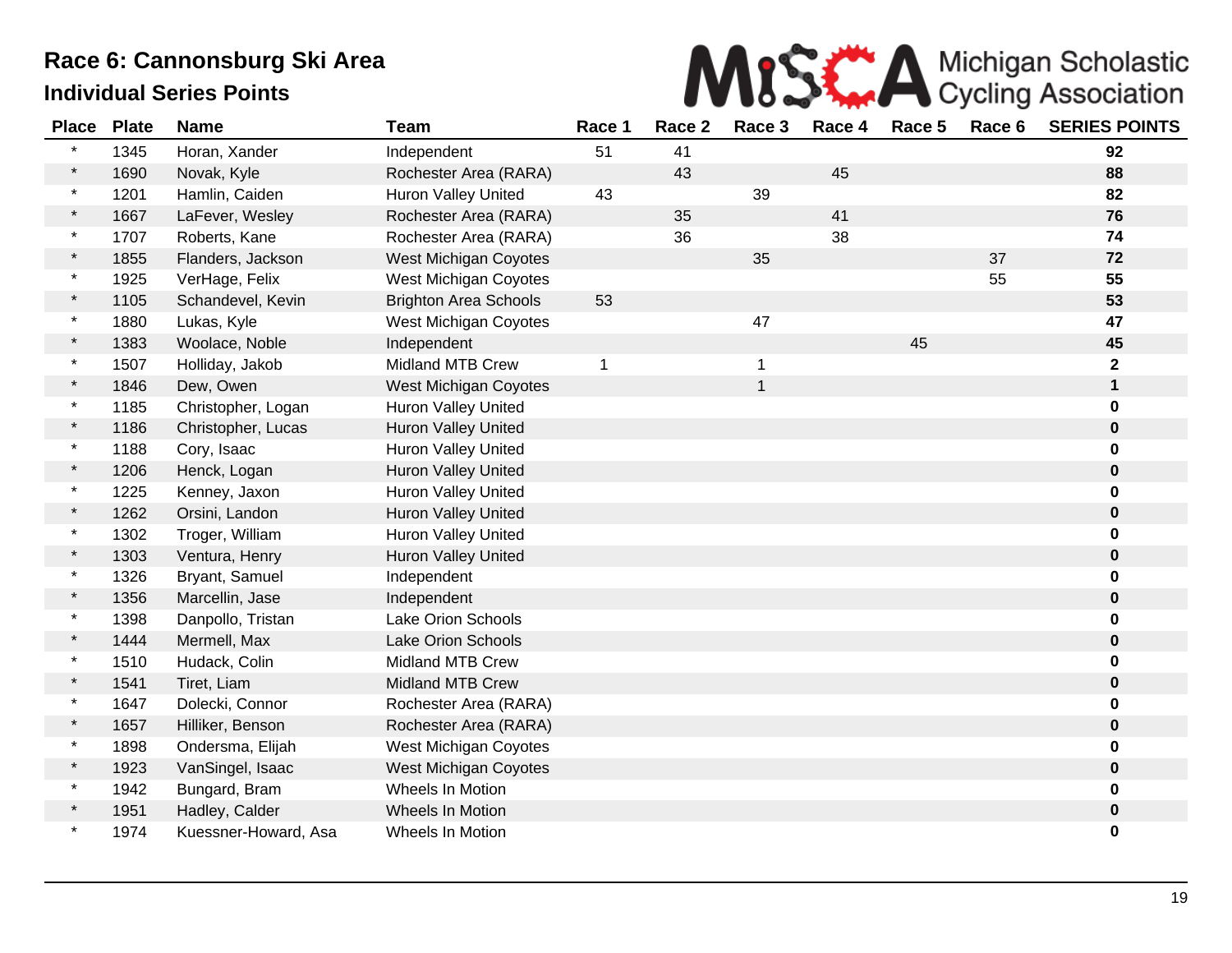**Place Plate Name 3 Team** 

|        |  |  | MISCHA Michigan Scholastic                       |  |
|--------|--|--|--------------------------------------------------|--|
| Race 1 |  |  | Race 2 Race 3 Race 4 Race 5 Race 6 SERIES POINTS |  |
|        |  |  |                                                  |  |

|                |      | <b>Novice 6-8th Grade Female</b> |                              |              |    |              |              |    |              |     |
|----------------|------|----------------------------------|------------------------------|--------------|----|--------------|--------------|----|--------------|-----|
| 1              | 1370 | Schultz, Brianna                 | Independent                  | 64           | 70 | 67           | 70           | 67 | 64           | 338 |
| 2              | 1692 | Opfer, Katja                     | Rochester Area (RARA)        | 61           | 64 | 64           | 67           | 70 | 70           | 335 |
| 3              | 1306 | Vogel, Taylor                    | <b>Huron Valley United</b>   | 67           | 58 | 70           |              | 64 | 67           | 326 |
| 4              | 1738 | Williams, Aurora                 | Rochester Area (RARA)        | 53           | 61 | 61           | 64           | 61 | 61           | 308 |
| 5              | 1559 | Joseph, Lilly                    | NE Indiana Trailblazers      | 70           | 67 | 55           | 58           | 53 | 53           | 303 |
| 6              | 1929 | Whitmer, Brigid                  | West Michigan Coyotes        | 55           | 55 | 58           | 61           | 58 | 58           | 290 |
| $\overline{7}$ | 1981 | Luke, Sylvia                     | Wheels In Motion             | 58           | 53 | 53           | 55           | 47 | $\mathbf{1}$ | 266 |
| 8              | 1203 | Hartman, Mallory                 | <b>Huron Valley United</b>   | 49           | 49 | 51           | 51           | 55 | 55           | 261 |
| 9              | 1022 | Babas, Olivia                    | <b>Brighton Area Schools</b> | 51           | 51 | 45           | 53           | 51 | 51           | 257 |
| 10             | 1169 | Burke, Emma                      | <b>Huron Valley United</b>   |              | 40 | 47           | 47           | 49 | 49           | 232 |
| 11             | 1995 | Rogers, Samantha                 | Wheels In Motion             | 45           | 47 | 43           | 45           | 45 |              | 225 |
| 12             | 1171 | Caldwell, Marin                  | Huron Valley United          | $\mathbf{1}$ | 45 | 49           | 40           | 40 | 39           | 213 |
| 13             | 1331 | Ellis, Sylvia                    | Independent                  |              | 41 | 30           | 49           | 41 | 47           | 208 |
| 14             | 1173 | Campbell, Ayla                   | Huron Valley United          | 43           | 43 | 41           | 39           | 34 | 40           | 206 |
| 15             | 1735 | Weaver, Annalyse                 | Rochester Area (RARA)        | 39           | 38 | 37           | 41           |    | 43           | 198 |
| 16             | 1649 | Dossey, Victoria                 | Rochester Area (RARA)        | 41           | 31 | 40           | 43           | 36 | 36           | 196 |
| 17             | 1941 | Bovee, Maya                      | Wheels In Motion             | 36           | 27 | 29           | 34           | 30 | 34           | 163 |
| 18             | 1809 | Martz, Ella                      | South Lyon Youth MTB         | 37           | 26 | 28           | 32           | 28 | 32           | 157 |
| 19             | 1177 | Carnaghi, Athena                 | <b>Huron Valley United</b>   |              |    | 38           | 38           | 38 | 41           | 155 |
| 20             | 5027 | Eicholtz, Kylie                  | NE Indiana Trailblazers      | 40           |    |              | 35           | 32 | 45           | 152 |
| 21             | 1242 | Luttenbacher, Olivia             | <b>Huron Valley United</b>   |              | 39 | 39           | $\mathbf{1}$ | 35 | 38           | 152 |
| 22             | 1149 | Adams, Wynn                      | <b>Huron Valley United</b>   | 35           | 29 | 31           |              | 31 |              | 126 |
| 23             | 1097 | Pruski, Cecilia                  | <b>Brighton Area Schools</b> |              | 37 |              | 37           | 37 |              | 111 |
| 24             | 1740 | Blair, Maya                      | Rochester HS (United)        |              | 35 | 33           |              |    | 37           | 105 |
| 25             | 1909 | Scheuerle, Megan                 | <b>West Michigan Coyotes</b> |              | 34 | 36           |              |    | 33           | 103 |
| 26             | 5022 | Walker, Keira                    | <b>Brandon Youth MTB</b>     |              | 32 | 34           |              | 33 |              | 99  |
| 27             | 1021 | Babas, Lillian                   | <b>Brighton Area Schools</b> | $\mathbf{1}$ | 36 | $\mathbf{1}$ |              |    |              | 38  |
| $\star$        | 2008 | Wozniak, Kayla                   | Wheels In Motion             | 38           |    | 32           |              |    |              | 70  |
| $\star$        | 5051 | Spahr, Rachel                    | Independent                  |              |    | 35           |              |    | 35           | 70  |
| $\star$        | 1184 | Christiansen, Annika             | Huron Valley United          |              | 33 |              | 36           |    |              | 69  |
| $\star$        | 1730 | Vollmayer, Ella                  | Rochester Area (RARA)        |              | 28 |              | 33           |    |              | 61  |
| $\star$        | 1677 | Malone, Katherine                | Rochester Area (RARA)        | 47           |    |              |              |    |              | 47  |
| $\star$        | 1243 | Lutz, Ashlyn                     | Huron Valley United          |              |    |              |              | 43 |              | 43  |
|                |      |                                  |                              |              |    |              |              |    |              |     |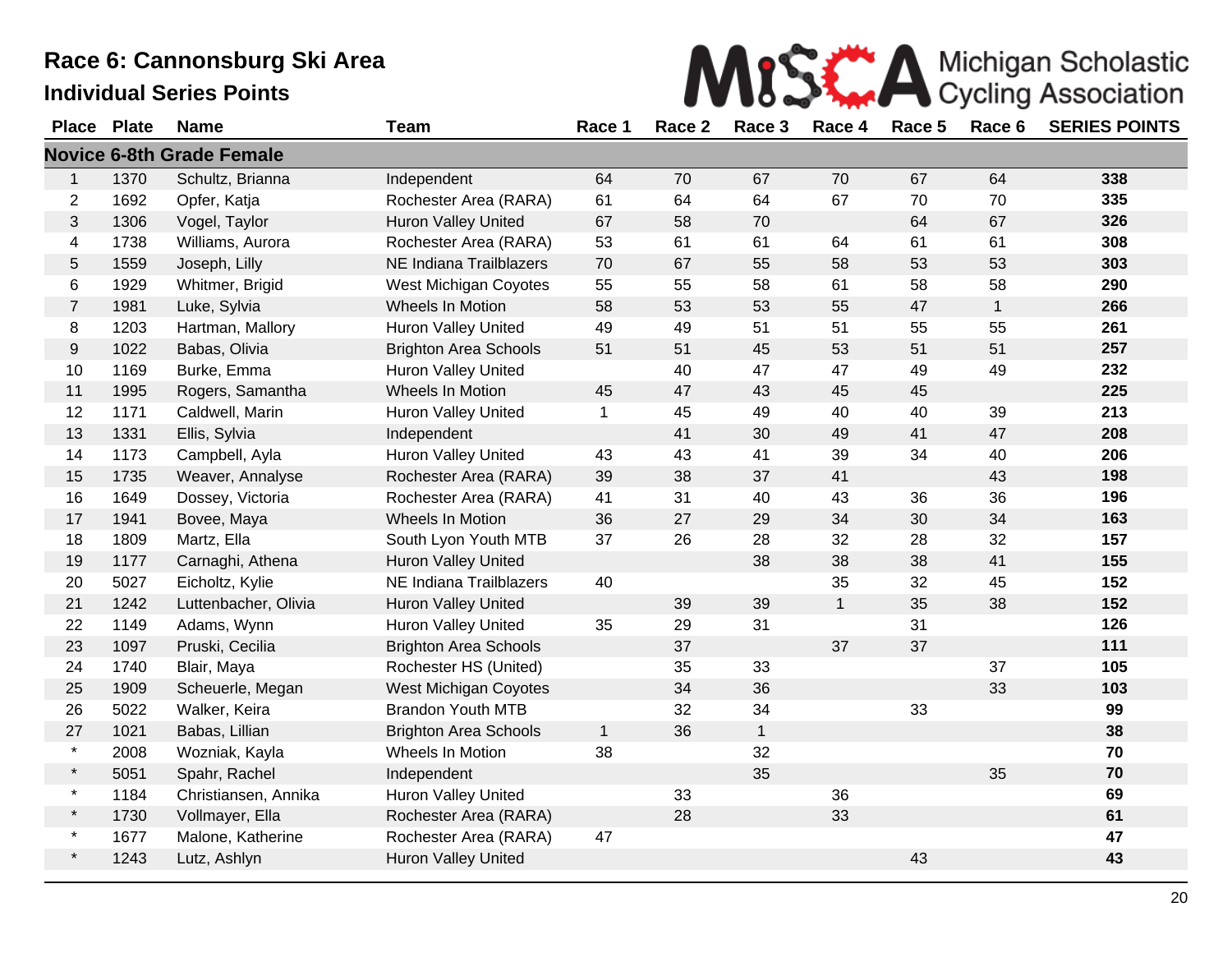

| <b>Place</b> | <b>Plate</b> | <b>Name</b>                     | <b>Team</b>                  | Race 1       | Race 2       | Race 3 | Race 4       | Race 5 | Race 6 | <b>SERIES POINTS</b> |
|--------------|--------------|---------------------------------|------------------------------|--------------|--------------|--------|--------------|--------|--------|----------------------|
|              | 1136         | Collins, Samantha               | Detroit Country Day          |              |              |        |              | 39     |        | 39                   |
| $\star$      | 1415         | Gizicki, Peyton                 | Lake Orion Schools           |              |              |        | 31           |        |        | 31                   |
| $\star$      | 1120         | Walker, Celora                  | <b>Brighton Area Schools</b> |              | 30           |        |              |        |        | 30                   |
|              | 1335         | Frincke, Zoe                    | Independent                  |              |              |        |              | 29     |        | 29                   |
| $\star$      | 1702         | Raza, Amna                      | Rochester Area (RARA)        |              | 25           |        |              |        |        | 25                   |
| $\star$      | 1430         | Ladensack, Mika                 | Lake Orion Schools           |              | $\mathbf{1}$ |        | $\mathbf{1}$ |        |        | $\mathbf{2}$         |
| $\star$      | 1070         | Kissel, Abigail                 | <b>Brighton Area Schools</b> | $\mathbf{1}$ |              |        |              |        |        |                      |
| $\star$      | 1195         | Donohue, Ryan                   | Huron Valley United          |              |              |        |              | 1      |        | 1                    |
| $\star$      | 1366         | Pruski, Elizabeth               | Independent                  |              |              |        |              | 1      |        | 1                    |
| $\star$      | 1636         | Cuthbertson, Emily              | Rochester Area (RARA)        | $\mathbf{1}$ |              |        |              |        |        | 1                    |
|              | 1955         | Hann-Morgan, Tamayra            | Wheels In Motion             | 1            |              |        |              |        |        | 1                    |
|              | 1082         | McBride, Isabella               | <b>Brighton Area Schools</b> |              |              |        |              |        |        | $\bf{0}$             |
| $\star$      | 1196         | Ebejer, Adalynn                 | Huron Valley United          |              |              |        |              |        |        | 0                    |
|              | 1197         | Ebejer, Breslynn                | Huron Valley United          |              |              |        |              |        |        | $\bf{0}$             |
| $\star$      | 1235         | Kyriakopoulos, Elena            | Huron Valley United          |              |              |        |              |        |        | 0                    |
| $\star$      | 1265         | Palumbo, Alyssa                 | Huron Valley United          |              |              |        |              |        |        | 0                    |
| $\star$      | 1287         | Smith, Charlotte                | <b>Huron Valley United</b>   |              |              |        |              |        |        | 0                    |
| $\star$      | 1332         | Espana Salas, Mia               | Independent                  |              |              |        |              |        |        | $\pmb{0}$            |
| $\star$      | 1343         | Hofley, Gemma                   | Independent                  |              |              |        |              |        |        | 0                    |
|              | 1344         | Holland, Emma                   | Independent                  |              |              |        |              |        |        | $\bf{0}$             |
|              | 1359         | Marvin, Laney                   | Independent                  |              |              |        |              |        |        | 0                    |
|              | 1365         | Persyn, Evelyn                  | Independent                  |              |              |        |              |        |        | $\bf{0}$             |
|              | 1494         | Brown, Chelsea                  | <b>Midland MTB Crew</b>      |              |              |        |              |        |        | $\bf{0}$             |
|              | 1527         | Remacle, Jilian                 | <b>Midland MTB Crew</b>      |              |              |        |              |        |        | $\pmb{0}$            |
| $\star$      | 1528         | Riddle, Mary                    | <b>Midland MTB Crew</b>      |              |              |        |              |        |        | 0                    |
| $\star$      | 1536         | Stickel, Alexandra              | <b>Midland MTB Crew</b>      |              |              |        |              |        |        | $\pmb{0}$            |
| $\star$      | 1660         | Ikkurthy, Niya                  | Rochester Area (RARA)        |              |              |        |              |        |        |                      |
|              | 1666         | Krasny, Jaelyn                  | Rochester Area (RARA)        |              |              |        |              |        |        | 0                    |
| $\star$      | 1695         | Pizzuti, Eliza                  | Rochester Area (RARA)        |              |              |        |              |        |        | 0                    |
|              | 1940         | Blythe, Ella                    | Wheels In Motion             |              |              |        |              |        |        | $\bf{0}$             |
|              | 1960         | Ingman, Chloe                   | Wheels In Motion             |              |              |        |              |        |        | 0                    |
| $\star$      | 1964         | Jones, McKinley                 | <b>Wheels In Motion</b>      |              |              |        |              |        |        | 0                    |
|              |              | <b>Advanced Elementary Male</b> |                              |              |              |        |              |        |        |                      |
| 1            | 1848         | DeWall, Luke                    | West Michigan Coyotes        | 70           | 67           |        | 70           | 67     | 70     | 344                  |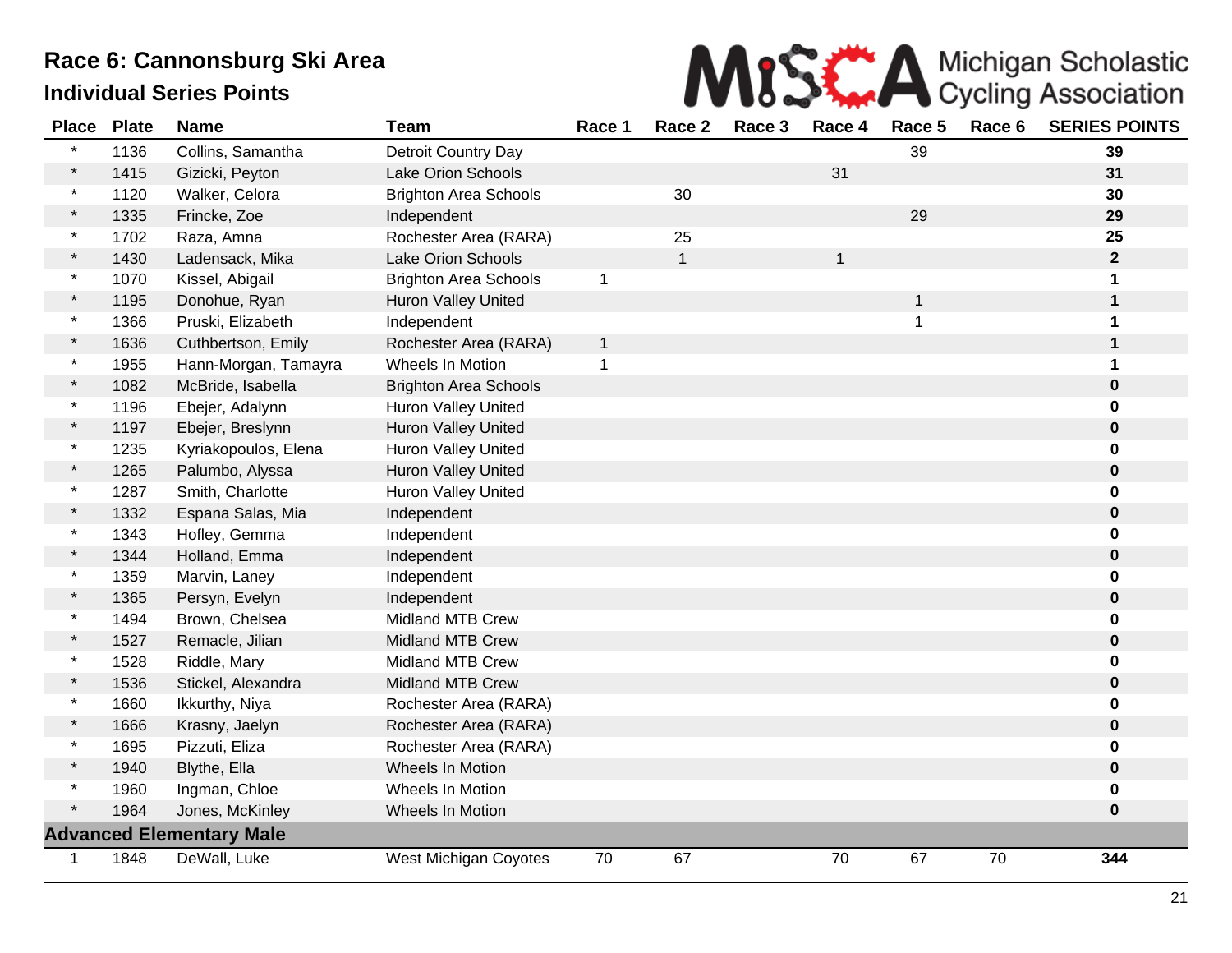

| <b>Place</b>            | <b>Plate</b> | <b>Name</b>                       | <b>Team</b>                  | Race 1       | Race 2       | Race 3       | Race 4 | Race 5       | Race 6 | <b>SERIES POINTS</b> |
|-------------------------|--------------|-----------------------------------|------------------------------|--------------|--------------|--------------|--------|--------------|--------|----------------------|
| $\overline{2}$          | 1390         | Babichev, Artem                   | Lake Orion Schools           | 67           | 70           | 70           | 67     | 64           | 67     | 341                  |
| 3                       | 1230         | Kollien, Sawyer                   | <b>Huron Valley United</b>   | 64           | 61           | 67           | 64     | 70           | 64     | 329                  |
| $\overline{4}$          | 5001         | DelValle, Wyatt                   | Independent                  | 61           | 58           | 64           | 61     | 61           | 61     | 308                  |
| 5                       | 1697         | Pokowski, Tyler                   | Rochester Area (RARA)        | 58           | 64           | $\mathbf{1}$ | 58     | 58           | 58     | 296                  |
| 6                       | 1619         | Yessian, Grant                    | Orange Krush                 | 55           | 47           | 61           | 53     | 53           | 55     | 277                  |
| $\overline{7}$          | 1870         | Hughes, William                   | <b>West Michigan Coyotes</b> | 53           | 49           | 58           | 55     | 55           | 51     | 272                  |
| 8                       | 1555         | Cordes, Myles                     | NE Indiana Trailblazers      | 39           | 51           | 55           | 49     | 49           | 53     | 257                  |
| 9                       | 1601         | Keyes, James                      | Orange Krush                 | 49           | 45           | 53           | 51     | 51           | 49     | 253                  |
| 10                      | 1836         | Carpenter, Kellen                 | <b>West Michigan Coyotes</b> | 51           | 43           | 47           | 47     | 47           | 45     | 237                  |
| 11                      | 1439         | Lucia, Landon                     | Lake Orion Schools           | 45           | 55           | 49           |        | 45           | 41     | 235                  |
| 12                      | 1665         | Krasnov, Daniel                   | Rochester Area (RARA)        | 47           | 53           | 51           |        | $\mathbf{1}$ | 47     | 199                  |
| 13                      | 1943         | Burton, Brayden                   | Wheels In Motion             | 43           | 39           | $\mathbf{1}$ | 43     | $\mathbf{1}$ | 40     | 166                  |
| 14                      | 1339         | Garthoff, Sebastian               | Independent                  | 19           | 40           |              | 45     | 43           |        | 147                  |
| $\star$                 | 1323         | Boone, Moses                      | Independent                  |              |              | 45           |        |              |        | 45                   |
| $\star$                 | 1468         | Ruple, Isaac                      | Lake Orion Schools           |              |              |              |        |              | 43     | 43                   |
| $\star$                 | 5017         | Kolenda, Rasce                    | Independent                  |              | 41           |              |        |              |        | 41                   |
| $\star$                 | 1983         | Marshall, Owen                    | Wheels In Motion             |              |              |              |        |              |        | $\bf{0}$             |
|                         |              | <b>Advanced Elementary Female</b> |                              |              |              |              |        |              |        |                      |
| 1                       | 1094         | Pobocik, Olivia                   | <b>Brighton Area Schools</b> | 70           | 70           | 70           | 70     | 70           | 70     | 350                  |
| $\overline{2}$          | 1851         | Drajka, Reese                     | <b>West Michigan Coyotes</b> | 58           | 67           | 67           | 67     | 64           | 61     | 326                  |
| 3                       | 1189         | Crane, Joanie                     | Huron Valley United          | 67           | 55           | 58           | 64     | 67           | 64     | 320                  |
| $\overline{\mathbf{4}}$ | 1418         | Heist, Sylvie                     | Lake Orion Schools           | 61           | $\mathbf{1}$ | 64           | 61     | 55           | 67     | 308                  |
| 5                       | 1151         | Bishop, Sabine                    | Huron Valley United          | 64           | 61           | 61           | 58     | 61           | 55     | 305                  |
| 6                       | 1819         | Battjes, Matia                    | <b>West Michigan Coyotes</b> | 55           | 64           | 55           |        | 58           | 58     | 290                  |
| $\overline{7}$          | 1380         | Trierweiler, Ocean                | Independent                  | 51           | 53           | 53           | 53     | 51           | 51     | 261                  |
| 8                       | 1167         | Brzuchanski, Jane                 | <b>Huron Valley United</b>   | $\mathbf{1}$ | 58           |              | 55     | 53           | 53     | 220                  |
| $\star$                 | 1954         | Hann-Morgan, Maliyah              | Wheels In Motion             | 53           |              |              |        |              |        | 53                   |
| $\star$                 | 5018         | Dick, Kacie                       | Wheels In Motion             |              |              |              | 51     |              |        | 51                   |
|                         |              | <b>Upper Elementary Male</b>      |                              |              |              |              |        |              |        |                      |
| 1                       | 1868         | Hubbard, Tristan                  | <b>West Michigan Coyotes</b> |              | 60           | 60           | 60     | 57           | 60     | 297                  |
| $\overline{2}$          | 1641         | D'Anna, Francesco                 | Rochester Area (RARA)        | 57           | 54           | 54           | 54     | 48           | 51     | 270                  |
| 3                       | 1372         | Schultz, Ryker                    | Independent                  | 51           | 57           | $\mathbf{1}$ | 57     | 54           | 43     | 262                  |
| $\overline{\mathbf{4}}$ | 1208         | Hill, Ryan                        | Huron Valley United          | 45           | 51           | 57           | 51     | 45           | 57     | 261                  |
| 5                       | 1633         | Carnwath, Logan                   | Rochester Area (RARA)        | 48           | 45           | 41           | 45     | 60           | 54     | 252                  |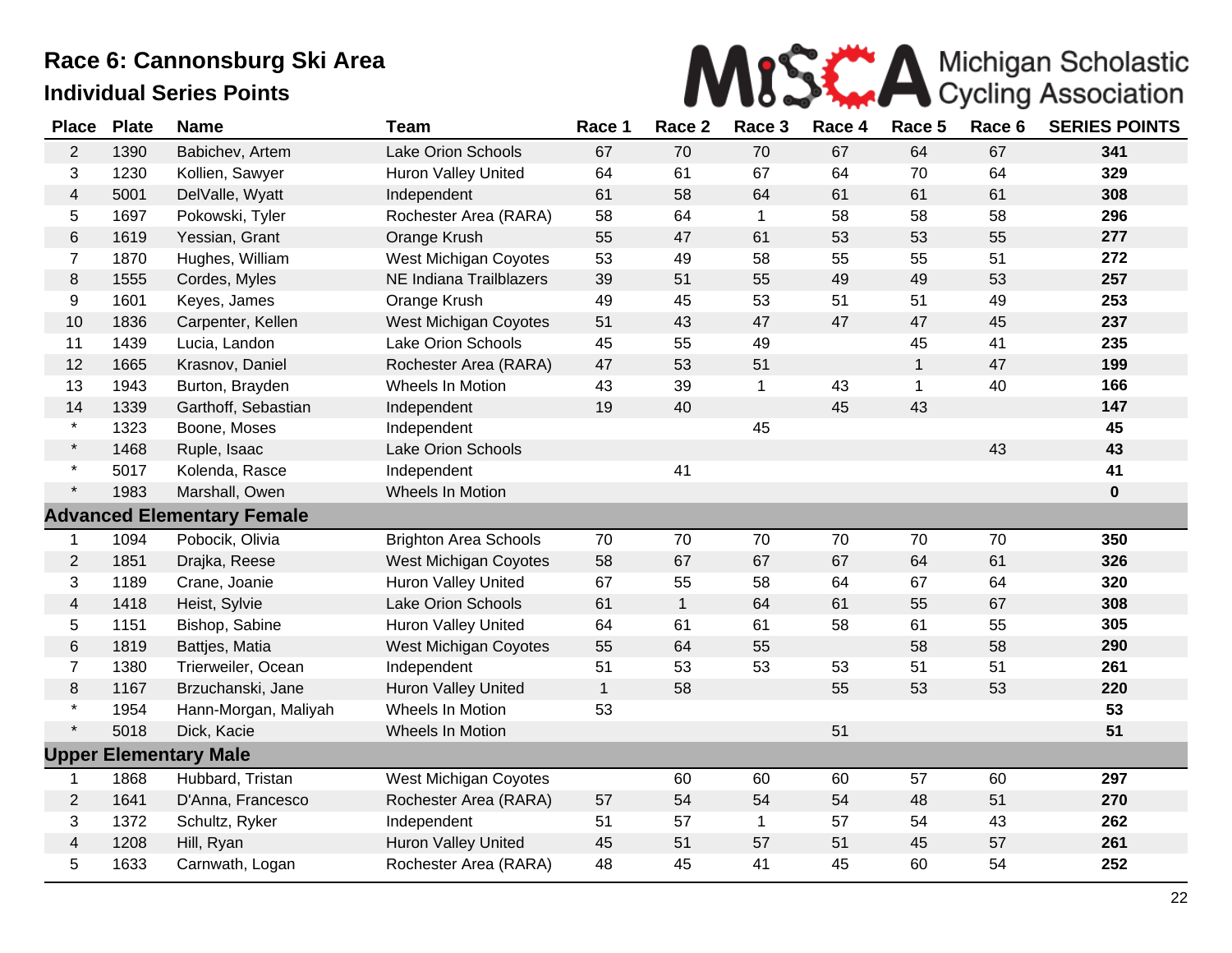

| <b>Place</b>   | <b>Plate</b> | <b>Name</b>        | Team                         | Race 1 | Race 2           | Race 3 | Race 4 | Race 5         | Race 6         | <b>SERIES POINTS</b> |
|----------------|--------------|--------------------|------------------------------|--------|------------------|--------|--------|----------------|----------------|----------------------|
| 6              | 1420         | Hill, Gavin        | Lake Orion Schools           | 54     | 48               | 48     | 41     | 33             | 39             | 230                  |
| $\overline{7}$ | 1233         | Kowalski, Grady    | <b>Huron Valley United</b>   | 60     | 39               | 43     | 37     | 51             | 35             | 230                  |
| $\,8\,$        | 1245         | Mallory, Griffin   | Huron Valley United          | 35     | 30               | 51     | 43     | 43             | 48             | 220                  |
| 9              | 1449         | Morgan, Mark       | <b>Lake Orion Schools</b>    | 27     | 37               | 45     | 39     | 35             | 45             | 201                  |
| 10             | 1258         | Murphy, Travis     | Huron Valley United          | 43     | 41               |        | 35     | 39             | 33             | 191                  |
| 11             | 1970         | Kline, Dallin      | Wheels In Motion             |        | 35               | 35     | 30     | 28             | 41             | 169                  |
| 12             | 1209         | Hlahla, Matthieu   | Huron Valley United          | 33     | 33               | 23     | 33     | 31             | 37             | 167                  |
| 13             | 1860         | Galvez, Jose-Maria | West Michigan Coyotes        |        | 29               | 33     | 29     | 37             | 29             | 157                  |
| 14             | 1477         | Trudeau, Jacob     | <b>Lake Orion Schools</b>    | 41     | 25               | 31     | 24     | 30             | 22             | 151                  |
| 15             | 1634         | Catalano, Dean     | Rochester Area (RARA)        | 22     | 31               | 30     | 28     | 25             | 30             | 144                  |
| 16             | 1267         | Palumbo, Frank     | <b>Huron Valley United</b>   | 30     | 23               | 39     | 26     | 23             | 6              | 141                  |
| 17             | 1718         | Tallent, Evan      | Rochester Area (RARA)        |        | 43               |        | 48     | 41             |                | 132                  |
| 18             | 1274         | Rodner, Jacob      | Huron Valley United          | 37     | 28               |        | 31     | 29             |                | 125                  |
| 19             | 1688         | Neubauer, Nickolas | Rochester Area (RARA)        | 23     | 21               | 29     | 27     | 22             | 18             | 122                  |
| 20             | 1949         | Goeglein, Graham   | Wheels In Motion             | 18     | 16               | 28     |        | 27             | 26             | 115                  |
| 21             | 1351         | Kluesner, Caleb    | Independent                  | 26     | 17               | 25     | 17     | $\overline{7}$ | 19             | 104                  |
| 22             | 1826         | Boer, Jakob        | West Michigan Coyotes        | 29     |                  | 27     |        | 20             | 21             | 97                   |
| 23             | 1298         | Tidbury, Owen      | <b>Huron Valley United</b>   | 20     | 26               |        | 12     | 18             | 20             | 96                   |
| 24             | 1989         | Nazario, Gabriel   | Wheels In Motion             | 31     | 20               |        | 16     | 24             |                | 91                   |
| 25             | 1564         | Potsander, Solomon | NE Indiana Trailblazers      |        |                  | 26     | 20     | 26             | 15             | 87                   |
| 26             | 1643         | Debiaggi, Luca     | Rochester Area (RARA)        | 14     | 18               |        | 18     | 14             | 23             | 87                   |
| 27             | 1611         | Stapula, Cole      | Orange Krush                 | 28     | 22               |        | 19     | 13             |                | 82                   |
| 28             | 1599         | Huffman, Liam      | Orange Krush                 | 24     | 14               |        | 22     | 21             |                | 81                   |
| 29             | 1254         | Miller, Blake      | Huron Valley United          |        | 12               |        | 25     | 19             | 25             | 81                   |
| $30\,$         | 1084         | McFall, Matthew    | <b>Brighton Area Schools</b> | 16     | $\boldsymbol{9}$ |        |        | 17             | 27             | 69                   |
| 31             | 1011         | Lasco, Maxx        | <b>Brandon Youth MTB</b>     | 25     | 19               |        |        | 15             |                | 59                   |
| 32             | 1953         | Hale, Owen         | Wheels In Motion             | 17     |                  |        | 14     | $\mathbf{1}$   | 24             | 56                   |
| 33             | 1405         | Florence, Trent    | <b>Lake Orion Schools</b>    | 5      | 27               |        | 11     | 11             |                | 54                   |
| 34             | 1996         | Saintin, Marcel    | Wheels In Motion             | 21     | 10               |        | 13     | 10             |                | 54                   |
| 35             | 1005         | Eller, Colton      | <b>Brandon Youth MTB</b>     | 12     | 24               |        | 15     |                |                | 51                   |
| 36             | 1164         | Brennan, Levi      | Huron Valley United          |        |                  | 19     | 10     | $\overline{2}$ | 13             | 44                   |
| 37             | 5042         | Sauter, Banks      | Independent                  |        |                  | 20     |        | 6              | 14             | 40                   |
| 38             | 1845         | Dew, Jensen        | West Michigan Coyotes        | 13     |                  | 16     |        |                | $\overline{4}$ | 33                   |
| 39             | 5029         | Shidler, Ryder     | Heritage Jackrabbits         | 9      |                  | 12     | 1      | 1              | $\overline{7}$ | 30                   |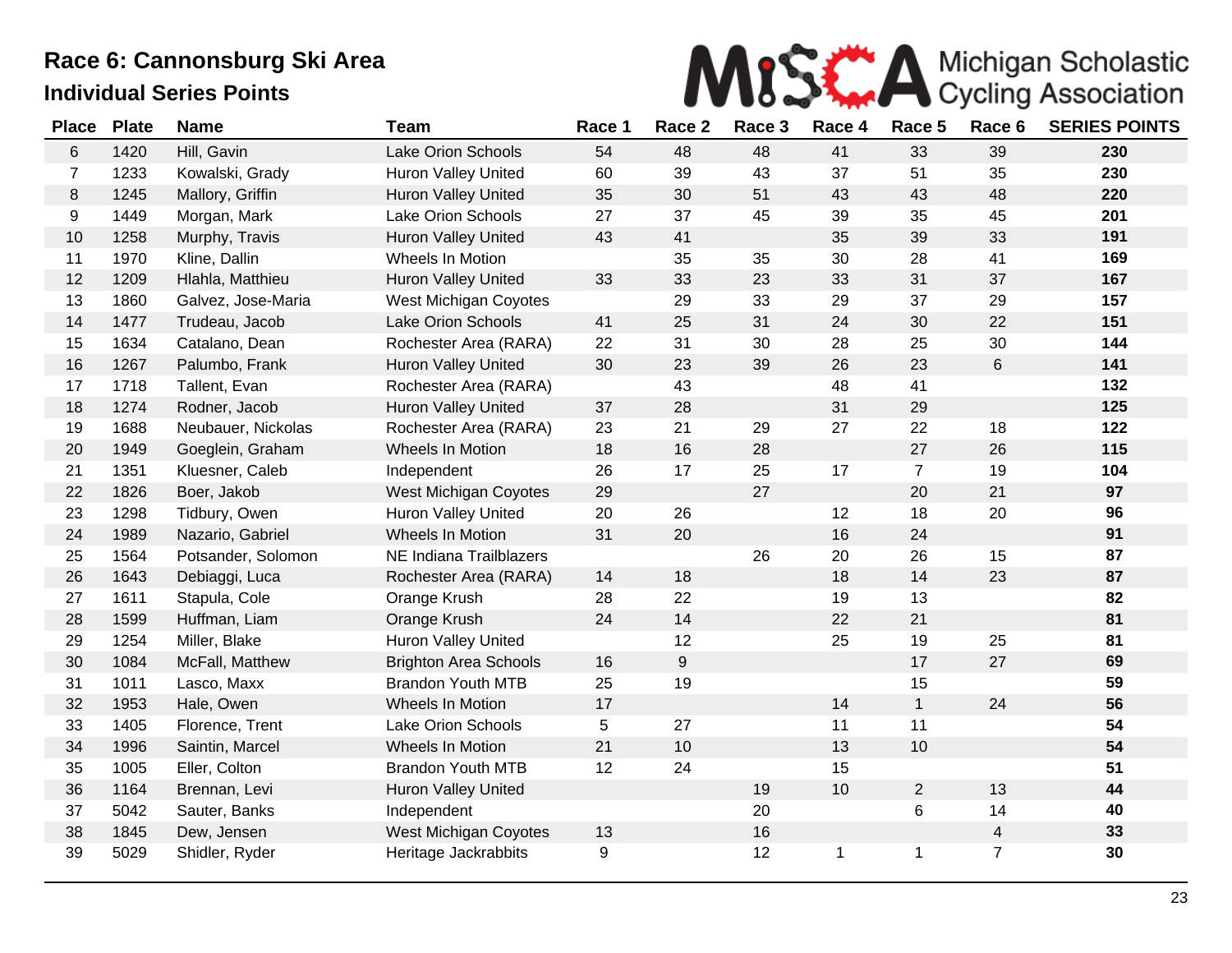

| <b>Place</b> | <b>Plate</b> | <b>Name</b>         | <b>Team</b>                  | Race 1         | Race 2         | Race 3         | Race 4         | Race 5           | Race 6           | <b>SERIES POINTS</b> |
|--------------|--------------|---------------------|------------------------------|----------------|----------------|----------------|----------------|------------------|------------------|----------------------|
| 40           | 1270         | Poelke, Wyatt       | Huron Valley United          |                |                |                | $\overline{4}$ | $\boldsymbol{9}$ | 16               | 29                   |
| 41           | 1250         | McFall, Nate        | <b>Huron Valley United</b>   | 11             | -1             |                |                | 5                | 11               | 28                   |
| 42           | 5031         | Brewer, Cruz        | NE Indiana Trailblazers      |                | $\mathbf{1}$   | 17             |                |                  | $\boldsymbol{9}$ | 27                   |
| 43           | 1959         | Hoag, Greyson       | Wheels In Motion             | 6              | $\mathbf 1$    | 14             |                | 1                | 3                | 25                   |
| 44           | 1687         | Neely, Kyle         | Rochester Area (RARA)        | $\overline{4}$ | $\overline{5}$ | 13             |                | $\mathbf{1}$     |                  | 23                   |
| 45           | 1411         | Garrard, Preston    | Lake Orion Schools           | $\mathbf 1$    | 1              | 11             | 8              | $\mathbf{1}$     | $\mathbf{1}$     | 22                   |
| 46           | 1971         | Kline, William      | Wheels In Motion             |                | $\mathbf{1}$   | 18             |                | $\mathbf{1}$     |                  | 20                   |
| 47           | 1361         | Myers, Bryce        | Independent                  | 1              | 1              |                | 5              | $\mathbf{1}$     | 10               | 18                   |
| 48           | 1083         | McFall, Joshua      | <b>Brighton Area Schools</b> |                | $\overline{1}$ |                |                | $\mathbf{1}$     | 12               | 14                   |
| 49           | 1616         | Weaver, James       | Orange Krush                 |                |                | 10             | $\mathbf{1}$   |                  | $\overline{2}$   | 13                   |
| 50           | 5028         | Shidler, Chase      | Heritage Jackrabbits         | 3              |                | $\overline{7}$ | $\mathbf{1}$   | $\mathbf{1}$     | $\mathbf 1$      | 13                   |
| 51           | 1076         | Larscheid, Finnegan | <b>Brighton Area Schools</b> | $\overline{7}$ | $\mathbf 1$    |                | 3              | 1                |                  | 12                   |
| 52           | 1946         | East, Ethan         | Wheels In Motion             | 8              | $\mathbf{1}$   |                | $\mathbf{1}$   | $\mathbf{1}$     |                  | 11                   |
| 53           | 1314         | Winkel, Tucker      | <b>Huron Valley United</b>   |                | $\overline{4}$ |                | $\mathbf{2}$   | $\mathbf{1}$     |                  | $\overline{7}$       |
| 54           | 1294         | Sword, Ethan        | Huron Valley United          |                | $\sqrt{3}$     |                | $\mathbf{1}$   | $\mathbf{1}$     |                  | $5\phantom{.0}$      |
| 55           | 1625         | Bedia, Luca         | Rochester Area (RARA)        |                | 1              |                | $\mathbf 1$    | $\mathbf{1}$     | 1                | 4                    |
| $\star$      | 1905         | Post, Caleb         | West Michigan Coyotes        |                |                | 37             |                |                  | 31               | 68                   |
| $\star$      | 1353         | Korte, Justin       | Independent                  |                |                | 22             |                |                  | 28               | 50                   |
| $\star$      | 1689         | Novak, Connor       | Rochester Area (RARA)        |                | 15             |                | 23             |                  |                  | 38                   |
| $\star$      | 1906         | Riedel, Landon      | West Michigan Coyotes        |                |                | 24             |                |                  |                  | 24                   |
| $\star$      | 1651         | Dworzecki, Jack     | Rochester Area (RARA)        |                |                |                | 21             |                  |                  | 21                   |
| $\star$      | 5054         | Bielecki, Benjamin  | Independent                  |                |                | 21             |                |                  |                  | 21                   |
| $\star$      | 1364         | Norgaard, Jackson   | Independent                  | 15             |                |                |                | 3                |                  | 18                   |
| $\star$      | 5084         | Veley, Tyler        | Independent                  |                |                |                |                |                  | 17               | 17                   |
| $\star$      | 1034         | Coddington, Timothy | <b>Brighton Area Schools</b> |                | $\,8\,$        |                |                | 8                |                  | 16                   |
| $\star$      | 1285         | Slack, Liam         | Huron Valley United          |                |                |                |                | 16               |                  | 16                   |
| $\star$      | 1475         | Stewart, Dayde      | <b>Lake Orion Schools</b>    | $\overline{2}$ | 13             |                |                |                  |                  | 15                   |
| $\star$      | 1537         | Stinso, Roman       | <b>Midland MTB Crew</b>      |                |                | 15             |                |                  |                  | 15                   |
| $\star$      | 1590         | Brizendine, Jonas   | Orange Krush                 |                |                |                |                | 12               |                  | 12                   |
| $\star$      | 1635         | Cobb, Benjamin      | Rochester Area (RARA)        |                | 11             |                |                |                  |                  | 11                   |
| $\star$      | 1680         | McGrath, Gavin      | Rochester Area (RARA)        | 10             |                |                |                | $\mathbf{1}$     |                  | 11                   |
| $\star$      | 1854         | Flanders, Henry     | West Michigan Coyotes        |                |                | 8              |                |                  | 1                | $\boldsymbol{9}$     |
|              | 1980         | Liska, Easton       | Wheels In Motion             |                |                | 9              |                |                  |                  | $\boldsymbol{9}$     |
| $\star$      | 5059         | Loeffler, Austin    | Independent                  |                |                |                | 9              |                  |                  | $\boldsymbol{9}$     |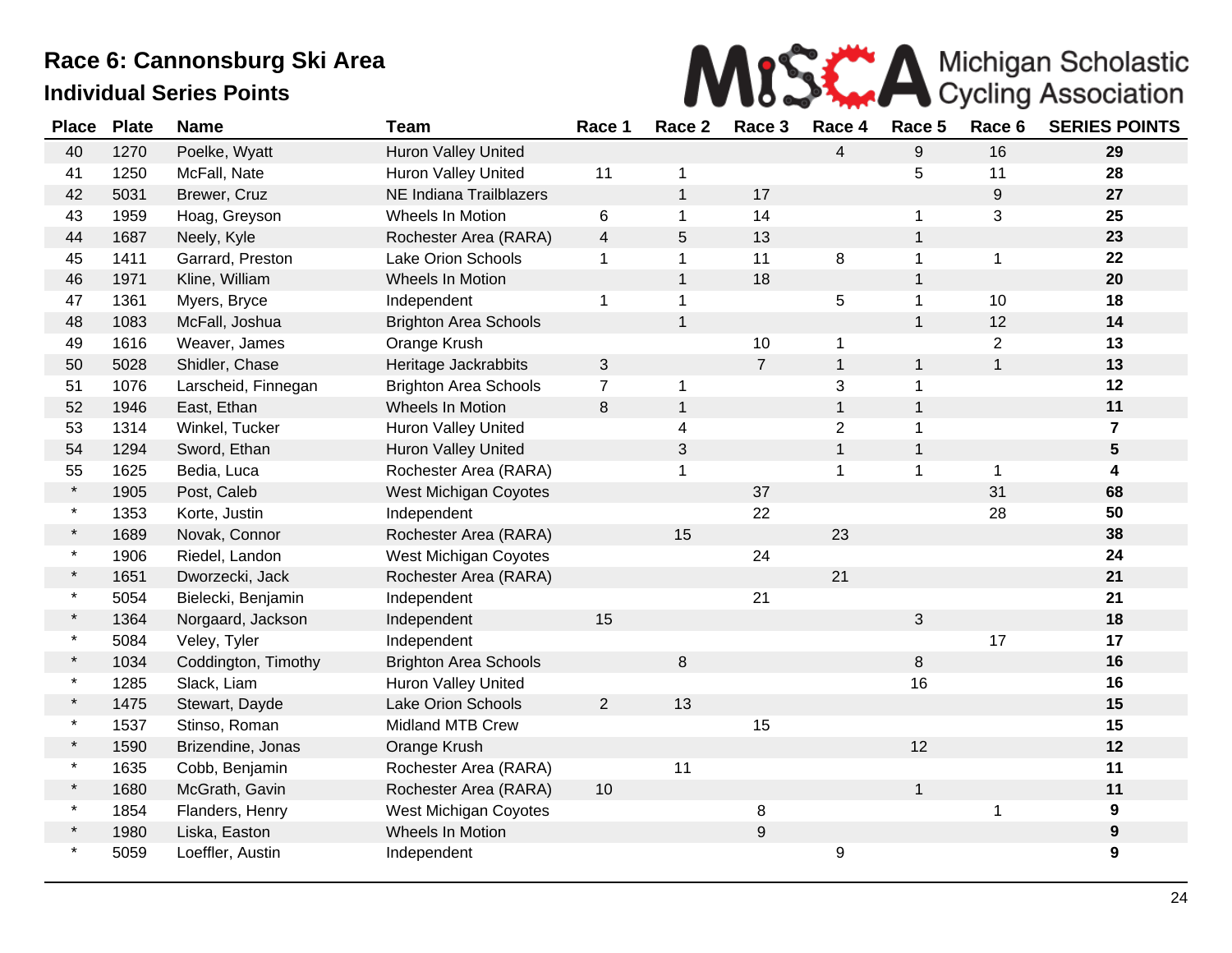

| <b>Place</b> | <b>Plate</b> | <b>Name</b>          | <b>Team</b>                  | Race 1 | Race 2         | Race 3 | Race 4         | Race 5 | Race 6 | <b>SERIES POINTS</b>    |
|--------------|--------------|----------------------|------------------------------|--------|----------------|--------|----------------|--------|--------|-------------------------|
|              | 1729         | Vittorini, Valentino | Rochester Area (RARA)        |        | 1              |        | $\overline{7}$ |        |        | 8                       |
|              | 1924         | VerHage, Archer      | West Michigan Coyotes        |        |                |        |                |        | 8      | 8                       |
|              | 1534         | Stewart, Koen        | <b>Midland MTB Crew</b>      |        | 7              |        |                |        |        | $\overline{\mathbf{r}}$ |
| $\star$      | 1681         | McKinney, Lochlan    | Rochester Area (RARA)        |        | 6              |        | $\mathbf 1$    |        |        | 7                       |
|              | 1453         | Munk, Carson         | <b>Lake Orion Schools</b>    |        | $\mathbf{1}$   |        |                |        | 5      | 6                       |
|              | 1685         | Muenk, Andrew        | Rochester Area (RARA)        |        |                |        | 6              |        |        | 6                       |
|              | 1811         | Miska, Owen          | South Lyon Youth MTB         |        |                |        |                | 4      |        | 4                       |
| $\star$      | 1409         | Fox, Nolan           | Lake Orion Schools           |        | $\overline{2}$ |        | 1              |        |        | 3                       |
| $\star$      | 1644         | Desimone, Giuseppe   | Rochester Area (RARA)        |        | $\mathbf{1}$   |        | $\mathbf{1}$   |        |        | $\mathbf{2}$            |
|              | 1659         | Holland, Benjamin    | Rochester Area (RARA)        |        | 1              |        | $\mathbf 1$    |        |        | $\mathbf 2$             |
|              | 1293         | Stocker, Wesley E.   | <b>Huron Valley United</b>   |        |                |        |                | 1      |        | 1                       |
| $\star$      | 1652         | Feddersen, Jackson   | Rochester Area (RARA)        |        |                |        | $\mathbf 1$    |        |        | 1                       |
|              | 1679         | Manninen, Caden      | Rochester Area (RARA)        |        | $\mathbf{1}$   |        |                |        |        |                         |
| $\star$      | 1733         | Walter, Evan         | Rochester Area (RARA)        |        |                |        |                |        |        |                         |
| $\star$      | 1944         | Charson, Ari         | Wheels In Motion             |        |                |        |                |        |        |                         |
| $\ast$       | 1093         | Peart, Rowan         | <b>Brighton Area Schools</b> |        |                |        |                |        |        | 0                       |
|              | 1126         | Coppernoll, Weston   | Chelsea Youth MTB            |        |                |        |                |        |        | 0                       |
|              | 1154         | Blaine, Mason        | <b>Huron Valley United</b>   |        |                |        |                |        |        | 0                       |
|              | 1213         | Hurst, Samuel        | Huron Valley United          |        |                |        |                |        |        | $\mathbf 0$             |
| $\ast$       | 1214         | Ingham, Parker       | <b>Huron Valley United</b>   |        |                |        |                |        |        | 0                       |
|              | 1221         | Kennedy, Brennan     | <b>Huron Valley United</b>   |        |                |        |                |        |        | $\mathbf 0$             |
|              | 1244         | Macfarlane, James    | Huron Valley United          |        |                |        |                |        |        |                         |
|              | 1301         | Troger, Owen         | Huron Valley United          |        |                |        |                |        |        | 0                       |
| $\star$      | 1304         | Ventura, Samuel      | Huron Valley United          |        |                |        |                |        |        |                         |
|              | 1397         | Danpollo, Desmond    | Lake Orion Schools           |        |                |        |                |        |        | 0                       |
|              | 1414         | Gizicki, Finnley     | Lake Orion Schools           |        |                |        |                |        |        | 0                       |
|              | 1483         | Wolski, Julian       | Lake Orion Schools           |        |                |        |                |        |        | 0                       |
| $\star$      | 1495         | Carey, Timothy       | <b>Midland MTB Crew</b>      |        |                |        |                |        |        | 0                       |
|              | 1499         | Cunningham, Ryder    | <b>Midland MTB Crew</b>      |        |                |        |                |        |        | 0                       |
| $\star$      | 1501         | Fimbinger, Josef     | <b>Midland MTB Crew</b>      |        |                |        |                |        |        |                         |
|              | 1511         | Keilitz, Ryder       | <b>Midland MTB Crew</b>      |        |                |        |                |        |        | 0                       |
|              | 1520         | Newland, Whitman     | <b>Midland MTB Crew</b>      |        |                |        |                |        |        | 0                       |
|              | 1523         | Perera, Nathan       | Midland MTB Crew             |        |                |        |                |        |        | 0                       |
|              | 1524         | Powlus, Easton       | Midland MTB Crew             |        |                |        |                |        |        | 0                       |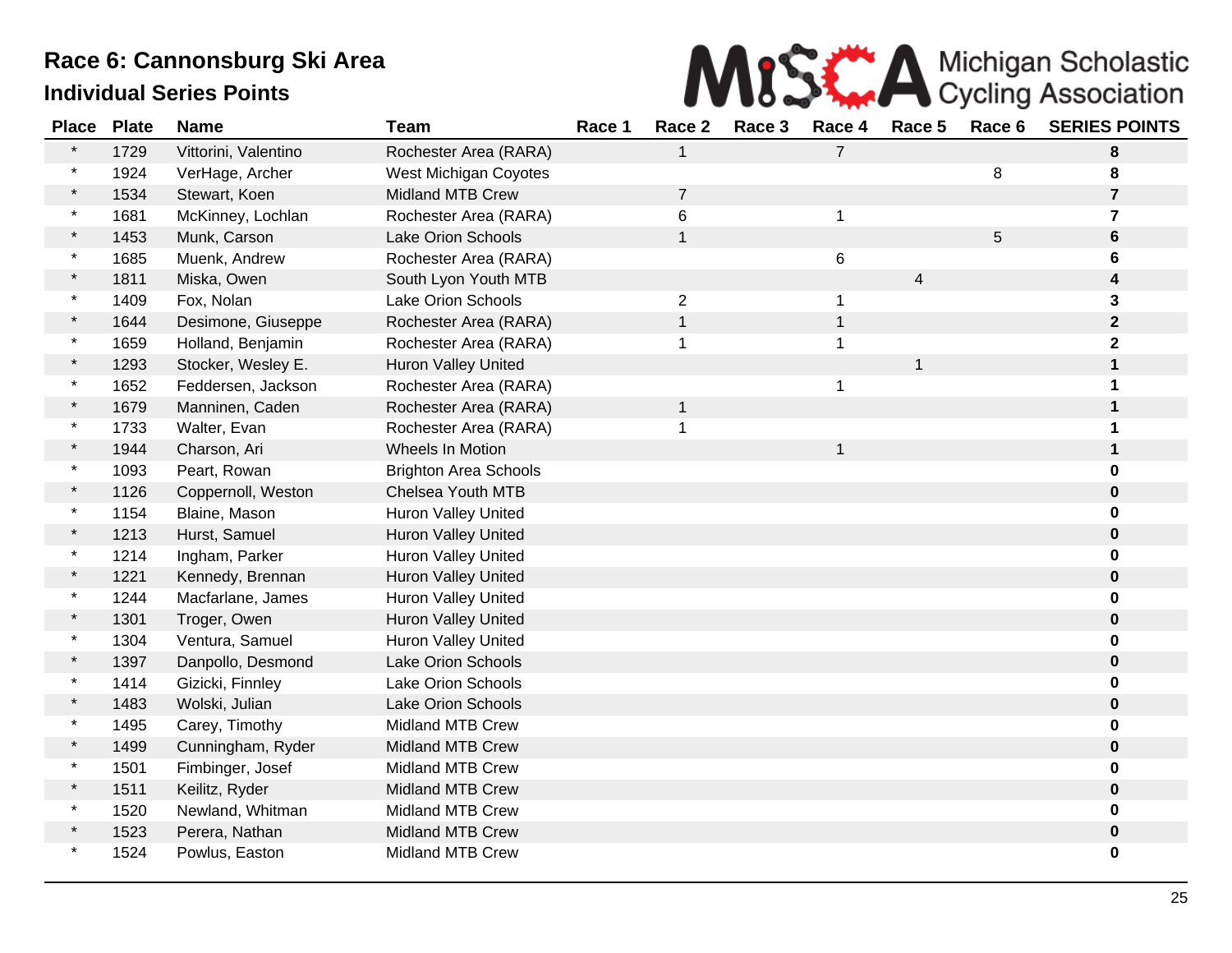|   | MISS A Michigan Scholastic                                                                                                                                                                                                                                                                                                                                                           |
|---|--------------------------------------------------------------------------------------------------------------------------------------------------------------------------------------------------------------------------------------------------------------------------------------------------------------------------------------------------------------------------------------|
| . | $\overline{a}$ $\overline{a}$ $\overline{a}$ $\overline{a}$ $\overline{a}$ $\overline{a}$ $\overline{a}$ $\overline{a}$ $\overline{a}$ $\overline{a}$ $\overline{a}$ $\overline{a}$ $\overline{a}$ $\overline{a}$ $\overline{a}$ $\overline{a}$ $\overline{a}$ $\overline{a}$ $\overline{a}$ $\overline{a}$ $\overline{a}$ $\overline{a}$ $\overline{a}$ $\overline{a}$ $\overline{$ |

| <b>Place</b>            | <b>Plate</b> | <b>Name</b>                    | <b>Team</b>                  | Race 1 | Race 2 | Race 3 | Race 4 | Race 5 | Race 6 | <b>SERIES POINTS</b> |
|-------------------------|--------------|--------------------------------|------------------------------|--------|--------|--------|--------|--------|--------|----------------------|
| $\star$                 | 1529         | Roberts, Jake                  | Midland MTB Crew             |        |        |        |        |        |        | 0                    |
| $\star$                 | 1531         | Romo, Brett                    | <b>Midland MTB Crew</b>      |        |        |        |        |        |        | 0                    |
| $\star$                 | 1532         | Roth, Parker                   | <b>Midland MTB Crew</b>      |        |        |        |        |        |        | $\mathbf 0$          |
| $\star$                 | 1538         | Stracke, Benjamin              | <b>Midland MTB Crew</b>      |        |        |        |        |        |        | 0                    |
| $\star$                 | 1539         | Stracke, Keillor               | <b>Midland MTB Crew</b>      |        |        |        |        |        |        | $\mathbf 0$          |
| $\star$                 | 1542         | Tiret, Owen                    | <b>Midland MTB Crew</b>      |        |        |        |        |        |        | 0                    |
| $\star$                 | 1603         | LeMarbe, Travis                | Orange Krush                 |        |        |        |        |        |        | 0                    |
| $\star$                 | 1638         | Dahl, Gabe                     | Rochester Area (RARA)        |        |        |        |        |        |        | 0                    |
| $\star$                 | 1646         | Dolecki, Carson                | Rochester Area (RARA)        |        |        |        |        |        |        | $\boldsymbol{0}$     |
| $\star$                 | 1664         | Kranson, Noah                  | Rochester Area (RARA)        |        |        |        |        |        |        | 0                    |
| $\star$                 | 1717         | Straughen, Evan                | Rochester Area (RARA)        |        |        |        |        |        |        | 0                    |
| $\star$                 | 1719         | Thomas, William                | Rochester Area (RARA)        |        |        |        |        |        |        | 0                    |
| $\star$                 | 1918         | VanBeynen, Crew                | <b>West Michigan Coyotes</b> |        |        |        |        |        |        | 0                    |
| $\star$                 | 1922         | VanSingel, Colin               | West Michigan Coyotes        |        |        |        |        |        |        | 0                    |
| $\star$                 | 1927         | Weigel, Levi                   | <b>West Michigan Coyotes</b> |        |        |        |        |        |        | $\mathbf 0$          |
| $\star$                 | 1965         | Jones, Weston                  | Wheels In Motion             |        |        |        |        |        |        | 0                    |
| $\star$                 | 1999         | Schoenherr, Dominic            | Wheels In Motion             |        |        |        |        |        |        | 0                    |
|                         |              | <b>Upper Elementary Female</b> |                              |        |        |        |        |        |        |                      |
| $\mathbf{1}$            | 1926         | Weaver, Samantha               | <b>West Michigan Coyotes</b> | 60     |        | 60     | 60     | 57     | 54     | 291                  |
| $\overline{2}$          | 1867         | Hubbard, Laila                 | <b>West Michigan Coyotes</b> |        | 60     | 54     | 57     | 60     | 51     | 282                  |
| 3                       | 1839         | Cherney, Hazel                 | West Michigan Coyotes        |        | 51     | 57     | 51     | 51     | 60     | 270                  |
| $\overline{\mathbf{4}}$ | 1691         | Opfer, Elsa                    | Rochester Area (RARA)        | 54     | 57     | 45     | 43     | 48     | 43     | 247                  |
| $\,$ 5 $\,$             | 1884         | Martin, Ava                    | <b>West Michigan Coyotes</b> | 48     | 48     | 43     | 48     | 45     | 48     | 237                  |
| $\,6$                   | 1158         | Boesch, Lilah                  | <b>Huron Valley United</b>   | 57     | 54     | 41     | 39     | 35     | 41     | 232                  |
| $\overline{7}$          | 1842         | Darnell, Landree               | West Michigan Coyotes        |        |        | 48     | 54     | 54     | 57     | 213                  |
| $\bf 8$                 | 1078         | Lutz, Ainsley                  | <b>Brighton Area Schools</b> | 51     | 41     | 39     | 33     | 37     | 35     | 203                  |
| 9                       | 1432         | LaGest, Hannah                 | Lake Orion Schools           | 45     | 43     | 37     | 37     | 39     |        | 201                  |
| 10                      | 1670         | Learman, Cecilia               | Rochester Area (RARA)        |        | 45     |        | 45     | 41     | 45     | 176                  |
| 11                      | 1908         | Roberts, Harper                | West Michigan Coyotes        | 39     | 33     | 31     | 29     | 28     | 31     | 163                  |
| 12                      | 1869         | Hughes, Erin                   | <b>West Michigan Coyotes</b> | 43     | 31     | 30     | 27     | 27     | 29     | 160                  |
| 13                      | 1562         | Potsander, Analise             | NE Indiana Trailblazers      |        |        | 35     | 41     | 43     | 39     | 158                  |
| 14                      | 1009         | Janette, Elliette              | <b>Brandon Youth MTB</b>     | 31     | 29     |        | 30     | 31     | 33     | 154                  |
| 15                      | 1624         | Basile, Emma                   | Rochester Area (RARA)        | 29     | 30     | 29     |        | 26     | 28     | 142                  |
| 16                      | 1237         | Lappin, Parker                 | <b>Huron Valley United</b>   | 41     | 35     |        | 28     | 33     |        | 137                  |
|                         |              |                                |                              |        |        |        |        |        |        |                      |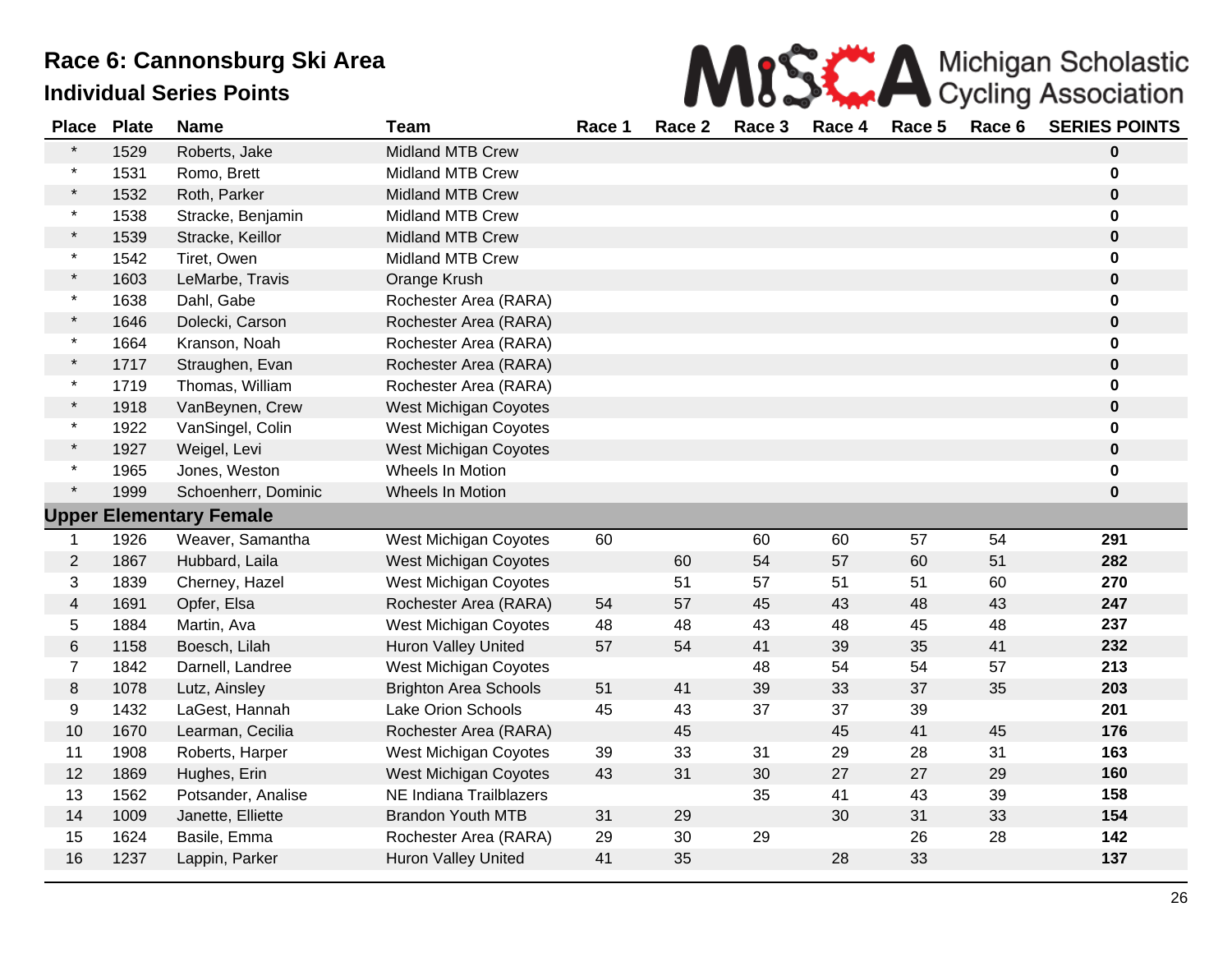

| <b>Place</b> | <b>Plate</b> | <b>Name</b>          | <b>Team</b>                  | Race 1 | Race 2       | Race 3 | Race 4 | Race 5 | Race 6 | <b>SERIES POINTS</b> |
|--------------|--------------|----------------------|------------------------------|--------|--------------|--------|--------|--------|--------|----------------------|
| 17           | 1604         | Manchel, Lucy        | Orange Krush                 | 26     | 24           | 26     |        | 25     | 27     | 128                  |
| 18           | 1150         | Beer, Brooke         | Huron Valley United          |        | 25           |        | 26     | 30     | 37     | 118                  |
| 19           | 1617         | Weaver, Molly        | Orange Krush                 |        |              | 24     | 24     | 23     | 25     | 96                   |
| 20           | 1253         | Messina, Natalie     | Huron Valley United          | 33     |              |        | 31     | 29     |        | 93                   |
| 21           | 1874         | Leitow, Olivia       | <b>West Michigan Coyotes</b> | 35     |              | 27     |        |        | 26     | 88                   |
| $\star$      | 1821         | Beeck, Elin          | West Michigan Coyotes        |        |              | 51     |        |        | 30     | 81                   |
| $\star$      | 1284         | Schimetz, Quincy     | Huron Valley United          |        | 39           |        | 35     |        |        | 74                   |
| $\star$      | 1336         | Fritz, Natalie       | Independent                  | 30     | 37           |        |        |        |        | 67                   |
| $\star$      | 1629         | Bommarito, Mia       | Rochester Area (RARA)        |        | 28           |        | 25     |        |        | 53                   |
| $\star$      | 5004         | Mackmiller, Mekenzie | Independent                  | 28     |              |        |        | 24     |        | 52                   |
| $\star$      | 1217         | Johnson, Josephine   | <b>Huron Valley United</b>   | 27     |              |        |        | 22     |        | 49                   |
| $\star$      | 1637         | Cuthbertson, Megan   | Rochester Area (RARA)        | 37     | $\mathbf{1}$ |        |        |        |        | 38                   |
| $\star$      | 1886         | McCaughan, Nevaeh    | <b>West Michigan Coyotes</b> |        |              | 33     |        |        |        | 33                   |
| $\star$      | 5044         | Hansen, Aspen        | Independent                  |        |              | 28     |        |        |        | 28                   |
| $\star$      | 1456         | Nye, Allison         | Lake Orion Schools           |        | 27           |        |        |        |        | 27                   |
| $\star$      | 1703         | Raza, Zara           | Rochester Area (RARA)        |        | 26           |        |        |        |        | 26                   |
| $\star$      | 5053         | Hanson, Addison      | Independent                  |        |              | 25     |        |        |        | 25                   |
| $\star$      | 1993         | Reyes, Amanda        | Wheels In Motion             |        |              |        |        |        | 24     | 24                   |
| $\star$      | 1003         | Clancy, Braelynn     | Brandon Youth MTB            |        |              |        |        |        |        | $\mathbf 0$          |
| $\star$      | 1286         | Smith, Caroline      | <b>Huron Valley United</b>   |        |              |        |        |        |        | $\mathbf 0$          |
| $\ast$       | 1313         | Wilson, Layla        | <b>Huron Valley United</b>   |        |              |        |        |        |        | 0                    |
| $\star$      | 1443         | Mermell, Ellie       | <b>Lake Orion Schools</b>    |        |              |        |        |        |        | $\mathbf 0$          |
| $\star$      | 1486         | Alvesteffer, Zoey    | <b>Midland MTB Crew</b>      |        |              |        |        |        |        | $\bf{0}$             |
| $\star$      | 1506         | Guillaudeu, Jason    | <b>Midland MTB Crew</b>      |        |              |        |        |        |        | $\mathbf 0$          |
| $\star$      | 1512         | King, Madilyne       | <b>Midland MTB Crew</b>      |        |              |        |        |        |        | 0                    |
| $\star$      | 1544         | Wajer, Eva           | <b>Midland MTB Crew</b>      |        |              |        |        |        |        | $\bf{0}$             |
| $\star$      | 1547         | Wrobel, Hannah       | Midland MTB Crew             |        |              |        |        |        |        | $\mathbf 0$          |
| $\star$      | 1549         | Yorks, Tinley        | <b>Midland MTB Crew</b>      |        |              |        |        |        |        | $\mathbf 0$          |
| $\star$      | 1663         | Kranson, Claire      | Rochester Area (RARA)        |        |              |        |        |        |        | 0                    |
| $\star$      | 1807         | Lewis, Hadley        | South Lyon Youth MTB         |        |              |        |        |        |        | $\mathbf 0$          |
| $\star$      | 1829         | Braidwood, Charlotte | <b>West Michigan Coyotes</b> |        |              |        |        |        |        | $\mathbf 0$          |
| $\star$      | 1881         | Lukas, Sierra        | West Michigan Coyotes        |        |              |        |        |        |        | $\mathbf 0$          |
| $\star$      | 1892         | Morden, Mikayla      | West Michigan Coyotes        |        |              |        |        |        |        | 0                    |
| $\star$      | 1911         | Segerlind, Marina    | West Michigan Coyotes        |        |              |        |        |        |        | $\mathbf 0$          |
|              |              |                      |                              |        |              |        |        |        |        |                      |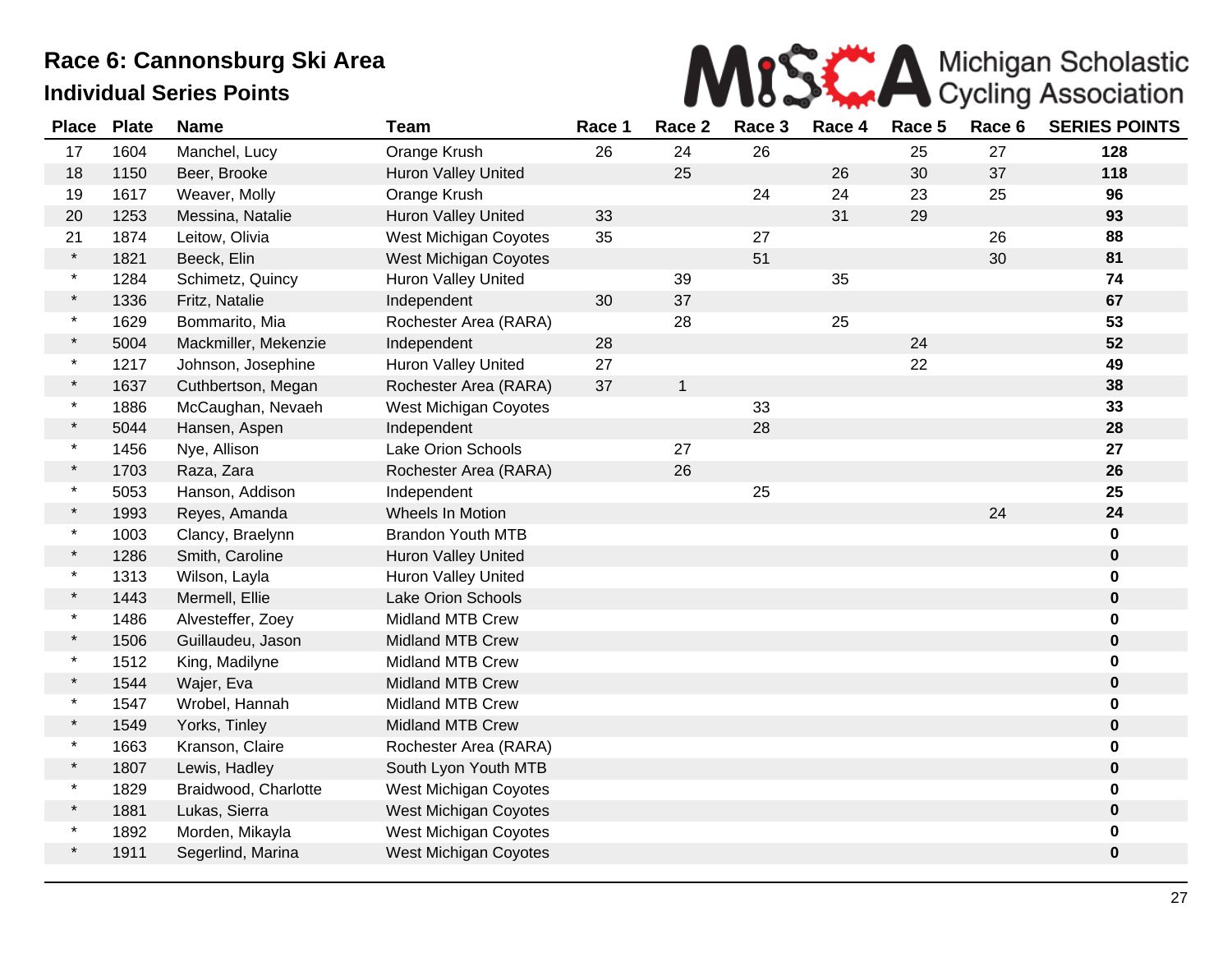|  | MISE A Michigan Scholastic |  |
|--|----------------------------|--|
|  |                            |  |

| <b>Place</b>   | <b>Plate</b> | <b>Name</b>                  | <b>Team</b>                  | Race 1          | Race 2         | Race 3         | Race 4       | Race 5         | Race 6           | <b>SERIES POINTS</b> |
|----------------|--------------|------------------------------|------------------------------|-----------------|----------------|----------------|--------------|----------------|------------------|----------------------|
|                | 1966         | Kelley, Grace                | Wheels In Motion             |                 |                |                |              |                |                  | 0                    |
| $\star$        | 1973         | Koss, Penelope               | Wheels In Motion             |                 |                |                |              |                |                  | $\mathbf 0$          |
|                |              | <b>Lower Elementary Male</b> |                              |                 |                |                |              |                |                  |                      |
| $\mathbf 1$    | 1631         | Carnwath, Austin             | Rochester Area (RARA)        | 47              | 50             | 50             | 50           | 41             | 47               | 244                  |
| $\overline{2}$ | 1682         | Morales-Zozaya, Dante        | Rochester Area (RARA)        | 38              | 41             | 44             | 47           | 47             | 41               | 220                  |
| 3              | 1676         | Malone, Alexander            | Rochester Area (RARA)        | 29              | 35             | 41             | 44           | 44             | 44               | 208                  |
| $\overline{4}$ | 1853         | Eves, Owen                   | <b>West Michigan Coyotes</b> | 44              | 44             | 47             | $\mathbf{1}$ | 35             | 38               | 208                  |
| 5              | 1847         | DeWall, Grant                | West Michigan Coyotes        | 50              | 47             |                | $\mathbf 1$  | 50             | 50               | 198                  |
| $\,6$          | 1152         | Bishop, Torsten              | <b>Huron Valley United</b>   | 31              | 33             | 35             | 35           | 33             | 25               | 167                  |
| $\overline{7}$ | 1969         | Kennedy, Ronan               | Wheels In Motion             | 41              |                | 29             | 29           | 29             | 29               | 157                  |
| $\,8\,$        | 1833         | Broughton, James             | <b>West Michigan Coyotes</b> | 33              | 31             | 33             | 38           |                | 21               | 156                  |
| 9              | 1493         | Brey, Jackson                | <b>Midland MTB Crew</b>      |                 | 38             | 38             | 41           | 38             |                  | 155                  |
| 10             | 1437         | Lidgey, Ryan                 | Lake Orion Schools           | 23              | 21             | 25             | 33           | 31             | 35               | 147                  |
| 11             | 1723         | Uh, Joshua                   | Rochester Area (RARA)        | 27              | 27             | 16             | 31           | 27             | 33               | 145                  |
| 12             | 1026         | Beck, Elias                  | <b>Brighton Area Schools</b> | 19              | 29             | 31             | 23           | 25             | 31               | 139                  |
| 13             | 1844         | Deras, Jordan                | <b>West Michigan Coyotes</b> | 35              | 25             | 27             |              |                | 20               | 107                  |
| 14             | 1059         | Haberkorn, Beckham           | <b>Brighton Area Schools</b> | $6\phantom{1}6$ | 23             | 23             | 13           | 23             | 23               | 105                  |
| 15             | 1696         | Pokowski, Aiden              | Rochester Area (RARA)        | 17              | 9              | 21             | 25           | 13             | 18               | 94                   |
| 16             | 1256         | Moore, Thomas                | Huron Valley United          | 21              | 20             | 18             | 10           | 9              | 19               | 88                   |
| 17             | 1178         | Carnaghi, Noah               | Huron Valley United          | 20              | 16             | 4              | 15           | 21             | 12               | 84                   |
| 18             | 1192         | Dobrin, Everett              | Huron Valley United          | 14              | 19             | $\bf 8$        | 19           | 15             | 14               | 81                   |
| 19             | 5014         | Jansenvangalen, Jackson      | Independent                  | 16              | 15             | 19             | 21           | 1              | $\overline{2}$   | 73                   |
| 20             | 1726         | Veda, Gavin                  | Rochester Area (RARA)        | 12              | 12             | $\overline{7}$ | 27           | $\mathbf{1}$   | 11               | 69                   |
| 21             | 1642         | D'Anna, Marcello             | Rochester Area (RARA)        | 11              | 5              | 9              | 11           | 18             | 16               | 65                   |
| 22             | 1586         | Baines, Thomas               | Orange Krush                 | 13              | $\mathfrak{S}$ | 12             | 18           | 14             | $\mathbf{1}$     | 60                   |
| 23             | 1656         | Harper, Logan                | Rochester Area (RARA)        |                 | $\overline{7}$ | 17             | 9            | 16             | $\boldsymbol{9}$ | 58                   |
| 24             | 1275         | Rodner, Levi                 | <b>Huron Valley United</b>   | 18              | 6              |                | 8            | 19             |                  | 51                   |
| 25             | 1873         | Leitow, Evan                 | West Michigan Coyotes        | 15              |                | 20             |              |                | 10               | 45                   |
| 26             | 1626         | Bedia, Nicolas               | Rochester Area (RARA)        |                 | 8              |                | $\,6$        | 11             | 13               | 38                   |
| 27             | 1979         | Langford, Silas              | Wheels In Motion             | $\mathbf{1}$    | 17             | 15             | 4            | $\mathbf{1}$   |                  | 38                   |
| 28             | 1346         | Horn, Oliver                 | Independent                  |                 | 18             |                | 17           | $\overline{2}$ |                  | 37                   |
| 29             | 1645         | Dodson, Gavin                | Rochester Area (RARA)        |                 | 11             |                | 20           | 5              |                  | 36                   |
| 30             | 1671         | Learman, Lucas               | Rochester Area (RARA)        |                 | $\mathbf{1}$   |                | 14           | 20             |                  | 35                   |
| 31             | 1369         | Robinson, Carter             | Independent                  |                 | 4              | 13             |              |                | 17               | 34                   |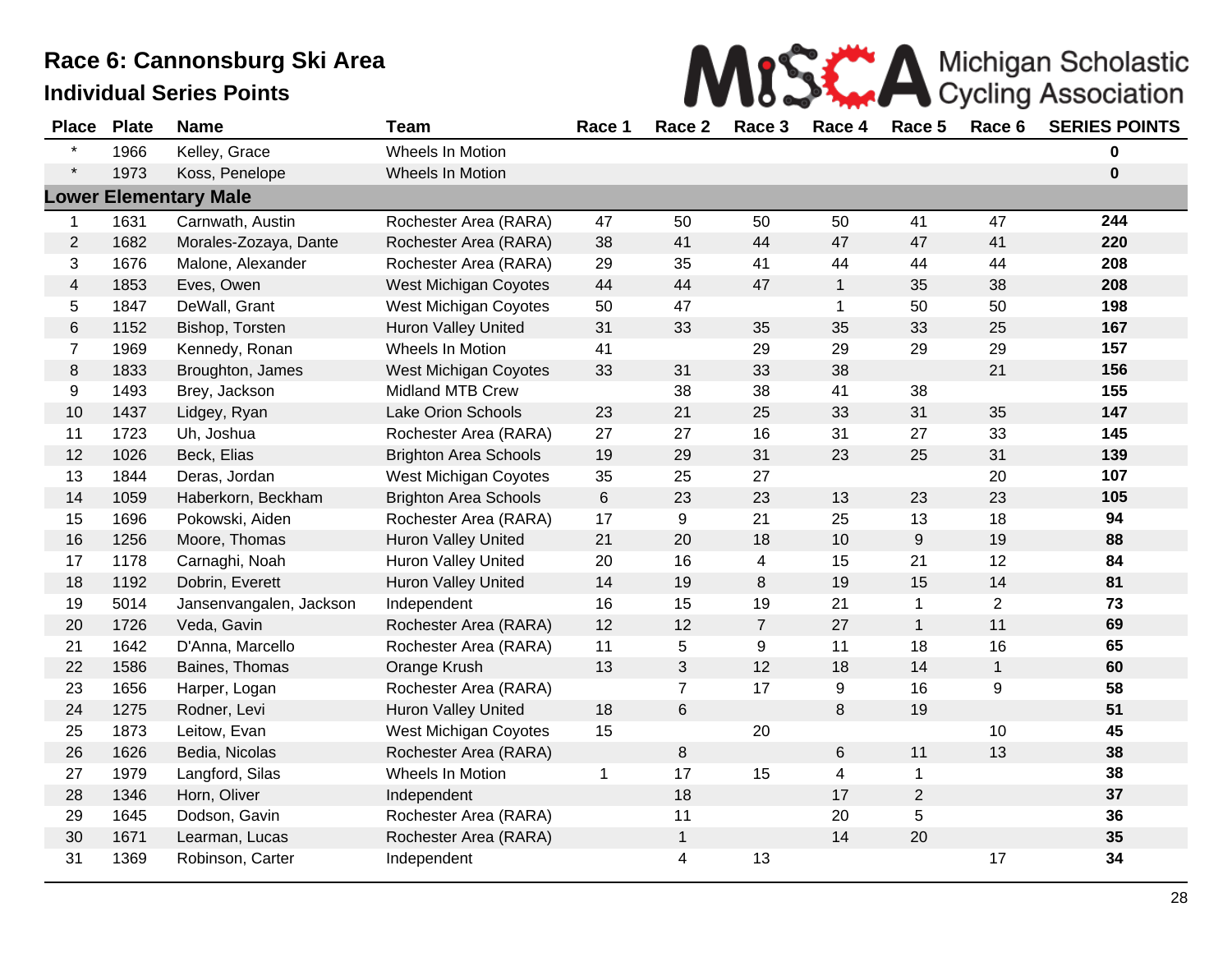

| <b>Place</b> | <b>Plate</b> | <b>Name</b>            | <b>Team</b>                  | Race 1                   | Race 2         | Race 3       | Race 4         | Race 5         | Race 6         | <b>SERIES POINTS</b> |
|--------------|--------------|------------------------|------------------------------|--------------------------|----------------|--------------|----------------|----------------|----------------|----------------------|
| 32           | 1722         | Uh, Henry              | Rochester Area (RARA)        | $\overline{2}$           | $\mathbf{1}$   | 11           | $\overline{7}$ | 3              | 6              | 29                   |
| 33           | 1347         | Hovey, Maximus         | Independent                  | 10                       | 14             | 3            |                |                | 1              | 28                   |
| 34           | 1290         | Stewart, Adam          | Huron Valley United          |                          | $\mathbf{1}$   | 14           |                | 12             |                | 27                   |
| 35           | 1648         | Dossey, Avery          | Rochester Area (RARA)        | 8                        | 1              | $\mathbf{1}$ | $\mathbf{1}$   | 10             | 5              | 25                   |
| 36           | 1403         | Florence, Austin       | Lake Orion Schools           | $\overline{7}$           | $\mathbf{1}$   |              | 3              | $\overline{4}$ |                | 15                   |
| 37           | 5008         | Masserant, Giovanni    | Orange Krush                 |                          | $\mathbf 1$    | $\sqrt{5}$   |                | 8              |                | 14                   |
| 38           | 1823         | Blaszczyk, Adreian     | West Michigan Coyotes        | $\overline{\mathcal{A}}$ | $\mathbf{1}$   | $\mathbf{2}$ |                | $\mathbf{1}$   | 3              | 11                   |
| 39           | 1876         | Lilly, Isaac           | West Michigan Coyotes        | 5                        | 1              | $\mathbf{1}$ | $\overline{2}$ | $\mathbf{1}$   | $\mathbf{1}$   | 10                   |
| 40           | 1342         | Harville, Owen         | Independent                  | $\mathbf{1}$             | $\mathbf{1}$   | $\mathbf{1}$ | $\mathbf{1}$   |                | $\mathbf{1}$   | $\sqrt{5}$           |
| 41           | 1362         | Myers, Hudson          | Independent                  | $\mathbf 1$              | 1              |              | 1              | $\mathbf 1$    | $\mathbf 1$    | 5                    |
| 42           | 1464         | Posler, Theodore       | Lake Orion Schools           | $\mathbf{1}$             | $\mathbf{1}$   | $\mathbf{1}$ | $\mathbf{1}$   | $\mathbf{1}$   | $\mathbf{1}$   | 5                    |
| 43           | 1725         | Veda, Callum           | Rochester Area (RARA)        | $\mathbf 1$              | 1              | $\mathbf{1}$ | 1              | $\mathbf{1}$   | 1              | 5                    |
| 44           | 1840         | Cherney, James         | West Michigan Coyotes        |                          | $\mathbf{1}$   | $\mathbf{1}$ | $\mathbf{1}$   | $\mathbf{1}$   | $\mathbf{1}$   | $5\phantom{.0}$      |
| 45           | 1945         | Coryell, Liam          | Wheels In Motion             | $\mathbf{1}$             | $\mathbf 1$    | $\mathbf{1}$ | 1              | 1              | $\mathbf{1}$   | 5                    |
| 46           | 1968         | Kennedy, Makai         | Wheels In Motion             | $\mathbf{1}$             |                | $\mathbf{1}$ | $\mathbf{1}$   | $\mathbf{1}$   | $\mathbf{1}$   | 5                    |
| 47           | 5015         | Jansenvangalen, Edison | Independent                  |                          | 1              | $\mathbf{1}$ | 1              | $\mathbf 1$    | 1              | 5                    |
| 48           | 1338         | Garthoff, Alasdair     | Independent                  | $\mathbf{1}$             | $\mathbf{1}$   |              | 1              | $\mathbf{1}$   |                | 4                    |
| 49           | 1502         | Flanery, Sullivan      | Midland MTB Crew             | 1                        |                | $\mathbf 1$  | $\mathbf{1}$   | $\mathbf 1$    |                | 4                    |
| 50           | 1727         | Veda, Luke             | Rochester Area (RARA)        | $\mathbf{1}$             | $\mathbf 1$    | $\mathbf{1}$ | $\mathbf{1}$   |                |                | 4                    |
| 51           | 1229         | Kollien, Hudson        | <b>Huron Valley United</b>   |                          | $\mathbf{1}$   | $\mathbf{1}$ |                | 1              |                | 3                    |
| 52           | 1402         | Eastman, Hudson        | Lake Orion Schools           | $\mathbf{1}$             | $\mathbf{1}$   |              | $\mathbf{1}$   |                |                | 3                    |
| 53           | 1457         | Nye, Wesley            | Lake Orion Schools           |                          | 1              |              | $\mathbf 1$    |                | $\mathbf 1$    | 3                    |
| 54           | 1610         | Smith, Hoyt            | Orange Krush                 |                          | $\mathbf{1}$   |              | $\mathbf{1}$   | 1              |                | $\mathbf{3}$         |
| 55           | 5039         | Kluesner, Garrett      | Independent                  |                          |                | 1            |                | 1              | 1              | 3                    |
| $\star$      | 1917         | Tyron, Finneas         | <b>West Michigan Coyotes</b> | 25                       |                |              |                |                | $\overline{7}$ | 32                   |
| $\star$      | 1062         | Hodder, Evan           | <b>Brighton Area Schools</b> |                          | 13             |              | 16             |                |                | 29                   |
| $\star$      | 5082         | Modzeleski, Ryland     | Independent                  |                          |                |              |                |                | 27             | 27                   |
| $\star$      | 1712         | Seyka, Grayson         | Rochester Area (RARA)        |                          | 10             |              | 12             |                |                | 22                   |
| $\star$      | 1896         | OByrne, Finn           | <b>West Michigan Coyotes</b> |                          |                | $\,6$        |                |                | 15             | 21                   |
|              | 1835         | Bumstead, Griffin      | West Michigan Coyotes        |                          |                | 10           |                |                | 8              | 18                   |
| $\star$      | 1180         | Carstens, Ronan        | Huron Valley United          |                          |                |              |                | 17             |                | 17                   |
| $\star$      | 5009         | Hohmann-Gold, Chance   | Independent                  | 9                        |                |              |                | $\overline{7}$ |                | 16                   |
|              | 1283         | Sargent, Jack          | Huron Valley United          |                          | $\mathbf{1}$   |              |                | $6\phantom{1}$ |                | $\overline{7}$       |
|              | 1728         | Vittorini, Cristiano   | Rochester Area (RARA)        |                          | $\overline{2}$ |              | 5              |                |                | $\overline{7}$       |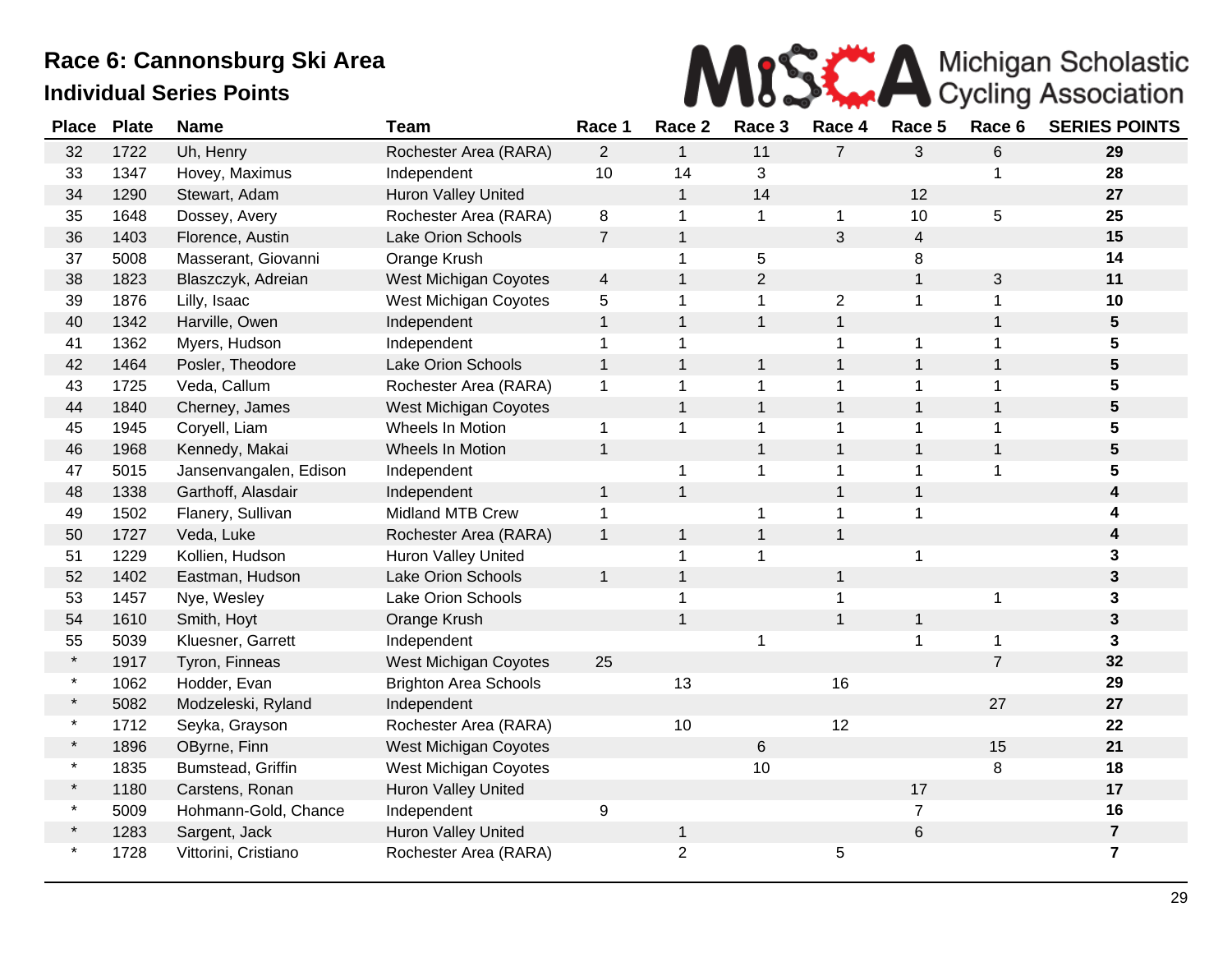

| <b>Place</b> | <b>Plate</b> | <b>Name</b>               | <b>Team</b>                  | Race 1       | Race 2       | Race 3       | Race 4       | Race 5       | Race 6 | <b>SERIES POINTS</b> |
|--------------|--------------|---------------------------|------------------------------|--------------|--------------|--------------|--------------|--------------|--------|----------------------|
|              | 1363         | Norgaard, Cole            | Independent                  | 3            |              |              |              |              |        | 4                    |
|              | 5081         | Heritage, Henry           | Independent                  |              |              |              |              |              | 4      |                      |
|              | 1216         | Johnson, Axl              | Huron Valley United          | $\mathbf{1}$ |              |              |              | 1            |        | $\mathbf{2}$         |
| $\star$      | 1341         | Goebelbecker, Henry       | Independent                  |              | $\mathbf{1}$ |              |              | 1            |        | $\mathbf 2$          |
|              | 1423         | Johnson, Robert           | <b>Lake Orion Schools</b>    |              |              |              | $\mathbf{1}$ | $\mathbf{1}$ |        | $\mathbf 2$          |
|              | 1452         | Munk, Benjamin            | <b>Lake Orion Schools</b>    |              | 1            |              |              |              |        | $\mathbf 2$          |
|              | 1628         | Bommarito, Leonardo       | Rochester Area (RARA)        |              | $\mathbf{1}$ |              | $\mathbf{1}$ |              |        | $\mathbf{2}$         |
| $\star$      | 1669         | Laporte, Liam             | Rochester Area (RARA)        |              | $\mathbf 1$  |              | 1            |              |        | $\mathbf 2$          |
|              | 1992         | Provost, Asher            | Wheels In Motion             |              |              | $\mathbf{1}$ |              | $\mathbf{1}$ |        | $\mathbf{2}$         |
|              | 5060         | Vazquez Gonzalez, Marcelo | Independent                  |              |              |              | 1            |              | 1      | $\mathbf 2$          |
|              | 1292         | Stocker, Cameron          | Huron Valley United          |              |              |              |              | 1            |        | $\mathbf 1$          |
|              | 1382         | Tucker, Matthias          | Independent                  | 1            |              |              |              |              |        |                      |
|              | 1497         | Cassidy, Tucker Creek     | <b>Midland MTB Crew</b>      |              |              | 1            |              |              |        |                      |
|              | 1535         | Stewart, Macklin          | <b>Midland MTB Crew</b>      |              | 1            |              |              |              |        |                      |
|              | 1620         | Abraham, Andrew           | Rochester Area (RARA)        | $\mathbf{1}$ |              |              |              |              |        |                      |
|              | 1621         | Adam, Lorenzo             | Rochester Area (RARA)        |              | 1            |              |              |              |        |                      |
|              | 5045         | Hansen, Brooks            | Independent                  |              |              | $\mathbf 1$  |              |              |        |                      |
|              | 5067         | Lincoln, William          | Independent                  |              |              |              |              | 1            |        |                      |
|              | 5068         | Roth, Eric                | <b>Brandon Youth MTB</b>     |              |              |              |              | $\mathbf{1}$ |        |                      |
|              | 1060         | Hawkins III, Marc         | <b>Brighton Area Schools</b> |              |              |              |              |              |        |                      |
|              | 1104         | Roobol, Jensen            | <b>Brighton Area Schools</b> |              |              |              |              |              |        | $\mathbf 0$          |
| $\star$      | 1174         | Capra, Liam               | Huron Valley United          |              |              |              |              |              |        |                      |
|              | 1198         | Ebejer, Caden             | Huron Valley United          |              |              |              |              |              |        | 0                    |
|              | 1212         | Hurst, Maxwell            | Huron Valley United          |              |              |              |              |              |        |                      |
|              | 1222         | Kennedy, Callan           | <b>Huron Valley United</b>   |              |              |              |              |              |        |                      |
|              | 1251         | Meshkinfam, Liam          | Huron Valley United          |              |              |              |              |              |        |                      |
|              | 1263         | Ostberg, Sebastian        | Huron Valley United          |              |              |              |              |              |        | 0                    |
|              | 1266         | Palumbo, Anthony          | <b>Huron Valley United</b>   |              |              |              |              |              |        | O                    |
|              | 1282         | Sapp, Henry               | Huron Valley United          |              |              |              |              |              |        | 0                    |
|              | 1300         | Troger, Daniel            | Huron Valley United          |              |              |              |              |              |        | 0                    |
|              | 1308         | Watch, Jackson            | Huron Valley United          |              |              |              |              |              |        | 0                    |
|              | 1309         | Watch, Weston             | Huron Valley United          |              |              |              |              |              |        |                      |
|              | 1325         | Bryant, Joseph            | Independent                  |              |              |              |              |              |        | 0                    |
|              | 1367         | Pugno-Mailey, Asher       | Independent                  |              |              |              |              |              |        | 0                    |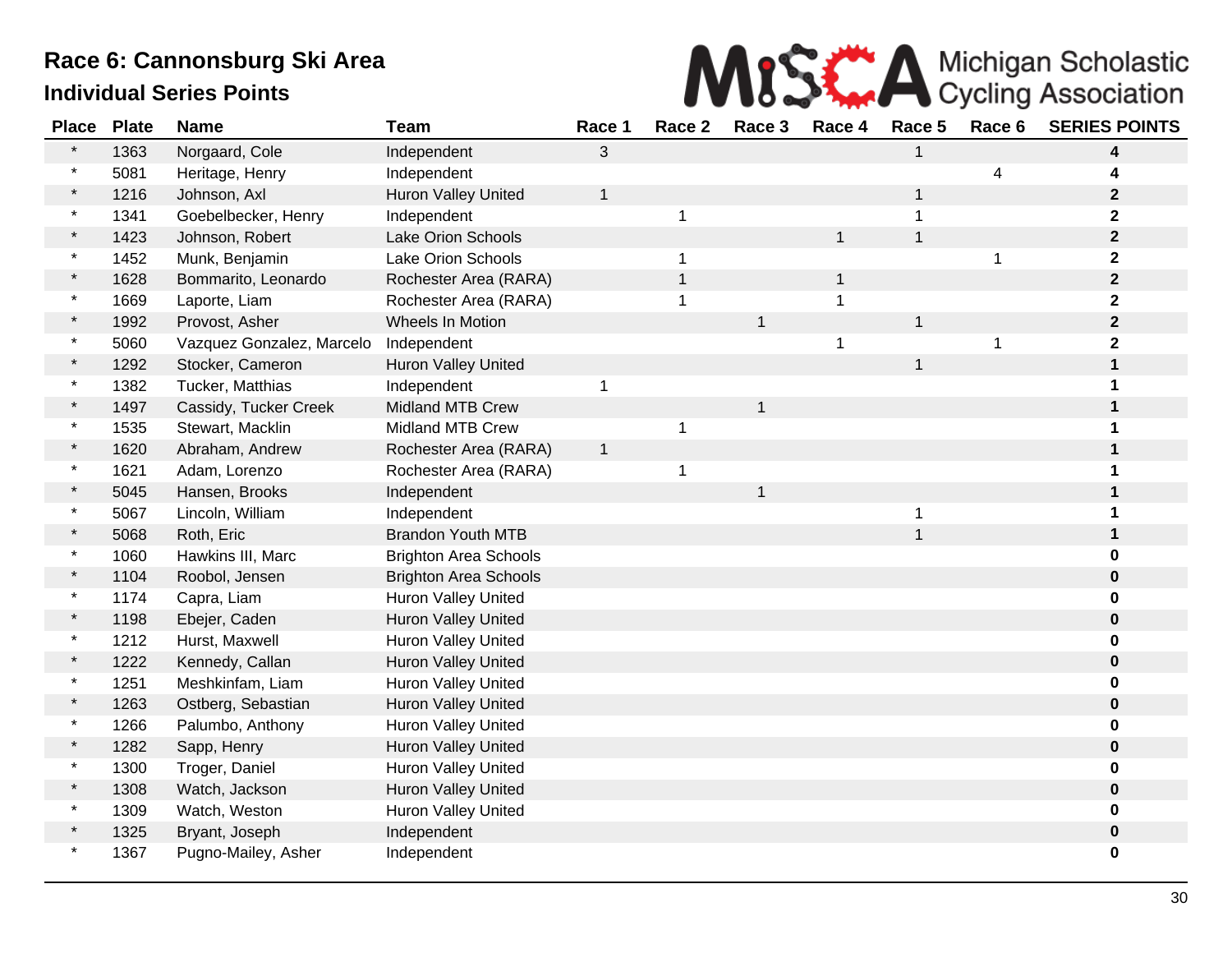| MISK A Michigan Scholastic                          |  |
|-----------------------------------------------------|--|
| .4 Dess.? Dess.? Dess.4 Dess.E Dess.C CEDIFC.DOINTC |  |

| <b>Place</b>   | <b>Plate</b> | <b>Name</b>                    | <b>Team</b>                | Race 1 | Race 2 | Race 3 | Race 4 | Race 5 | Race 6 | <b>SERIES POINTS</b> |
|----------------|--------------|--------------------------------|----------------------------|--------|--------|--------|--------|--------|--------|----------------------|
| $\star$        | 1381         | Tucker, Joshua                 | Independent                |        |        |        |        |        |        | $\bf{0}$             |
| $\star$        | 1413         | Gizicki, Declan                | Lake Orion Schools         |        |        |        |        |        |        | $\bf{0}$             |
|                | 1458         | Pagot, Lukas                   | Lake Orion Schools         |        |        |        |        |        |        | $\mathbf 0$          |
| $\star$        | 1487         | Balan, Ethan                   | <b>Midland MTB Crew</b>    |        |        |        |        |        |        | $\bf{0}$             |
| $\star$        | 1496         | Carey, Will                    | <b>Midland MTB Crew</b>    |        |        |        |        |        |        | $\mathbf 0$          |
| $\star$        | 1498         | Cunningham, Gavin              | <b>Midland MTB Crew</b>    |        |        |        |        |        |        | $\bf{0}$             |
| $\star$        | 1505         | Guillaudeu, Alexander          | <b>Midland MTB Crew</b>    |        |        |        |        |        |        | $\bf{0}$             |
| $\star$        | 1514         | Korinda, Liam                  | <b>Midland MTB Crew</b>    |        |        |        |        |        |        | 0                    |
| $\star$        | 1515         | Lok, Christopher               | <b>Midland MTB Crew</b>    |        |        |        |        |        |        | $\mathbf 0$          |
| $\star$        | 1519         | Newland, Boden                 | <b>Midland MTB Crew</b>    |        |        |        |        |        |        | $\bf{0}$             |
| $\star$        | 1525         | Rak-Mehler, Hillel             | <b>Midland MTB Crew</b>    |        |        |        |        |        |        | $\bf{0}$             |
| $\star$        | 1540         | Syrylo, Elijah                 | <b>Midland MTB Crew</b>    |        |        |        |        |        |        | $\bf{0}$             |
| $\star$        | 1545         | Wajer, Evan                    | <b>Midland MTB Crew</b>    |        |        |        |        |        |        | $\mathbf 0$          |
| $\star$        | 1548         | Yorks, Fisher                  | <b>Midland MTB Crew</b>    |        |        |        |        |        |        | 0                    |
| $\star$        | 1698         | Pop, Victor                    | Rochester Area (RARA)      |        |        |        |        |        |        | $\bf{0}$             |
| $\star$        | 1724         | Uhlar, Graham                  | Rochester Area (RARA)      |        |        |        |        |        |        | $\bf{0}$             |
| $\star$        | 1805         | Daniel, Graham                 | South Lyon Youth MTB       |        |        |        |        |        |        | $\bf{0}$             |
| $\star$        | 1810         | Miska, James                   | South Lyon Youth MTB       |        |        |        |        |        |        | $\mathbf 0$          |
| $\star$        | 1841         | Corwin, Cruze                  | West Michigan Coyotes      |        |        |        |        |        |        | $\bf{0}$             |
| $\star$        | 1919         | VanBeynen, Elliott             | West Michigan Coyotes      |        |        |        |        |        |        | $\bf{0}$             |
| $\star$        | 1963         | Jones, Hudson                  | Wheels In Motion           |        |        |        |        |        |        | $\bf{0}$             |
| $\ast$         | 1967         | Kelley, Luke                   | Wheels In Motion           |        |        |        |        |        |        | $\mathbf 0$          |
| $\star$        | 1987         | McLeod, Oliver                 | Wheels In Motion           |        |        |        |        |        |        | $\bf{0}$             |
| $\star$        | 1997         | Saintin, Quentin               | Wheels In Motion           |        |        |        |        |        |        | $\bf{0}$             |
| $\star$        | 1998         | Schoenherr, Charles            | Wheels In Motion           |        |        |        |        |        |        | $\bf{0}$             |
| $\star$        | 2002         | Stark, Taavo                   | Wheels In Motion           |        |        |        |        |        |        | $\bf{0}$             |
| $\star$        | 2007         | Wozniak, Cameron               | Wheels In Motion           |        |        |        |        |        |        | $\bf{0}$             |
| $\star$        | 5038         | Weaver, Sawyer                 | Independent                |        |        |        |        |        |        | $\bf{0}$             |
|                |              | <b>Lower Elementary Female</b> |                            |        |        |        |        |        |        |                      |
| $\mathbf{1}$   | 1305         | Vogel, Emerson                 | <b>Huron Valley United</b> |        | 50     | 50     | 50     | 50     | 50     | 250                  |
| $\overline{2}$ | 1391         | Babicheva, Julia               | Lake Orion Schools         | 50     | 47     | 47     | 47     | 44     | 47     | 238                  |
| 3              | 1484         | Zoschnick, Amelia              | Lake Orion Schools         | 47     | 44     | 44     | 44     | 41     | 44     | 223                  |
| 4              | 1187         | Colegrove, Khloe               | Huron Valley United        | 33     | 41     | 41     | 41     | 38     | 41     | 202                  |
| 5              | 1202         | Hartman, Josie                 | <b>Huron Valley United</b> | 35     | 38     | 35     | 38     | 47     | 35     | 193                  |
|                |              |                                |                            |        |        |        |        |        |        |                      |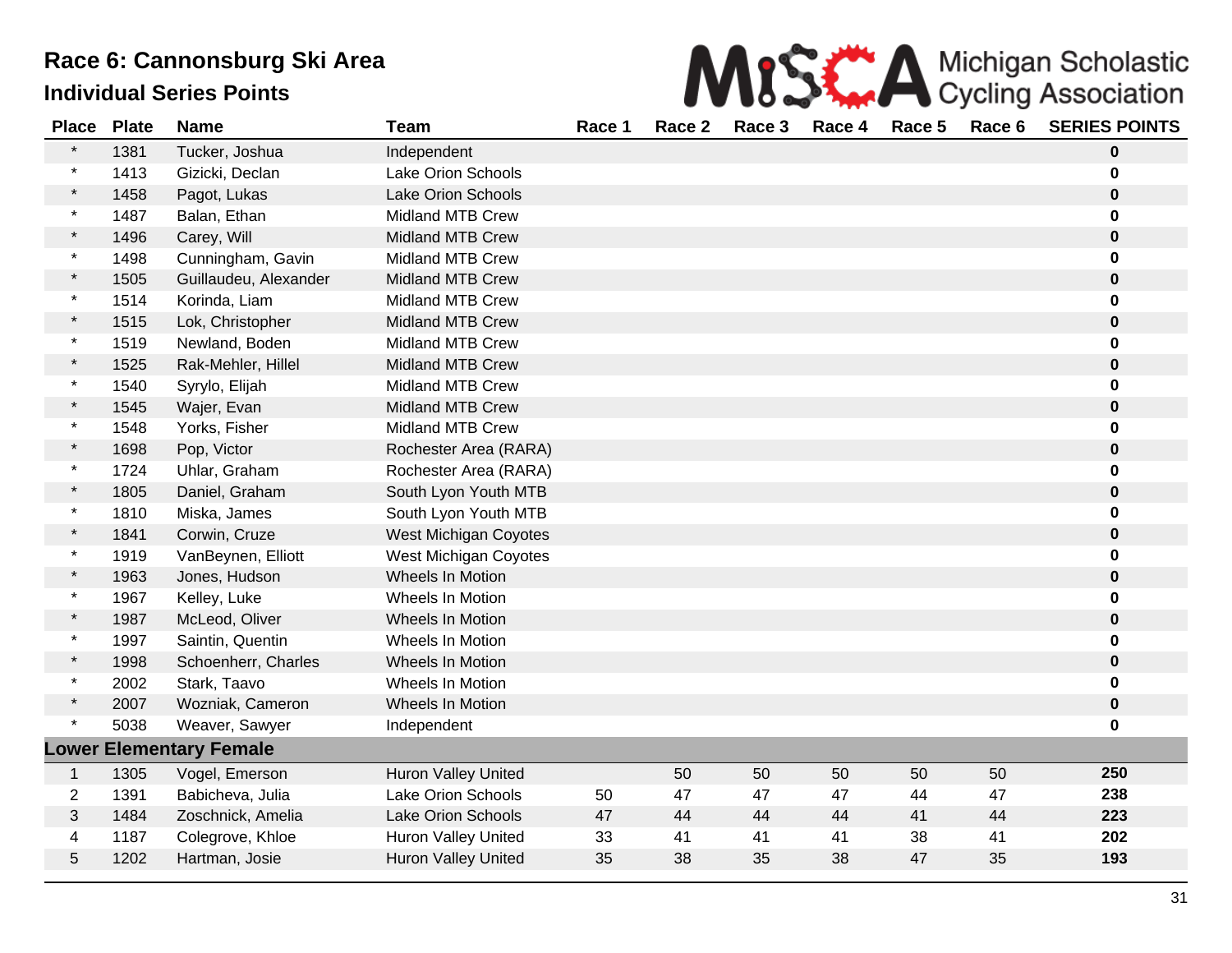

| <b>Place</b>   | <b>Plate</b> | <b>Name</b>           | <b>Team</b>                | Race 1 | Race 2           | Race 3 | Race 4           | Race 5         | Race 6 | <b>SERIES POINTS</b> |
|----------------|--------------|-----------------------|----------------------------|--------|------------------|--------|------------------|----------------|--------|----------------------|
| 6              | 1193         | Dobrin, Vivian        | Huron Valley United        | 41     | 35               | 38     | 31               | 35             | 38     | 187                  |
| $\overline{7}$ | 1241         | Luttenbacher, Madelyn | <b>Huron Valley United</b> | 44     | 20               | 29     | 33               | 31             | 31     | 168                  |
| 8              | 1440         | Lucia, Rileigh        | <b>Lake Orion Schools</b>  | 29     | 23               | 31     | 25               | 29             | 33     | 147                  |
| 9              | 1156         | Blazic, Ava           | Huron Valley United        | 38     | 31               | 25     | 21               | 23             | 27     | 144                  |
| 10             | 1148         | Adams, Vivian         | Huron Valley United        | 31     | 33               | 33     |                  | 33             |        | 130                  |
| 11             | 1438         | Lucia, Adelyn         | <b>Lake Orion Schools</b>  | 27     | 21               | 21     | 27               | 25             | 29     | 129                  |
| 12             | 1162         | Boyd, Alexandria      | Huron Valley United        | 19     | 14               | 19     | 29               | 27             |        | 108                  |
| 13             | 1431         | LaGest, Avery         | Lake Orion Schools         | 23     | 18               | 20     | 17               | 19             | 21     | 101                  |
| 14             | 1386         | Agnetti, Ellis        | Lake Orion Schools         | 25     | 27               | 27     | 20               |                |        | 99                   |
| 15             | 1410         | Francese, Marla       | Lake Orion Schools         |        | 25               | 23     | 23               |                | 25     | 96                   |
| 16             | 1994         | Rogers, Claire        | Wheels In Motion           | 21     | 10               | 17     | 15               | 15             |        | 78                   |
| 17             | 1425         | Keilman, Harlie       | Lake Orion Schools         | 16     | 19               | 16     | 14               | $\mathbf{1}$   |        | 66                   |
| 18             | 1427         | Key, Annie            | Lake Orion Schools         |        | 17               |        | 18               | 21             |        | 56                   |
| 19             | 1246         | Mallory, Maia         | Huron Valley United        | 13     |                  | 14     | 12               | 16             |        | 55                   |
| 20             | 1147         | Adams, Rosemary       | Huron Valley United        | 15     | 13               | 15     |                  | 11             |        | 54                   |
| 21             | 1412         | Gaylord, Eleanor      | Lake Orion Schools         | 12     | $\boldsymbol{9}$ |        | $\boldsymbol{9}$ | $\overline{7}$ | 17     | 54                   |
| 22             | 1465         | Reetz, Annabella      | <b>Lake Orion Schools</b>  |        | 16               |        | 19               | 18             |        | 53                   |
| 23             | 1337         | Galvez, Victoria      | Independent                |        | 11               | 12     | 11               | 17             |        | 51                   |
| 24             | 1978         | Langford, Reese       | Wheels In Motion           | 14     | 8                | 11     | 8                | 8              |        | 49                   |
| 25             | 1252         | Messina, Aviana       | Huron Valley United        | 18     |                  |        | 13               | 10             |        | 41                   |
| 26             | 1958         | Hoag, Emmersyn        | Wheels In Motion           | 17     | 15               |        |                  | 9              |        | 41                   |
| 27             | 1952         | Hale, Molly           | Wheels In Motion           | 20     |                  |        | 16               | $\mathbf{1}$   |        | 37                   |
| 28             | 1207         | Heusted, Isla         | <b>Huron Valley United</b> |        | $\overline{7}$   | 10     |                  | $\mathbf{1}$   | 18     | 36                   |
| 29             | 1170         | Caldwell, Isla        | Huron Valley United        |        | $\mathbf{1}$     |        | 10               | 14             |        | 25                   |
| $\star$        | 1711         | Seyka, Adeline        | Rochester Area (RARA)      |        | 29               |        | 35               |                |        | 64                   |
| $\star$        | 1236         | Lapp, Madelyn         | Huron Valley United        |        |                  | 18     |                  | 20             |        | 38                   |
| $\star$        | 1888         | McLouth, Sacora       | West Michigan Coyotes      |        |                  | 13     |                  |                | 23     | 36                   |
| $\star$        | 1463         | Pitcock, Kayley       | Lake Orion Schools         |        |                  |        |                  | 13             | 19     | 32                   |
| $\star$        | 1804         | Brauner, Olivia       | Wheels In Motion           |        |                  |        |                  | 12             | 20     | 32                   |
| $\star$        | 1469         | Schultz, Ariana       | Lake Orion Schools         |        |                  |        |                  |                | 16     | 16                   |
| $\star$        | 1354         | Krasnov, Victoria     | Rochester Area (RARA)      |        | 12               |        |                  |                |        | 12                   |
| $\star$        | 1661         | Kedia, Verlie         | Rochester Area (RARA)      |        | $\,6\,$          |        |                  |                |        | $\overline{7}$       |
| $\star$        | 1004         | Clancy, Bryleigh      | <b>Brandon Youth MTB</b>   |        |                  |        |                  |                |        | $\mathbf 0$          |
| $\star$        | 1211         | Hurst, Grace          | Huron Valley United        |        |                  |        |                  |                |        | $\pmb{0}$            |
|                |              |                       |                            |        |                  |        |                  |                |        |                      |